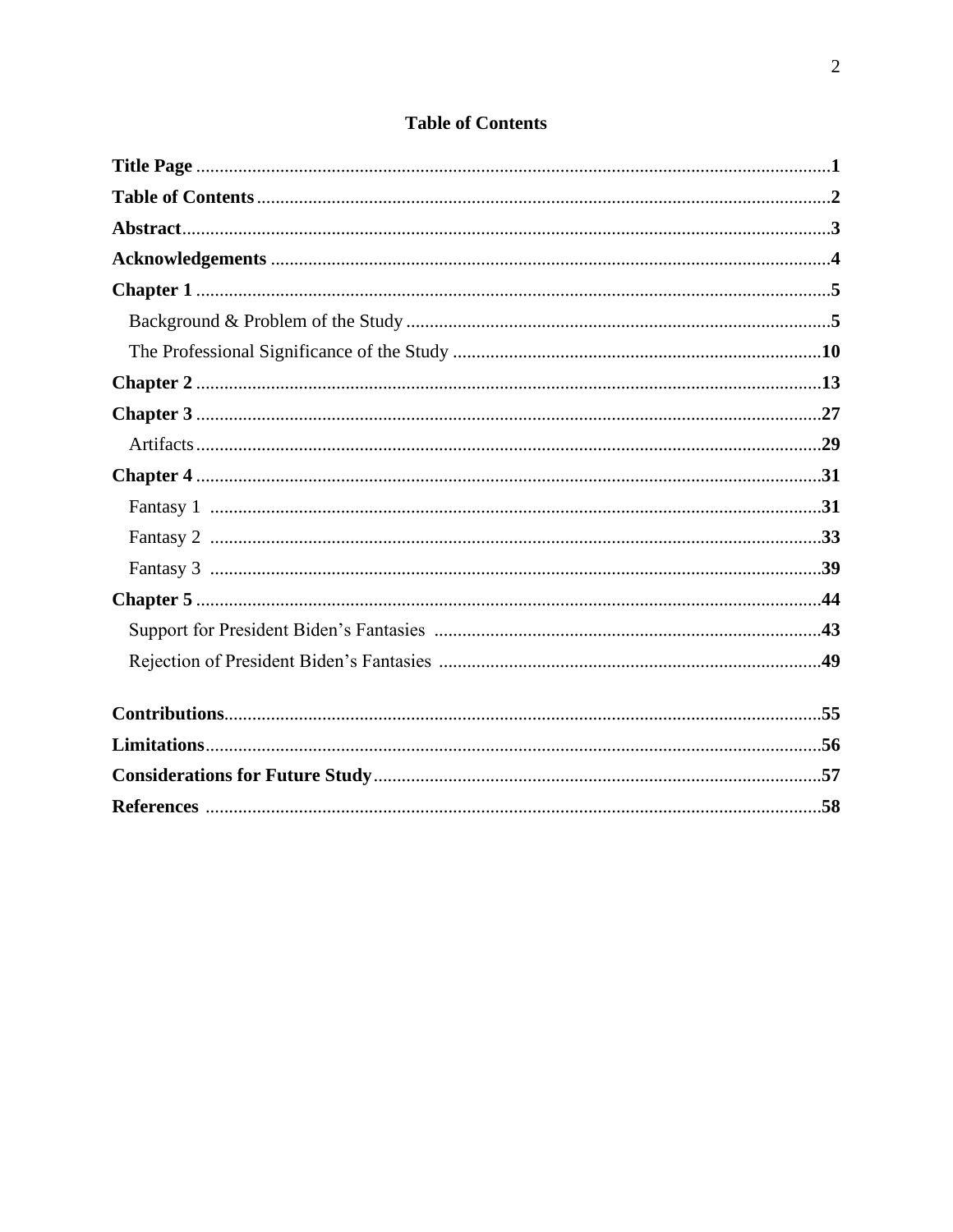## **Abstract**

Within the setting and context of the COVID-19 pandemic, this study uses Ernest Bormann's Symbolic Convergence Theory (SCT) framework to analyze fantasy themes which emerged from the rhetoric of the American President, Joe Biden, regarding vaccinations. The main question of this study is why President Biden's rhetorical vision either chained out and was accepted among the American public resulting in increased vaccination or failed to chain out resulting in Americans refusing to become vaccinated. To answer this question, a selection of artifacts consisting of examples of President Biden's rhetoric are gathered, and using those artifacts, SCT fantasy themes are developed. Three SCT fantasies are delineated and explored to answer the central question of this study. The first fantasy theme which emerged from President Biden's rhetoric is: "President Biden assumes the role of a sanctioning agent, portraying and positioning himself as a war time President who will lead America through one of its darkest hours." The second fantasy which is developed in this study is: "President Biden encourages Americans to become heroes by partaking in the battle against COVID-19 by becoming vaccinated, while unvaccinated Americans are demonized as villains." The third fantasy which emerged from President Biden's rhetoric is: "President Biden portrayed contradicting narratives to the "official narrative" as existential threats to America and the current political order." Using these three fantasies, this study then develops explanations why proponents of President Biden's rhetorical vision accepted it, and why opponents of his vision rejected it.

*Keywords*: COVID-19, vaccines, fantasy themes, Biden, rhetoric.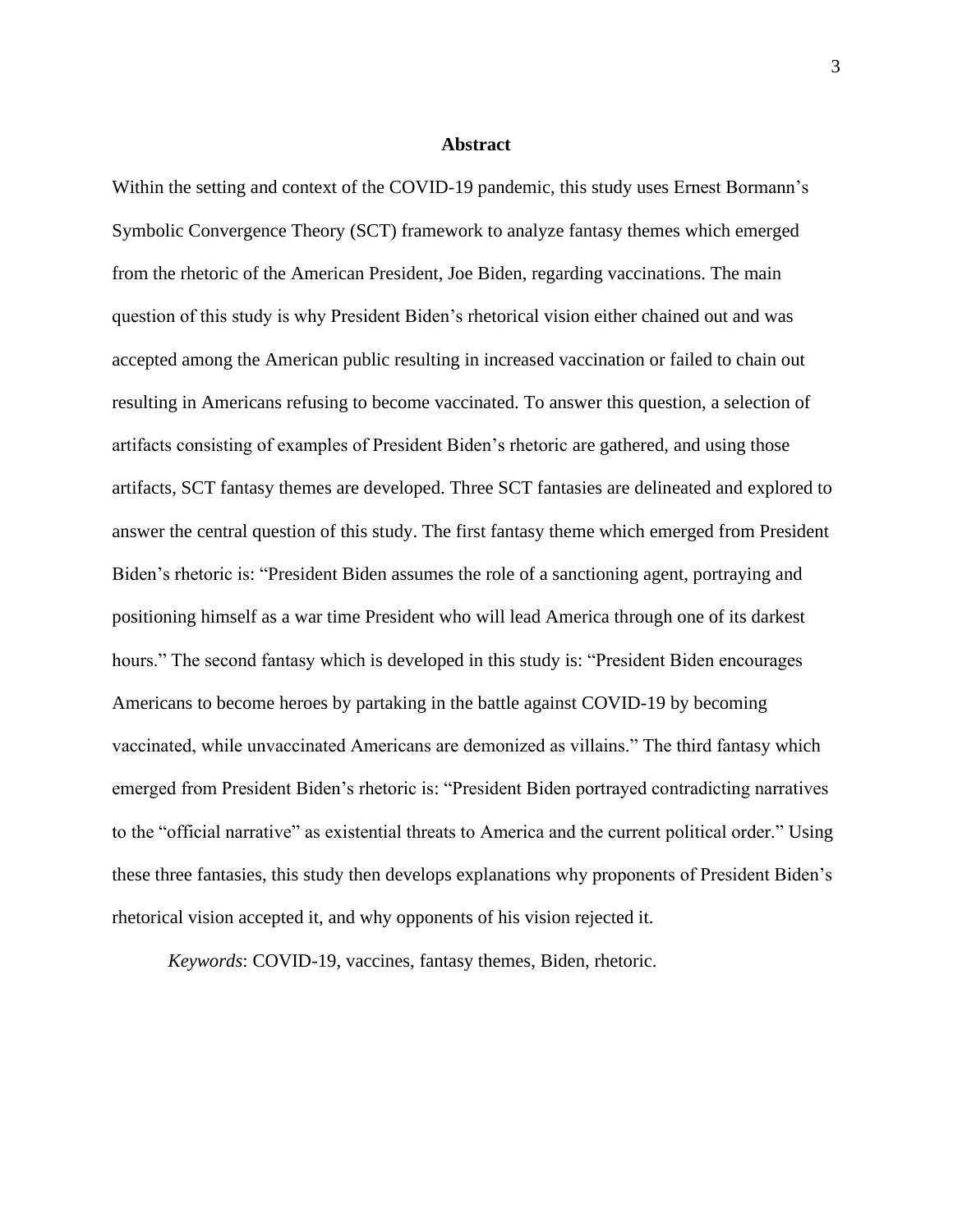# **Acknowledgements**

I would like to acknowledge and glorify my Lord and Savior Jesus Christ. He paid for my sins and the sins of the world when he died on the cross and rose to life three days later—defeating the power of sin and death. I am forever thankful for my God, the King of Kings, Lord Jesus Christ.

I would like to extend a warm thanks to Dr. Cecil Kramer for his diligence, consistency, and leadership not only for his role in the creation of this paper but for his longstanding efforts and contributions at Liberty University.

I would also like to thank Dr. Kirk and Dr. Mallory for their assistance in the development of this study.

Another warm thanks to my family, for all their love and support.

This paper is dedicated to anybody searching for truth.

"My son, if you accept my words, and store up my commands within you, turning your ear to wisdom and applying your heart to understanding—indeed, if you call out for insight and cry aloud for understanding, and if you look for it as for silver and search for it as for hidden treasure, then you will understand the fear of the LORD and find the knowledge of God" (Proverbs 2: 1-5).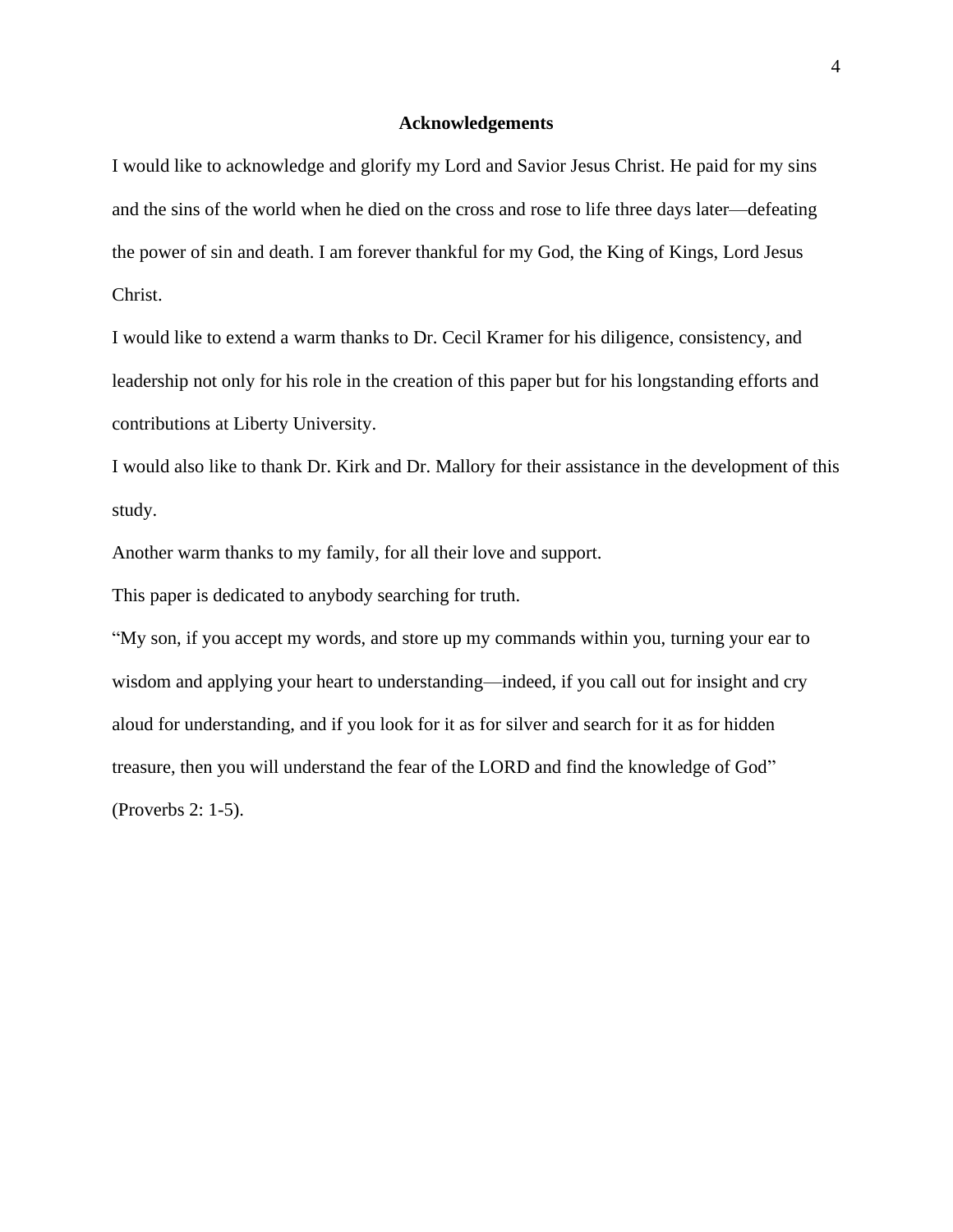# **Chapter 1**

# **Background & Problem of the Study**

Since early 2020, America has experienced what became a global pandemic of the diseases caused by the virus, COVID-19, or also known as the "Corona Virus." Since it's onset, American society, and indeed the global community, has been living through the impacts of this pandemic. Even though we have not yet had a lot of time to digest and assess, we know that the consequences of COVID-19 are significant.

Although there were cultural, rhetorical, and ideological divides in America before the pandemic, these divides have widened and have become ever more intensified by the effects of the pandemic. The Department of Homeland Security claimed that there is increased societal strain due to pandemic-related stressors (DHS, 2021). Heated public debate and division around various facets of the disease have included: the origins and attitudes towards the virus, health measures utilized to stop the spread of the virus, guidance from governing bodies, accusations of wrongful political motives, politics in general, misinformation, censorship, varying forms of leadership, mask usage, lockdowns and their implications, economic challenges deriving from lockdowns, massive government spending, suspension of civil liberties, and other issues related to vaccinations. The debates being had are not often held in public amphitheatres with a moderator facilitating separate teams of ideologues both openly and fairly crafting arguments to win over public opinion but rather take place via mass media, social media, and on smaller scales in individual discussion.

One of the most poignant and ongoing heated debates is around the vaccines that were created, ostensibly, to resolve the pandemic. Public opinion related to the COVID-19 vaccinations differ in many respects. The debate covers a broad spectrum and includes many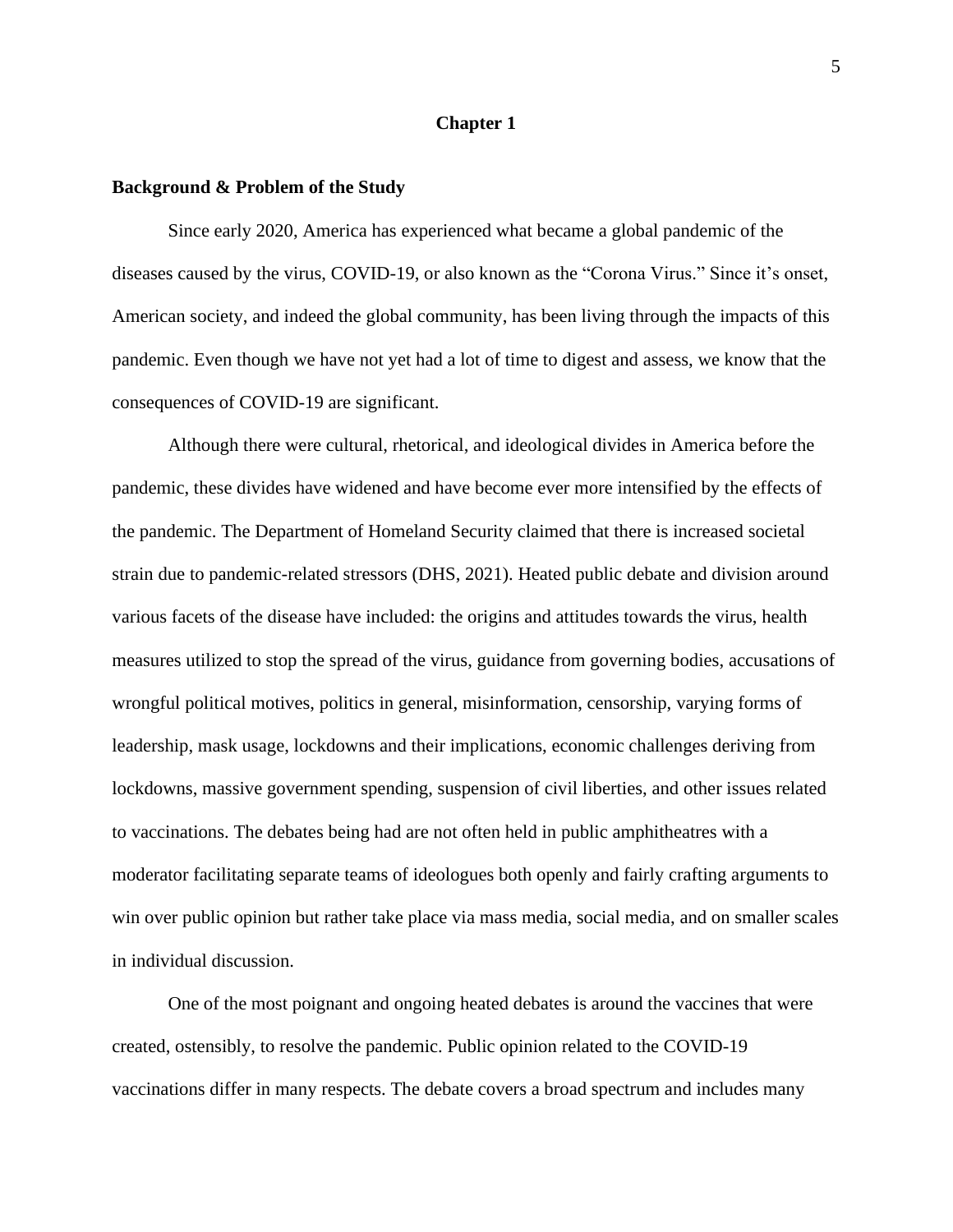perspectives including, but not limited to, whether the vaccines are effective, whether they are safe, whether they were created ethically, which company's vaccine is best, how long the vaccine is effective for, whether there are more effective alternatives, whether vaccines should be mandated, and if so, in which jurisdictions, along which lines, and on whose authority. Vaccine mandates have been particularly divisive. Even if a vaccine skeptic is convinced to take a COVID-19 vaccine, the idea of forcing everyone to do so by public or private mandates does not sit well with many Americans (Anderson, 2021). This paper focuses on the American setting; however, this ongoing cultural drama crosses borders, cultures, nations, and governments reflecting the similarities in the COVID-19 experiences across the globe.

Scientists, political leaders, community leaders, social media commentators, media personalities, and masses of individuals all chime in on differing sides of the debate and yielding various perspectives for discussion including public health, politics, and civil liberties. The decisions of Americans regarding the vaccine have been varied.

In this paper an attempt will be made to answer the question of why many Americans have rejected President Biden's calls to receive the COVID-19 vaccination and booster shots by studying President Biden's rhetoric and reasoning as to why Americans should be vaccinated. President Biden's public statements are presented to show an ideology and dramatization which shows the social reality of the pandemic as he frames it. After President Biden's narrative is formed from news statements, speeches and social media releases, analysis will be presented as to why many Americans either accepted or rejected his reality and why his vision was successful or failed with the American people. To carry out the study, Ernest Bormann's Symbolic Convergence Theory (SCT) will be utilized. SCT assess how rhetoric creates a world of reality through narratives within groups or individuals. These narratives or "fantasies" create a world of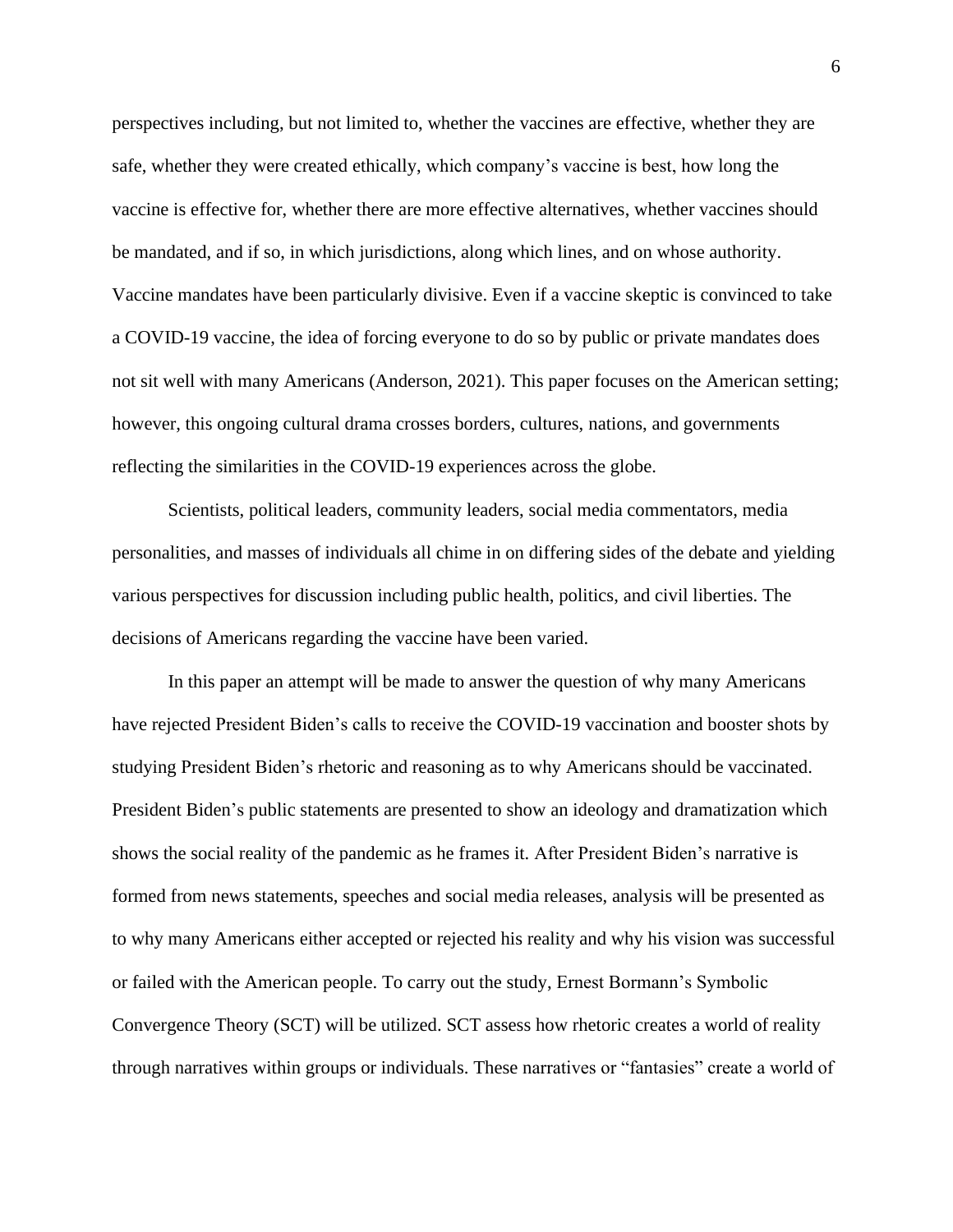reality upon which decisions are made. Bormann's theory and criticism model is based on the idea that communication constructs reality (Bormann, 1982). He argues that as individuals develop or create a consciousness and develop a community that shares their rhetoric, they share in a vision which relies on fantasy themes, which are key factors in their sharing of new fantasies to explain/understand unfolding events around them. In other terms, "fantasy themes tell a story that accounts for the group's experience and that is the reality of the participants" (Foss, 1999, p. 123). As group members, or group leaders, share fantasies over and over they build a rhetorical vision, also known as a fantasy type (Foss, 1999). If a listener accepts a fantasy, this is referred to as a "chaining out" of that fantasy, and if a listener rejects a fantasy the fantasy has failed to chain out.

A general assessment of the vaccination efforts to end the COVID-19 pandemic is relevant to this study. According to the Centers for Disease Control and Prevention (CDC), the United States started vaccination efforts as of December 14, 2020. The CDC reports that as of April 6, 2022, 563.4 million vaccine doses have been administered in the United States (CDC, 2022). 77.1% of the total American population have received at least one dose, and 65.7% of the population has been fully vaccinated. Being "fully vaccinated," according to the CDC means that an individual has received "the second dose in a two-dose COVID-19 vaccine series (such as the Pfizer-BioNTech or Moderna vaccines) or one dose of the single-shot Johnson & Johnson's Janssen vaccine" (CDC, 2022). As of April 8, 2022, completely unvaccinated Americans are 22.9% of the American population.

In many instances, American dissenters, those not willing to take a vaccine or a booster shot, are choosing to suffer the various penalties imposed on them for not taking the vaccine. It is important to ask why the narrative created by President Biden fails to be accepted by a large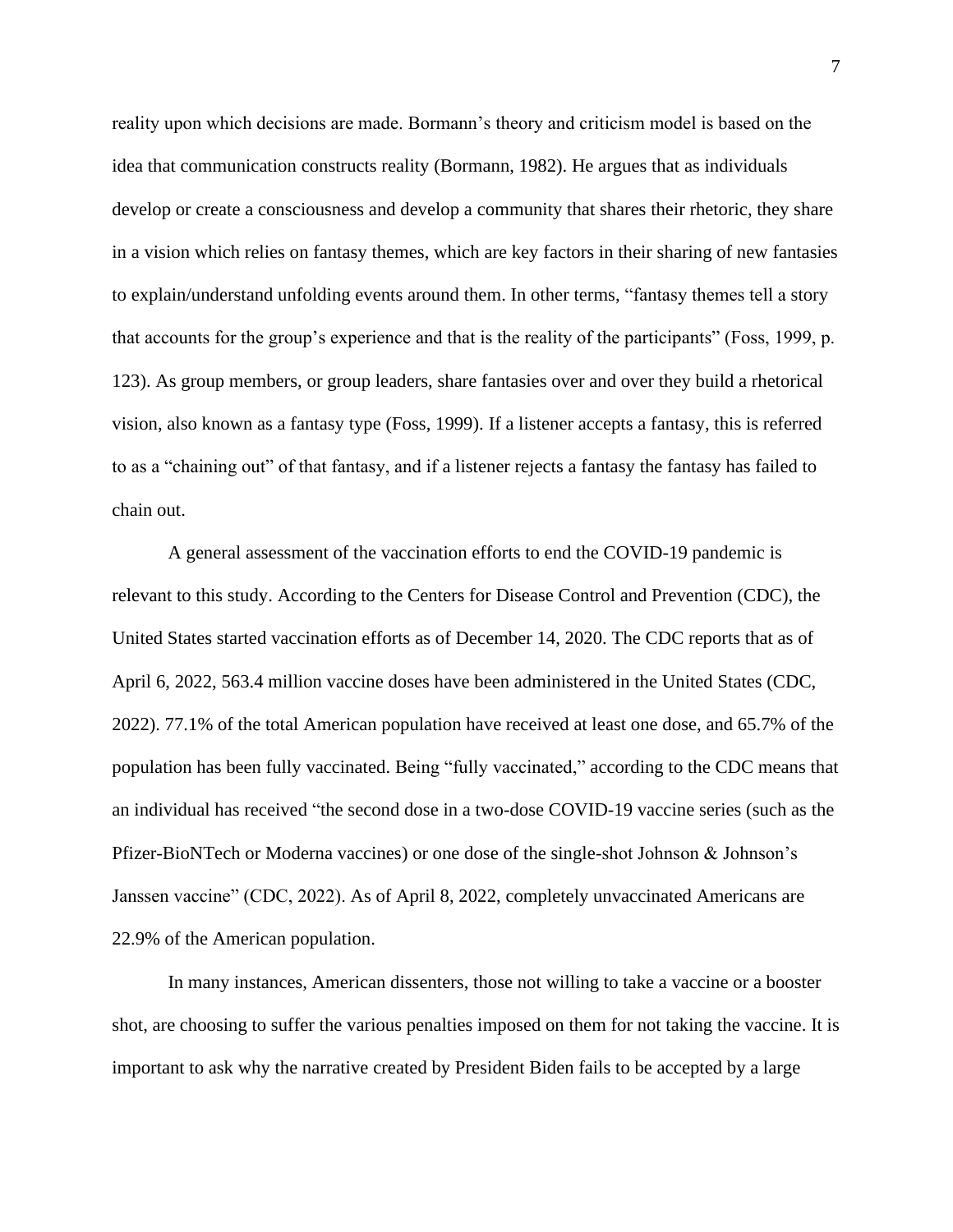population of America, especially if opponents of his narrative end up experiencing hardship as a result. Is resisting President Biden's vision and refusing a vaccine a natural response to any restraint on personal autonomy, concern for individual health and potential side effects from the vaccine, conscience concerns from a biblical, spiritual, or religious worldview, concerns about the motives of for-profit drug companies, an ideological disagreement, or a combination of concerns? As scientists on both sides of the debate present their cases, governing bodies, and leaders such as President Biden offer their pleas to the public to get vaccinated.

President Biden has been one of the most ardent and vocal voices during this pandemic in support of vaccinations as a solution to the problems of the pandemic. In the words of President Biden sent out via Twitter: "the words of a President matter, no matter whether they're good, bad, or indifferent, they matter" (Biden, 2020). How a leader communicates can drastically impact the success or failure of the leader's mission and the success or failure of the leader and his objectives and/or his organization. In this case the leader is the President, and the organization is the whole country. President Biden has influential power in America and to a much lesser degree, in the world. It is a worthwhile exercise to assess the efficacy of the President's public statements to answer the question of why unvaccinated Americans chose to refuse the COVID-19 vaccine in the face of powerful rhetoric and pressure to do so.

President Biden has been an influential participant in American politics for a long time, and he has served the American public as an elected official since 1970. Biden served as a New Castle County council member for two years before becoming a United States Senator in 1972. President Biden won re-election six times, to become the longest serving senator in Delaware history. Biden ran for president in 2008, becoming the running mate of President Barack Obama and ultimately the Vice President of the United States. After serving for two terms as Vice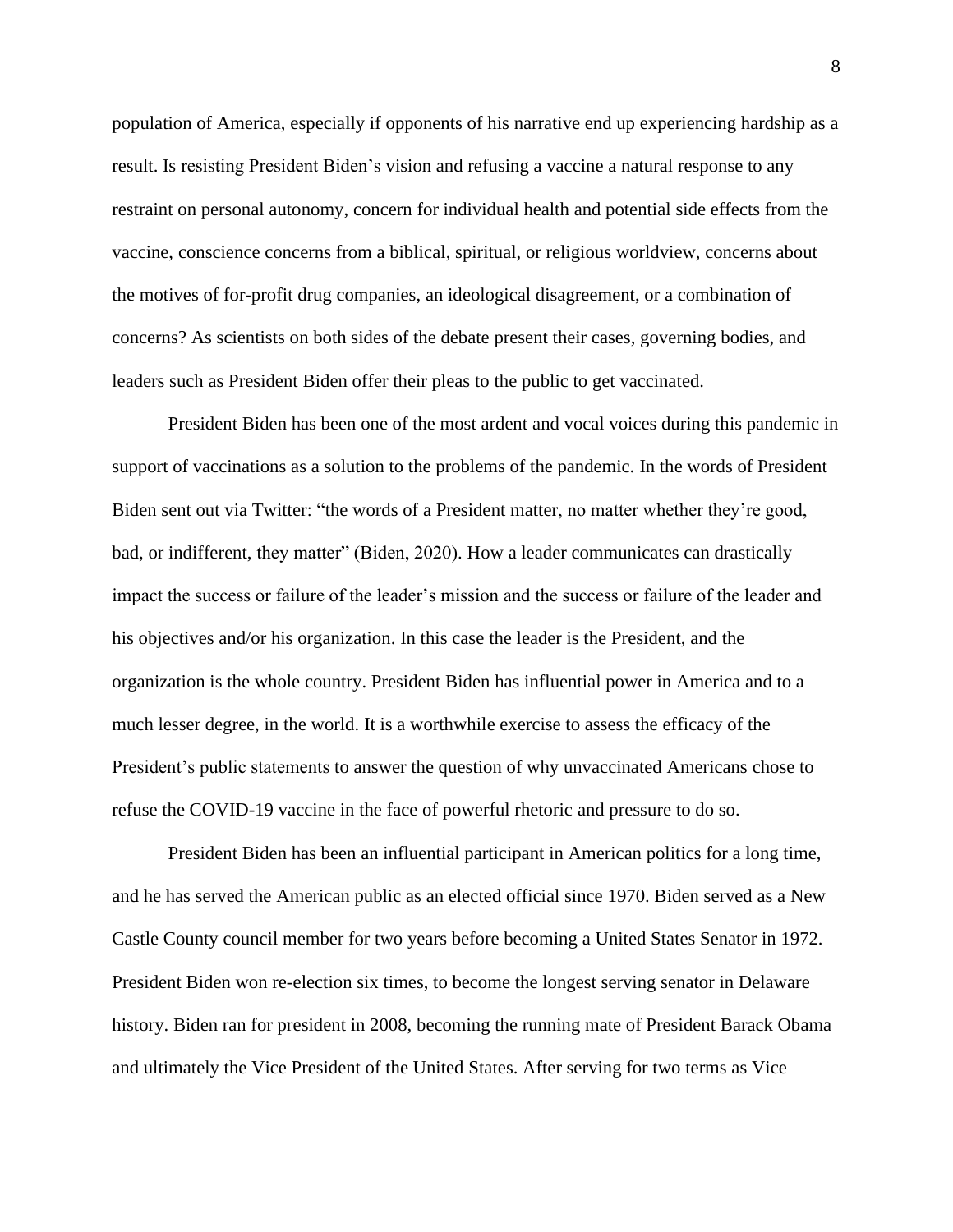President, Joe Biden ran against Donald Trump in the 2020 election and was elected to the office of the President of the United States (Duignan, 2022).

Joe Biden is the President of the United States of America and is arguably the most powerful politician in the world. Regardless of one's political inclination, or their opinion of Joe Biden himself, they may very well admit that as the President, his comments hold significant weight in the national and international public sphere. As president, Biden has multiple types of power. He has the bully pulpit power (the ability to argue, encourage, and influence by virtue of his status and prominence in media) and through his enumerated constitutional power through which he can force certain segments of the population (i.e., military, and federal employees) to do as he says via administrative agencies and executive orders. Clearly, many Americans have bought in to the President's coaxing and accepted the invitation to be vaccinated. Likewise, a sizable portion of Americans have, at least so far, rejected the President's overtures, mandates, demands, and messaging to encourage vaccination. This study seeks to discover what about the communication techniques and fantasy themes that President Biden utilizes that lead to both an acceptance of such messages and to an increase in American dissent against the vaccination fantasy theme.

An important aspect of the divide among Americans regarding their decision to either become vaccinated against COVID-19 or to not become vaccinated is the palpable American ideological divide. An ideology is a collection of related perceptions closely intertwined with rhetoric and the chaining out of fantasy themes. Utilizing the concepts espoused in SCT and the framework of fantasy chaining, this study identifies ideological differences in Americans which undergird the resulting social divide regarding vaccinations and may help to explain why symbolic convergence has failed to take place.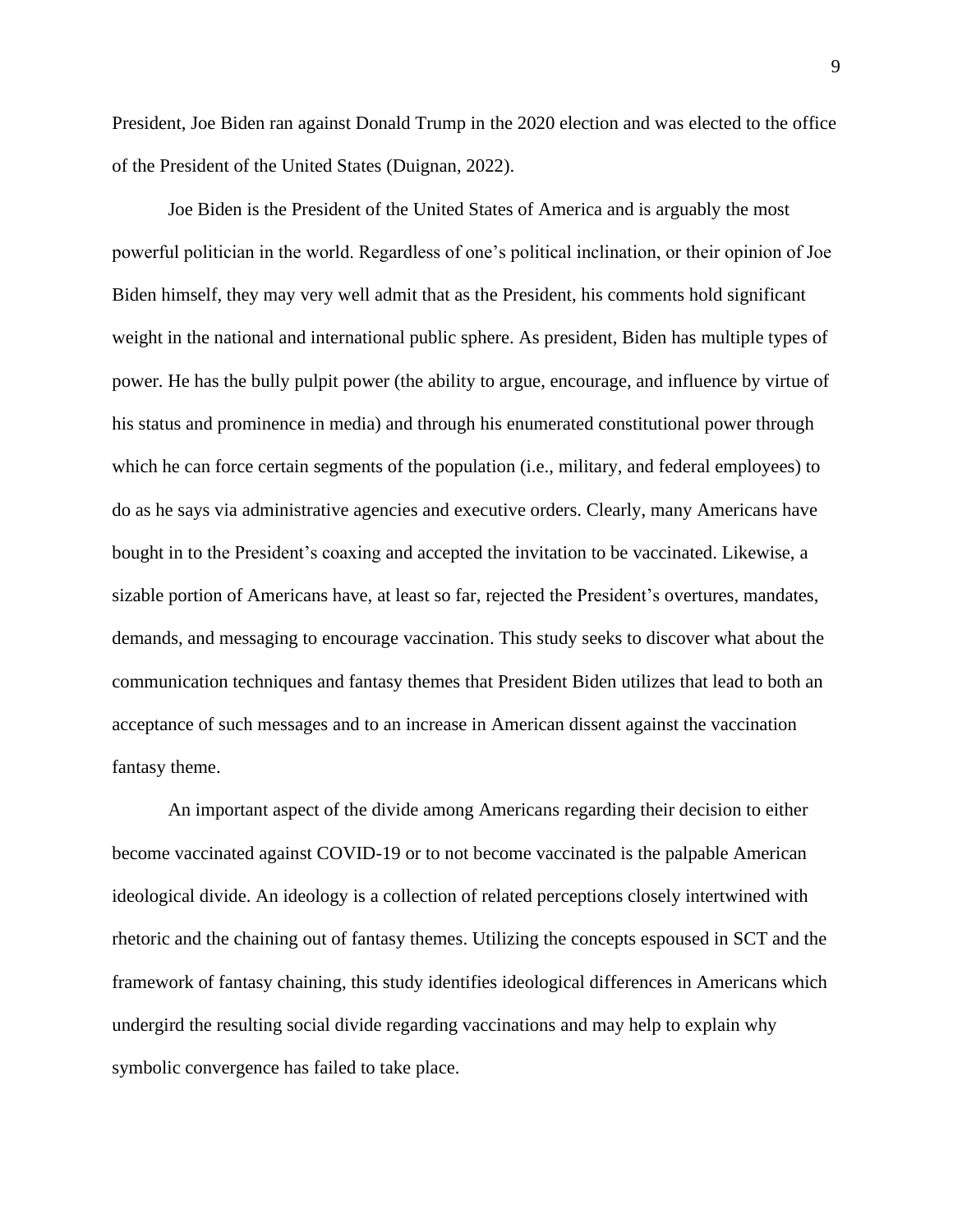This first chapter of the paper presents the background of the study, articulates the problem of the study, describes the study's significance, and presents an overview of the methodology used to analyze and explore this topic.

### **The Professional Significance of the Study**

This study is significant to the field of communication because it looks at communication from the top American governmental leader which has drastic importance to American lives and culture. The decisions the federal, state, municipal governments, and corporate American organizations make regarding the COVID-19 pandemic directly impact the mass public. Shutting down international flights, closing all but "essential businesses," masking, and requiring vaccinations show a portion of this impact. For such important decisions where the mass public is involved--such as with public health and particularly with vaccinations, a cohesive and appropriate communication strategy is required (Biasio et al., 2016).

This study examines President Biden's communication intended to increase vaccinations in the American public. It is possible to identify both strengths and weaknesses in how President Biden was able to utilize his position of authority to influence opinions and regulate vaccine requirements. When public officials such as President Biden take drastic opinions and then change those opinions (whether or not that change is properly warranted) public trust can be impacted. The rhetoric and narrative emanating from the highest echelons of power in America are of crucial importance. It is important that leaders get their communication strategy right. If they fail to use an effective strategy or if they portray themselves as inconsistent, there are consequences. If public trust in government representatives—if not in the institutions they represent themselves—falters and diminishes, this could lead to a reduced acceptance of other government policy initiatives to address other domestic concerns (Chanley et al., 2000).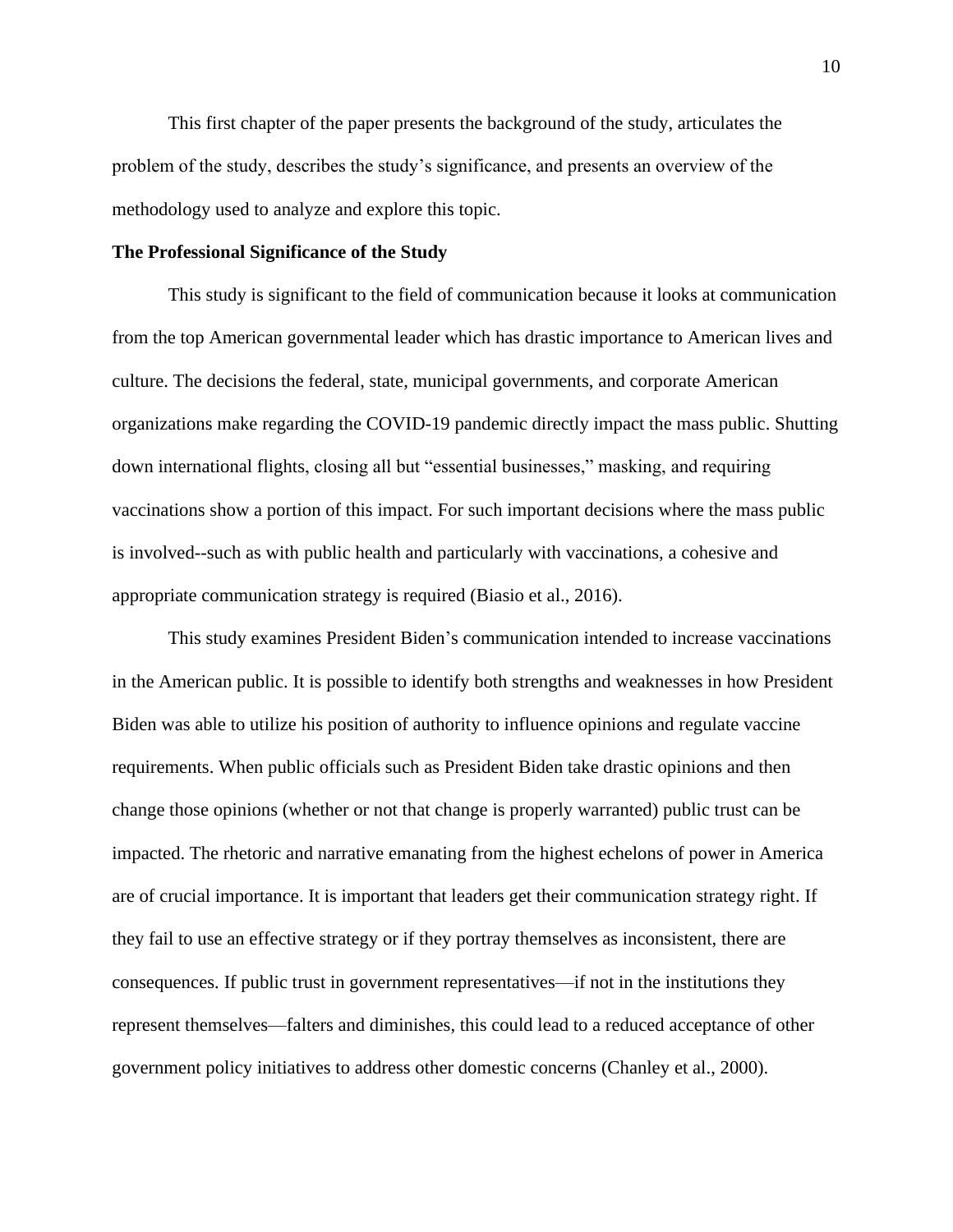In this study, an understanding of how communication to the public can impact public trust is also examined to facilitate further discussion about the current and ongoing pandemic and its impacts. By attempting to analyze the elements of President Biden's rhetoric regarding vaccinations, and understand how this has impacted dissent, it may provide a useful tool for both communication professionals as well as political leaders.

In the midst of the COVID-19 pandemic, and in light of what has been previously described, there exists a degree of uncertainty and a lack of clarity regarding the truth on the topic of vaccinations and public trust in government leaders and agencies (such as the Centers for Disease Control and the World Health Organization). This study will bring about an increase in understanding of "why" the President uses specific rhetoric and the research will offer clarity to the cultural split in narratives and understanding regarding the COVID-19 vaccinations and, to a degree, the pandemic in general.

Due to the vastness of the range of this public debate, the core of this study is limited to a rhetorical analysis of certain comments made by President Biden during the ongoing COVID-19 pandemic. While there are many individuals and organizations who have offered their insight and opined on all aspects of the pandemic, the development of fantasy themes will focus on comments made by President Biden. Exceptions may be made if comments are found from individuals falling under the President's Executive branch or are seen to be speaking on behalf of the President. Exceptions are also made in Chapter 5, where an explanation and analysis of the chaining out of President Biden's fantasies are given.

The rhetorical vision created by President Biden will be constructed from public announcements, reports on television, and various social medias. Using SCT in this study will allow us to see how the President's comments about the unvaccinated, and vaccinations in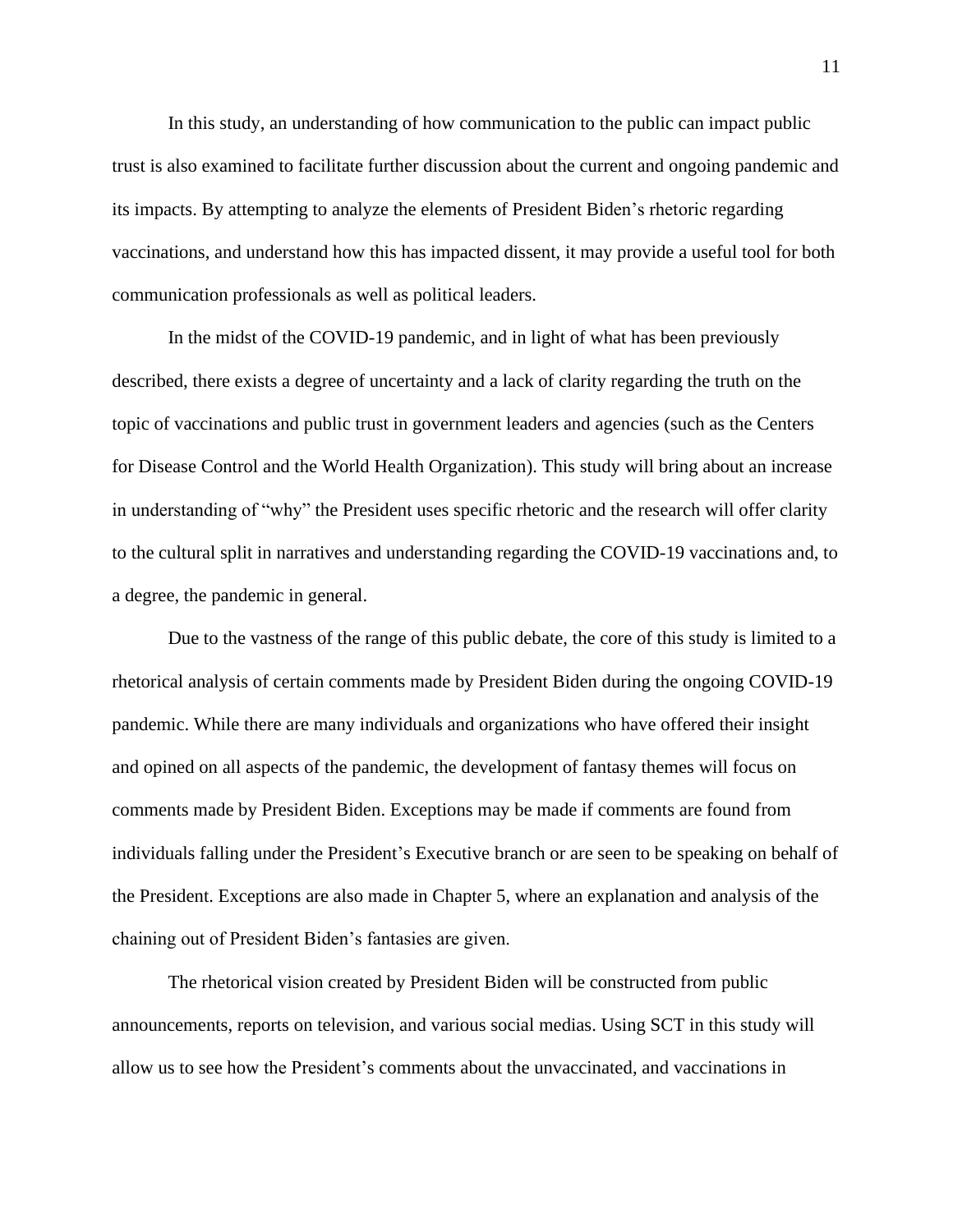general, promote a specific narrative which includes heroes, villains, emotions, and attitudes (Bormann, 1972). More specific questions related to the elements of the "drama" will help bring understanding to how President Biden creates reality.

Once an understanding of how President Biden has framed this collective narrative is established, an understanding of where Americans would fall within that narrative may be realized. An attempt will be made to ascertain how that common understanding aided (or hindered) in the decision-making process of getting (or not getting) vaccinated.

The main function of this analysis is to understand whether a symbolic convergence has happened and whether President Biden's comments and narrative chained out across the whole of the American public. An examination of those claims that positively and negatively chained out to create a reality will be examined. Conclusions as to why President Bidens "fantasy chains" were successful or unsuccessful will be presented and is the major contribution of this study.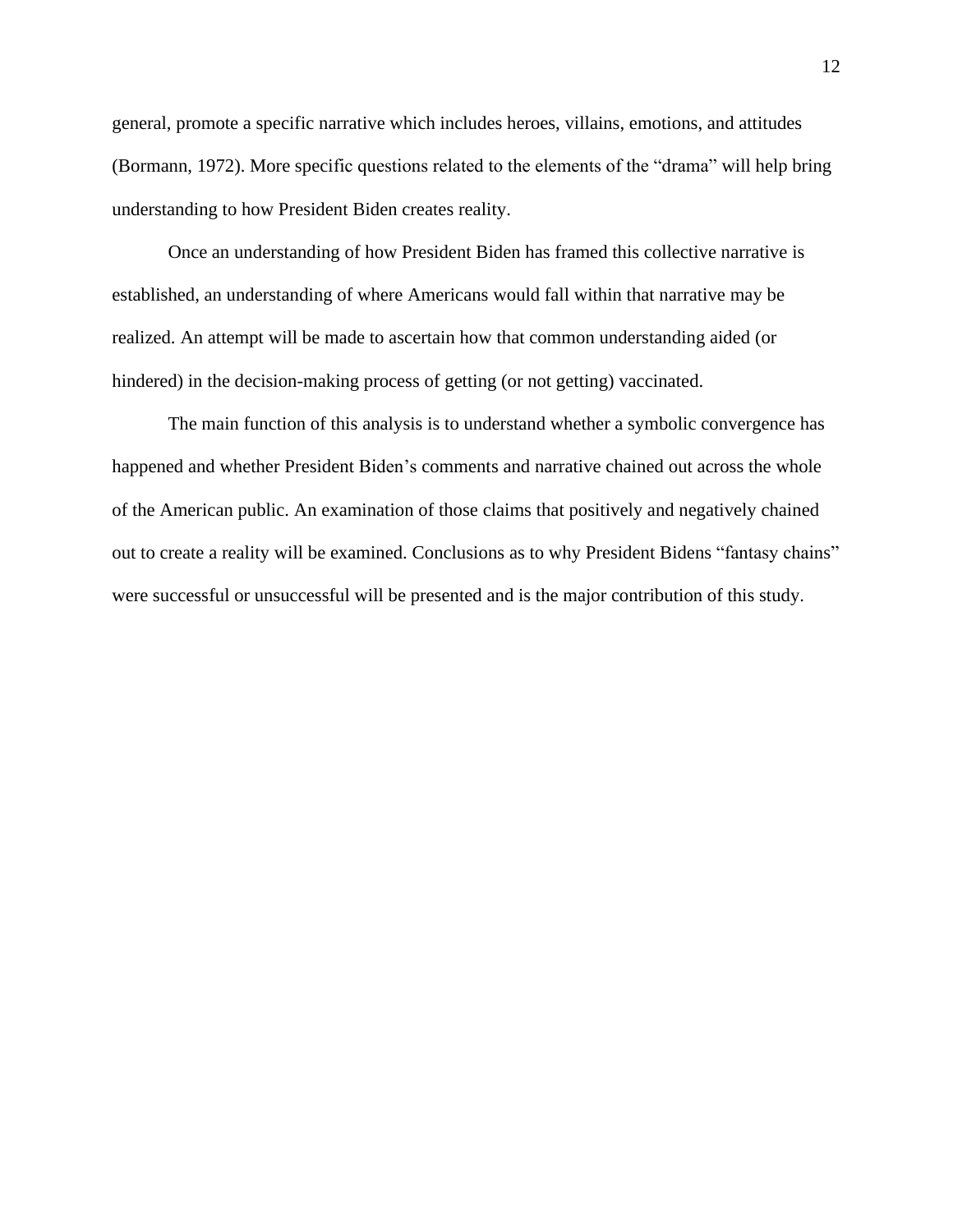# **Chapter 2**

Ernest Bormann's communication theory, Symbolic Convergence Theory (SCT) describes how recurrent dramatized or dramatizing messages lead to collective fantasy themes within a group. Fantasy themes provide or add to the formation of a shared identity and group consciousness (Bormann, 1983). A fantasy theme is a dramatized or dramatizing message that portrays characters involved in action within a setting that accounts for and explains human experience (Bormann, 1972). Humans have a natural theory making ability, and "Humans respond readily to the impetus of the why question, and in doing, theorize, that is, provide a why explanation of phenomena … Communication scholars do that, too, as they develop theories to provide communication-based explanations of communication phenomena" claim Cragan and Shields (1995, p. 18) (Bormann et al., 2001, p. 271). This study will attempt to do that by using SCT, which analyzes how group members assign meaning to their life experiences through the way they talk, the stories they tell, and the rituals they practice as they create a social construct or a collective understanding of reality (Deetz, 2001). Bormann et al., (1996) describe how the development of a social consciousness is "guided by the principle of explanatory power." SCT operates under two assumptions that (i) communication constitutes reality, and (ii) communication allows for individuals to make or create a shared sense of reality within groups through meaning convergence (Vaughan, 2009).

The process that SCT follows includes dramatizing messages, fantasy chaining, fantasy themes, fantasy types, and a rhetorical vision (Bormann, 1985). Dramatizing messages involve individuals introducing "brief examples of humor, wordplay, and figures of speech, or more elaborate analogies, fables or narratives" (Zanin et al., 2016, p. 440) which may lead others to communicate similarly and partake in the fantasy. This is called fantasy chaining. When these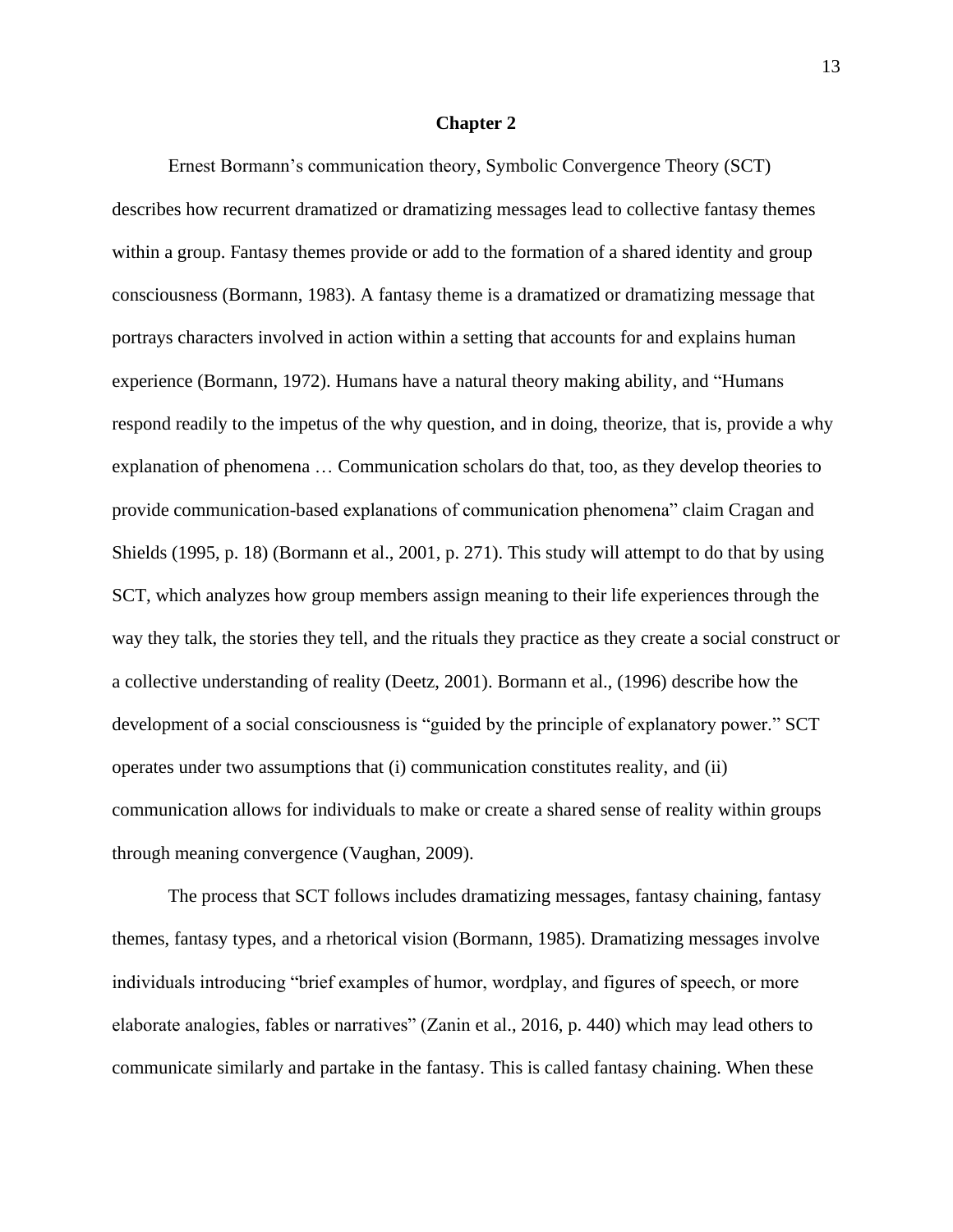messages occur over and over, it results in what is called a fantasy theme, and is a frame of reference for the group. Fantasy themes provide understanding of past and future group actions.

As a group of individuals creates several fantasy types, that group then has a rhetorical vision, which unites various methods of communication to give a wider view of reality (Bormann, 1985). Bormann explained that rhetorical visions have five major elements: "1) dramatis personae (the actors in the story). 2) a plotline (what occurred), 3) a scene with descriptive details. 4) a sanctioning agent (someone or something with authority such as an agreed upon sense of morality) and 5) a master analogue (core values and cultural structure)" (Zanin et al., 2016, p. 440).

One of the key aspects to SCT is the fantasy development. Fantasy themes are used to develop the symbolic convergence. Fantasy theme development for this study is in Chapter 4. The fantasy theme is the fundamental unit of communication for symbolic convergence, which refers to a dramatizing message that may be established in various forms such as "a pun or other word play, double entendre, figure of speech, analogy, anecdote, allegory, fable or narrative" (Bormann, 1985, p. 130). It is expressed in a simple, single phrase, or a sentence, or an entire paragraph of text (Bormann 1980). "When fantasy themes combine with a setting, characters, and actions, together they provide a credible interpretation of reality, and a rhetorical vision is constructed" (Hossain et al., 2019, p. 567)

Furthermore, Shields' (2000) study explained the SCT's ability to expound upon how special communication theories arose as the product of rhetorical visions that include norms, conventions, and customs for standard involvement in a particular communication style. SCT evaluation in this paper will rely on shared consciousness, which requires looking for the fantasy themes that are created by President Biden.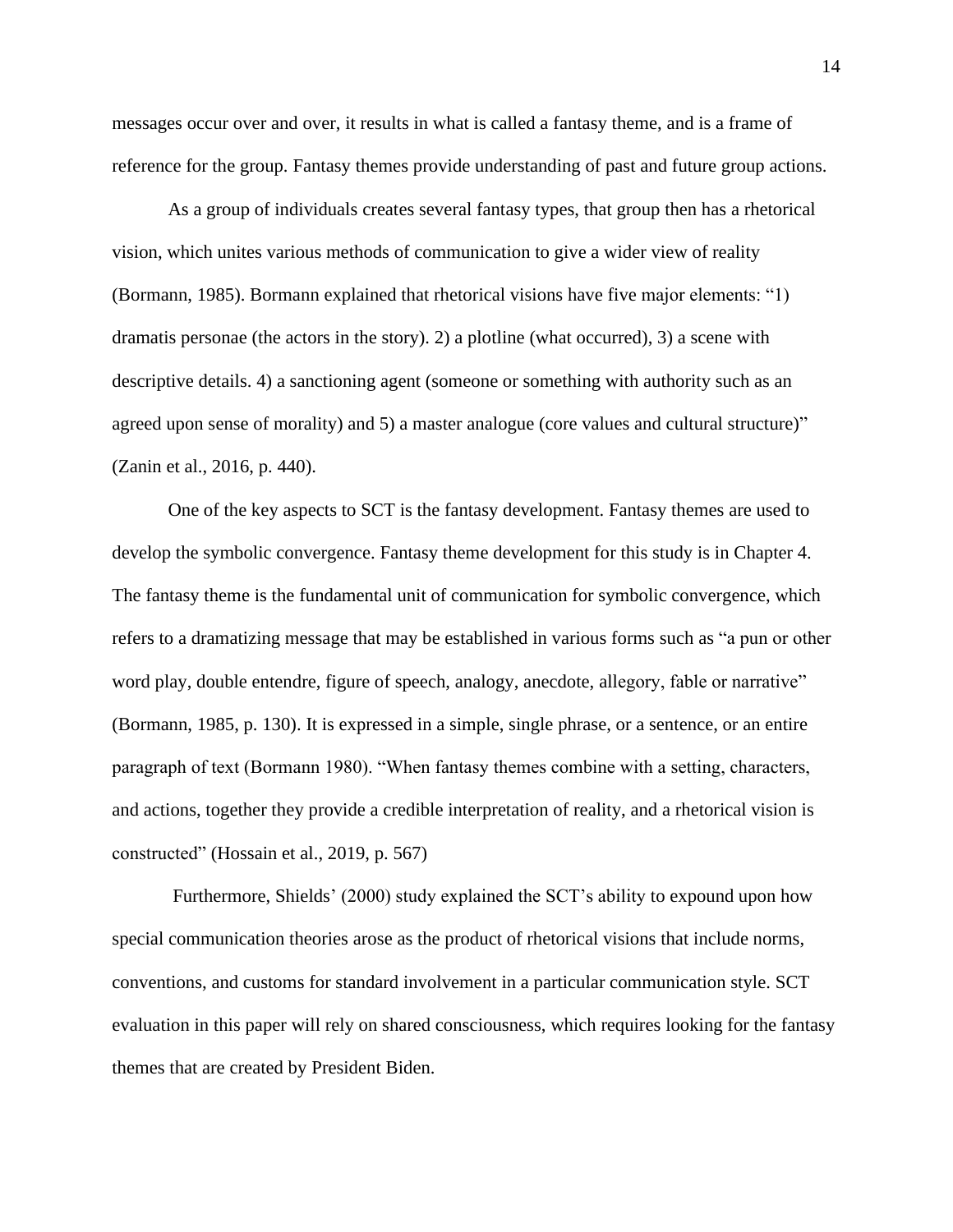A study was done in 1979 by Foss, which explored the social conflict in America over the debate for the Equal Rights Amendment (ERA) to the Constitution. Foss's study is relevant to this study because it explores a poignant division/debate in America through rhetorical visions and fantasy themes. During the 1970's, many Americans wished to pass the ERA to ensure equal rights for women, and other Americans wished to save traditional womanhood. This social division, Foss writes, is a "conflict between two world views that are created by the rhetoric generated by each side" (Foss, 1979). She continued and claimed that "the discourse formulated and presented by proponents and opponents of the ERA may create perceptions that-whether they correspond to reality or not- are more influential than the arguments presented to the public" (Foss, 1979. p. 275). Foss relied on Bormann's SCT fantasy theme analysis to conduct her study of the rhetorical world, or visions, of the opponents and proponents of ERA. Foss wrote that it is "fundamental to the world that the proponents of the ERA have created through their rhetoric is a grassroots scene in which the common, undistinguished majority is supporting the ERA" (p. 277). In the proponents of the ERA's framing of the narrative, such as Senator George McGovern's, a scene is set: "The barrier that restricts a woman's life is invisible, based on unspoken assumptions. It is like a glass wall" … "An open society cannot close the doors of opportunity to half its citizens" (p. 277). Foss (1979)explains that:

the formulation of these scenes by the proponents enables them to establish sacred and profane spaces in their world. The sacred ground is the new, ready-to-be-explored world, a world which gives rise to the opening of gates to women and to grassroots support for participation in this world (p. 277)

Where, in contrast the "profane ground, of course, is the home, symbolic of entrapment and imprisonment" (p. 277). The argument goes along these lines that "women want to and should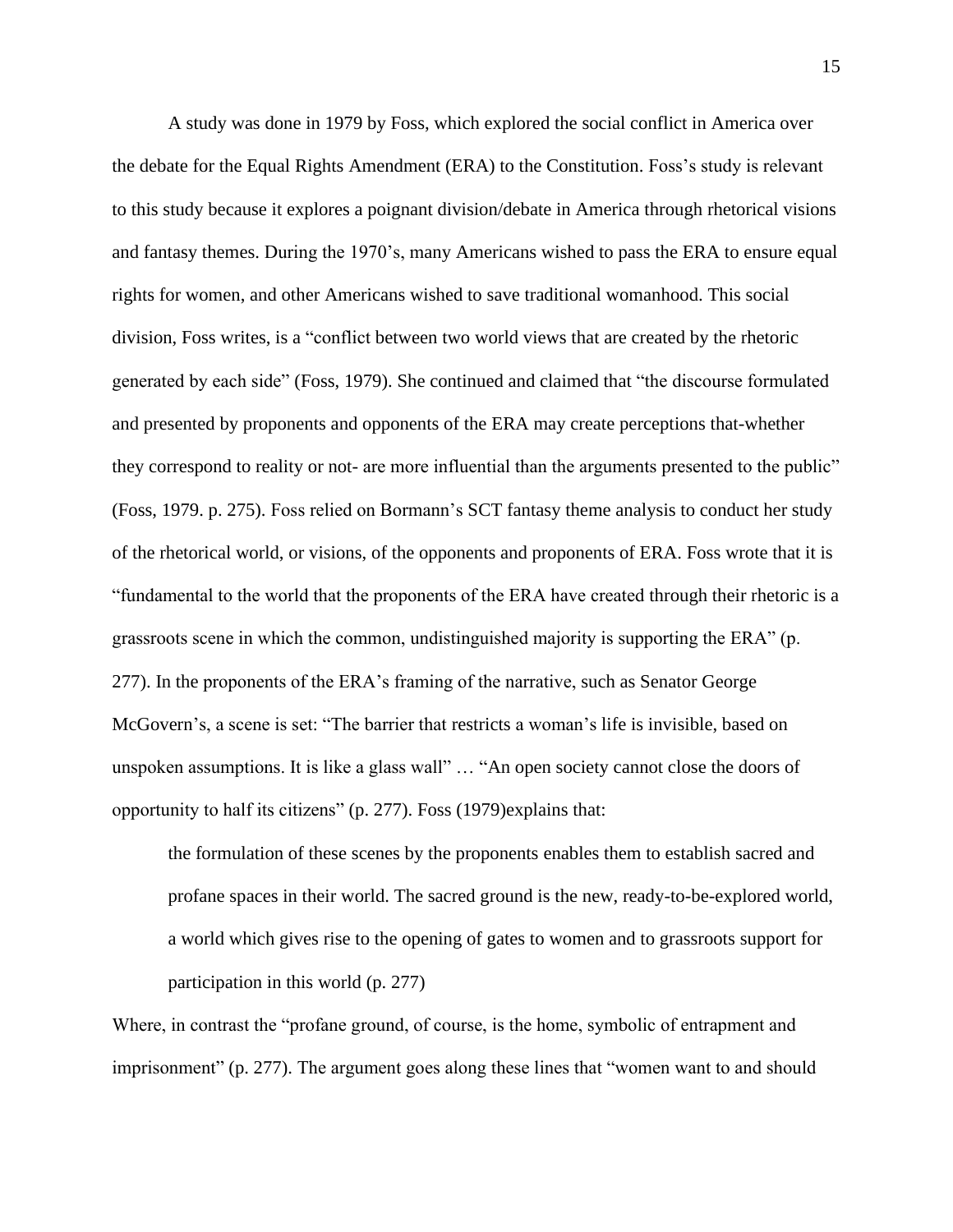engage in all activities of the world, including military service for example, are consistent with the sacred setting of the world rather than the home" (p. 278). Proponents of the ERA also used rhetoric to explain opposition to their efforts. They viewed and portrayed their opponents as "villains with no understandable motive for opposing the amendment" (p. 280). The opponents of the ERA who were women were categorized as middle-class white women, who were considered to hold a minority view. Foss (1979) explains that the proponents' views of themselves differ drastically from their views of the opponents. The qualities they ascribe to themselves are positive; thus, they turn into the heroes of their world (p. 281). On the other side of the social debate regarding the passing of the ERA, there is a world created by the opponents.

The world created by rhetoric of the opponents of the ERA is in contrast with the proponents' vision because they view the safe domain for women to be the home (p. 282). One vivid account of the world outside the home where women are treated equally with men regarding military service is provided by Senator Sam J. Ervin Jr., who described a world in which "women will be slaughtered or maimed by the bayonets, the bombs, the bullets, the grenades, the mines, the napalm, the poison gas, or the shells of the enemy" (Foss, 1979, p. 282). Bette Jean Jarboe, who was the founder of the International Anti-Women's Liberation League, writes: "Do you know what kind of horrible things the loose wording of that amendment could produce? It could lead to such things as communal bathrooms" (Foss, 1979, p. 283).

The sacred ground for the opponents is the home. This would mean that the profane grounds for opponents of the ERA is "the man's world outside the home, including the battlefield and factories in which women work as hard and as long as men" (p. 282). The opponent's rhetoric creates a world in which actions are taken to preserve tradition and order.

16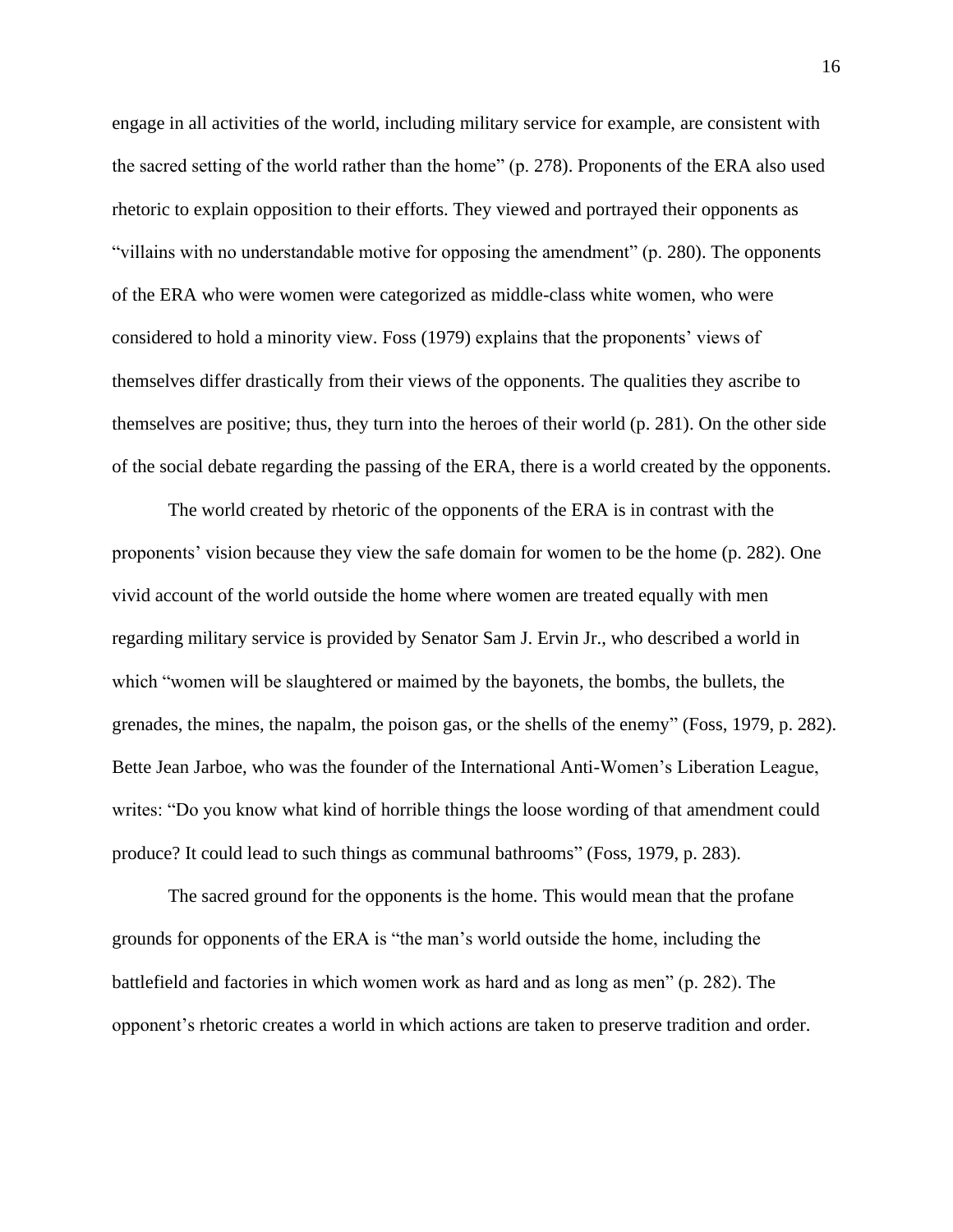Opponents see themselves as trying to maintain established and traditional social customs and institutions against the offensive progress of reform. Foss (1979) claims that:

characters who act in the world created by the opposition are consistent with the opponents view of the traditional as good and the new or different as potentially evil. Opponents see supporters of the ERA, who deviate from the traditional woman's role as "libbers" who support the feminist movement (p. 283).

It was common for comments to be made such as "don't you boys give in to those libbers." In both sides of the debate, the other side is the opponent to the way things ought to be. Foss writes:

Different elements motivate the proponents and opponents to create their particular worlds … The differences between the motives of the two sides can be seen further in the philosophical distinctions implied by the two motives … The creation of the two conflicting rhetorical worlds by the proponents and opponents of the ERA leaves little or no common ground on which argumentation can occur or through which an understanding of the opposing viewpoint can be reached. …

Each side's rhetoric is not only a threat to the other's way of making sense of the world, but also is a reason to defend strongly their particular world. Once the two sides in a controversy have developed worlds that are in total conflict—with different notions of the settings, characters and acts in these worlds—the traditional modes of argumentation and persuasion are not likely to be effective in dissuading participants from their worlds. (Foss, 1979, p. 288)

Similar to the cultural, and rhetorical divide that was present in America during the debate over the ERA, Americans appear equally if not more divided in rhetoric surrounding the debate around vaccines. In both the cultural divide in the 1970's and the cultural divide now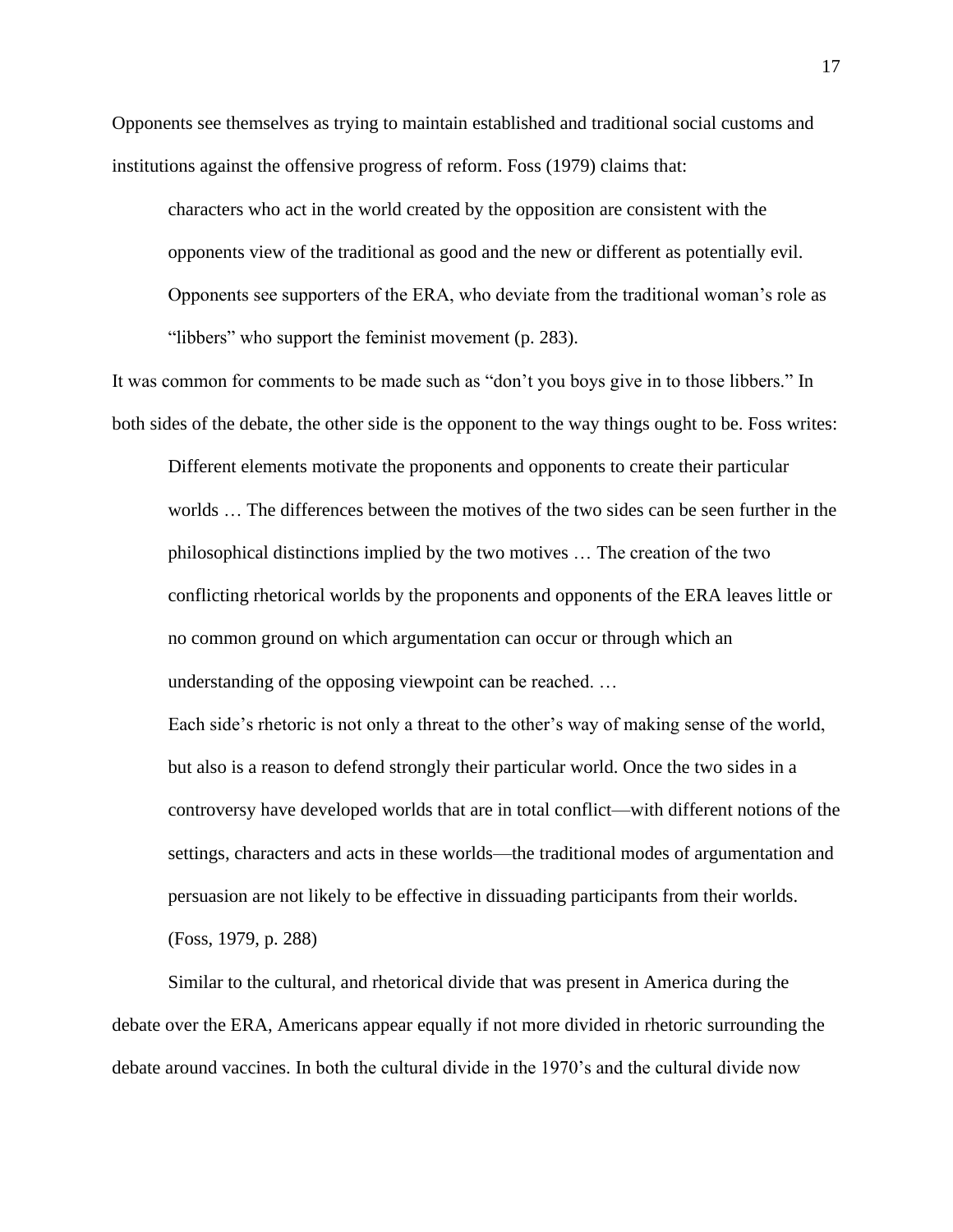there is a rhetorical building up of a "world" in which there are heroes, safe spaces, dangerous outside realms, etc.

Bormann et al., (1997) investigated individual's preferences for certain kinds of narratives and fantasies. They asked the question of why people share fantasies. Bormann writes that "SCT asserts that in all communication contexts where the source produces dramatic messages the audience members may, under certain conditions, become involved in the dramatic action" (Bormann et al., 1997, pp. 254-255). Bormann explains that in some instances, listeners respond to dramatized messages or rhetoric with apathy, and when that happens the dramatization remains an individual event rather than a group fantasy chain. However, sometimes others in the group respond to the message with excitement and expand/add to it, "the tempo of the conversation quickens, others join in, and a chain reaction takes place (p. 255). The result of this chaining is a shared group fantasy. Bormann makes a distinction between a message that includes dramatization and the shared group fantasy that is created by audience members actively "appropriating, modifying, and sharing the drama publicly" (p. 255). "Dramatizations that are shared result in the symbolic convergence process and create common ground that serves to unite the participants" (p. 255). When this symbolic convergence has taken place, the sharers of the fantasy include the dramatization as part of his or her consciousness. However, not every member or listener is a monolith or thinks the same way about dramatized messages. Sometimes listeners actively reject the message, or narrative. "They may reject it with nonverbal shows of displeasure or with verbal ridicule or anger, or by poking fun, sneering, and in other ways indicating their rejection of the depiction" (p. 255).

Bormann (1997), relying on Bales' work in (1970), explains that there are a number of processes that account for group fantasy sharing. Individuals might bring psychodynamic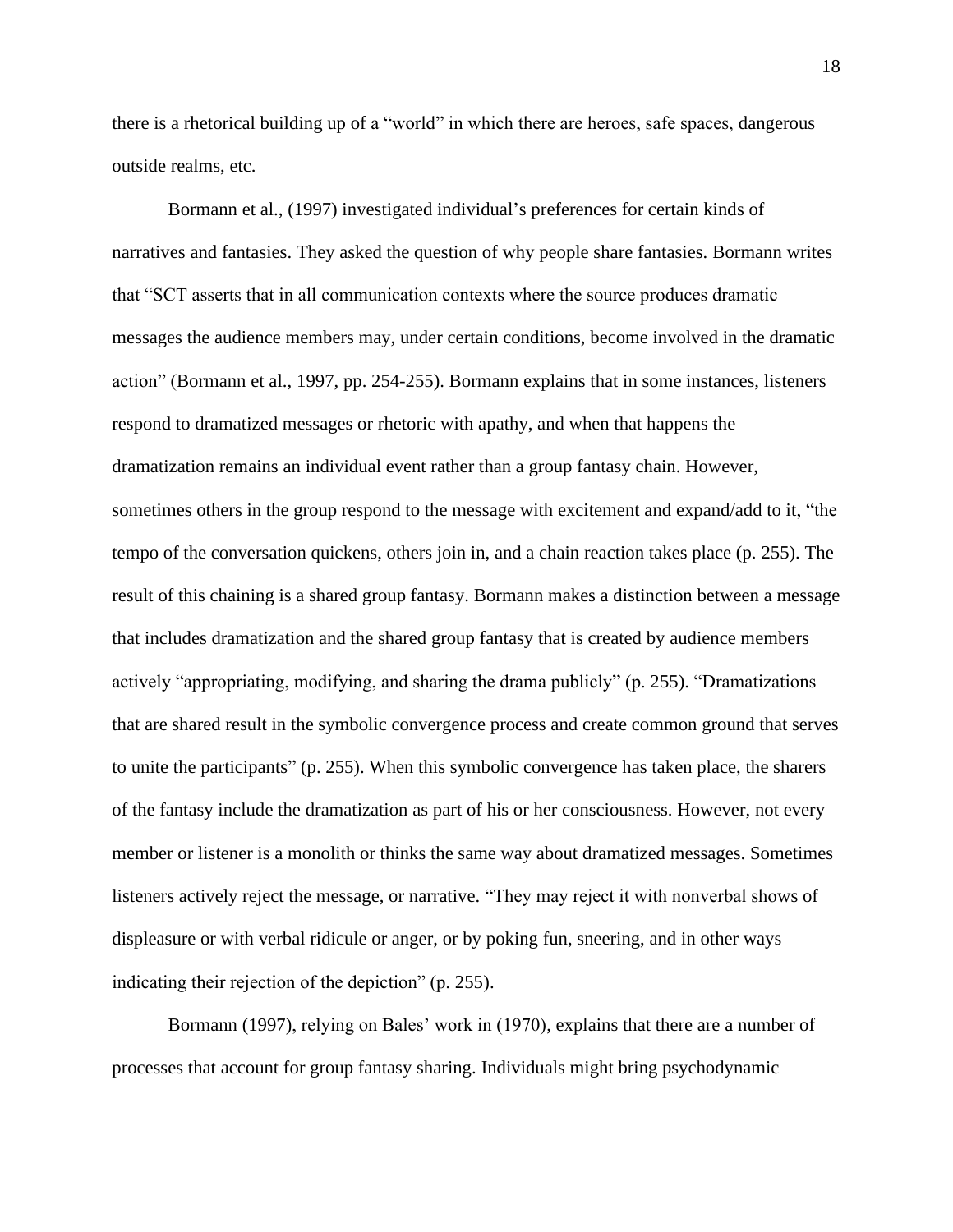concerns to a communication situation, and if those concerns are not tapped into, it would result in disinterest or active rejection, while conversely if those concerns were related to the fantasy would be shared (p. 256). A second process that accounts for fantasy sharing is that "a group of individuals might develop common problems in the course of working and communicating together that are so tension-producing and threatening that the members are reluctant to discuss them directly. Group members may manage this tension by discussing the problem indirectly by employing imaginative language" (p. 256). Thus, as a member dramatizes a scenario in another place that reflects the current here-and-now issue, "then the members are predisposed to create a fantasy chain by participating in the drama" (p. 256).

Bormann (1997) adds to the two processes above a third explanation to the group fantasy sharing concept. He discusses a case study in which a female member had written in her diary a fantasy which related to her group experience. She depicted each member of her group as an animal or a bird in her diary. She showed a different member quietly, and this member encouraged her to read the fable to the rest of the group. This member did so, quietly at first, but then kept on as the group responded—tentatively at first, then increasingly participative. They injected comments and howled with laughter. Bormann writes that it was:

her skill in writing it, plus her skillful analysis of the group's interpersonal relation problems contributed to the chaining of the fantasy. Another person might have used the same analogy and presented it in such an inept fashion that the members would have been bored by it" … "The essential point is that the conscious artistry with which the message was designed and delivered was a factor in whether or not it was shared (p. 256).

These three explanations of why people participate in shared group fantasies do so at an interpretive level. Bormann explains that: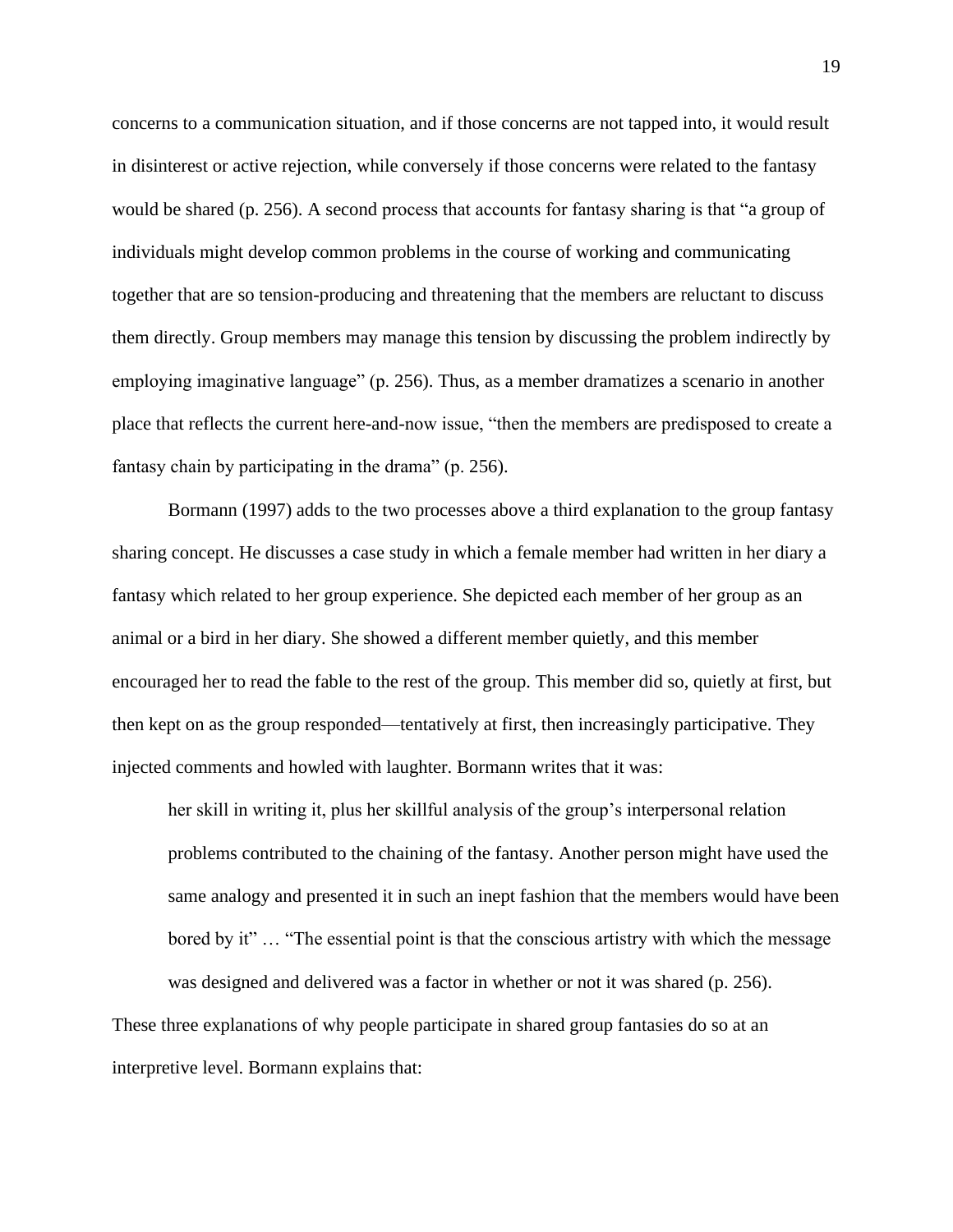In order to explain a communicative event, an investigator needs to study a host of details relating to the individuals who participate in the fantasy chain, the context of past experiences, the here-and-now problems facing the group, the content of the communication, and so forth (p. 256-257).

Bormann (1997) warns that an attempt to analyze communication must guard against the dangers of over interpretation. While Bales and Bormann's theories are useful, they operate under the assumption that, unless someone can conclusively prove otherwise, "the variations in predisposition to share fantasies are extremely large if not infinite" (p. 256). Even if there are an infinite number of possibilities of "why" someone partook in a group fantasy, these theories are generalizations that help critics to understand in a more specific sense.

There are criticisms of SCT in the academic world. There are three problematic assumptions that must be paused for the theory to move forward, namely "a) an egalitarian assumption of fantasy themes and rhetorical visions, b) a prosocial bias, and c) a conflict-free depiction of rhetorical visions" (Olufowote, 2006, p. 460). Bormann in his (1972) work depicted all members as having equal power and access to the creation and chaining of fantasy themes (Zanin et al., 2016). It was argued by Olufowote that dramatic messages and rhetorical visions are not "power neutral" but are often there to serve the benefit of specific members of the group, particularly the ones in power. This critique would lend credence to the idea that President Biden, the leader of America, had ample power to craft a rhetorical vision regarding vaccines and how that fantasy chain may have had ripples in the collective psyche of Americans.

Bormann in his 1983 and 1985 works claimed that multiple rhetorical visions do not peacefully co-exist in groups. But rather, visions are continuously in competition with one another, eventually leading to the destruction of some rhetorical visions. But Endres (1994)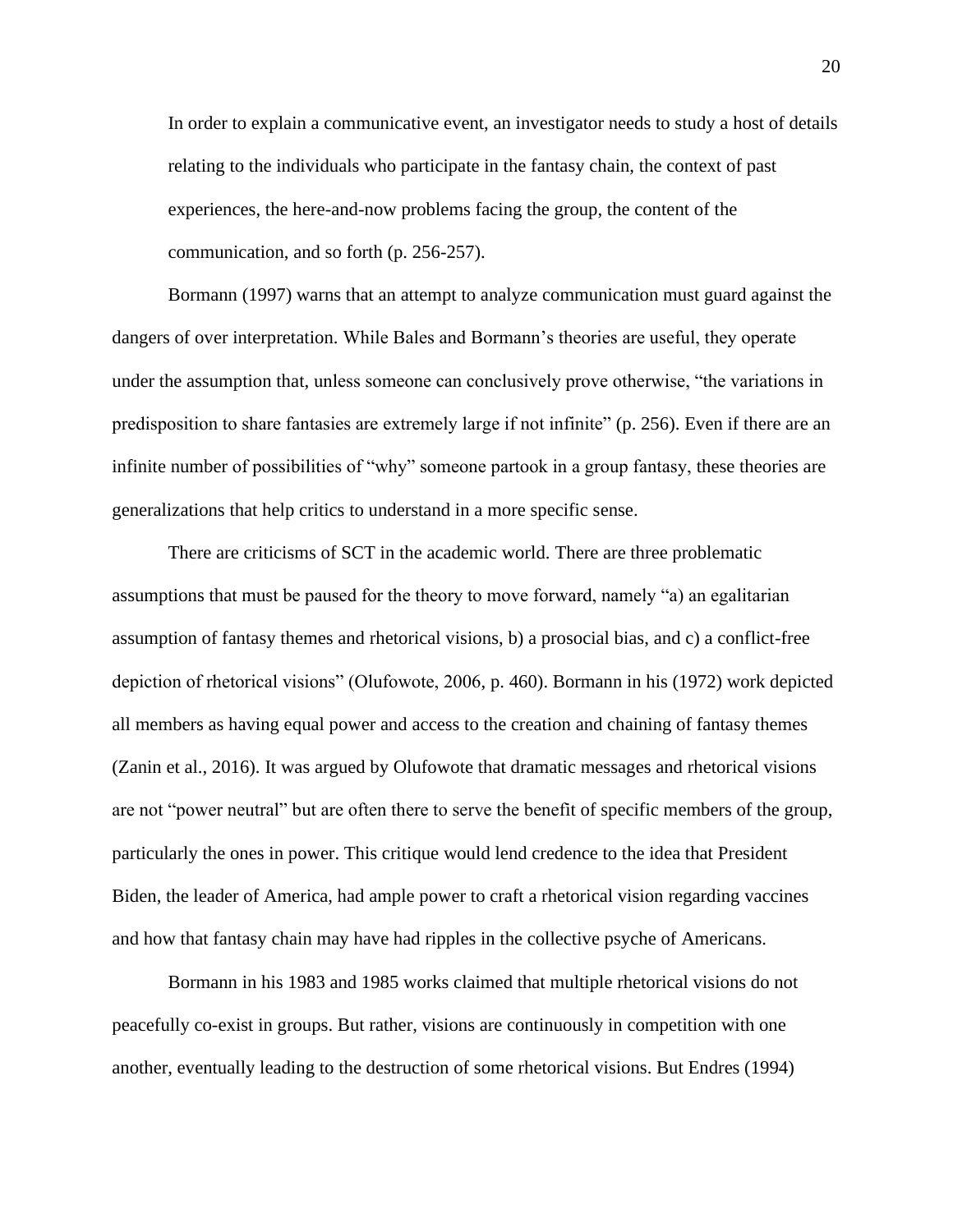found that multiple visions could, in fact, co-exist inside of one organization. He wrote that multiple visions did not necessarily attempt to explain the same phenomena, but rather complemented one another by emphasizing separate but pertinent issues inside the organization's symbolic reality (Endres, 1994). The work in this study will operate under the assumption that just as there are competing political narratives in America, and just as there are two dominant political parties and ideologies in America, so too are there at least two dominant perspectives and rhetorical visions regarding vaccines in America.

Ernest Borman wrote about some of the criticisms that were made about his theory in the 1980's. He defended his framework of fantasy analysis saying that it "proved to be the prospectus for a large, systematic and integrated program of research" (Bormann, 1982, p. 289). He wrote that "a total rhetoric consists of both discursive material and fantasy themes" (p. 290) leading him to conclude that SCT would provide a "richer explanation of the connection between message content and audience consciousness than any of the current explanations regarding rhetorical theory and criticism could provide" (Bormann, 1982, p. 290). He also stated that a viable rhetorical vision must "accommodate the community to the changes that accompany its unfolding history" (p. 292). He continues "The rhetoric must deal with the anxieties aroused by times of trouble, by the evil defined within the social reality. The rhetoric must deal with changing circumstances and social conflict" (p. 292) And "communication is how the community makes and implements plans and interprets its success and failure. In much of the functioning rhetoric, therefore, problem-solving communication, argument, logic, evidence, proof, and refutation play a prominent part" (Bormann, 1982, p. 292). Bormann adds that "The sharing of fantasies within a group or community establishes the assumptive system portrayed in the common rhetorical vision and contributes to the special theory associated with the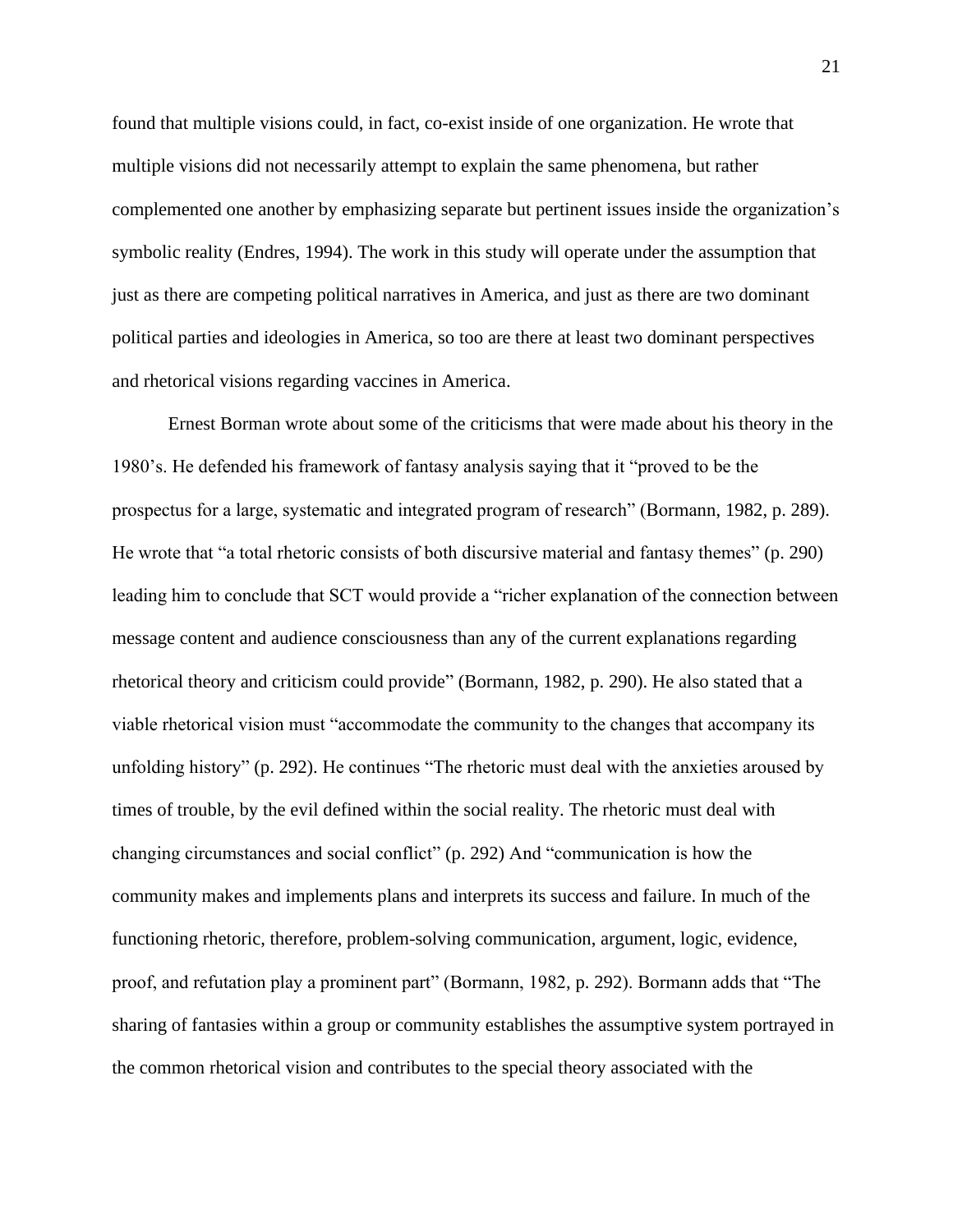community's communication style" (p. 292). For instance, Bormann references the Puritans and their rhetorical vision which had given the most prominent authority to the word of God—the Bible, rather than evidence of the senses. To the Puritans the Bible was a legitimate source of revealed knowledge. The Puritans subscribed to a vision which shared the fantasy where God or a God like figure inspires mortals to write a sacred text (Bormann, 1982, p. 292).

In a paper titled "Story and science – how providers and parents can utilize storytelling to combat anti vaccine misinformation" written by Shelby and Ernst (2013) it is claimed that the "success of the anti vaccine movement is due to the fact that they have told a better story" (p. 1796) According to this paper, anecdotal incidents of terrifying vaccine side effects permeate quickly growing online communities which Shelby and Ernst describe as "echo chambers" (p. 1796). The sites, and social media groups which house the anti-vaccine communities are not "platforms for a single doctor's efforts at reputation rehabilitation" … but rather social media sites which "encourage story swapping and link-sharing" (p. 1797).

Rhetoric surrounding vaccinations differs widely among proponents and opponents, for instance: the words "immunity" "health" and "freedom" might have different meanings to different individuals depending on their perspective. Just in an analogous way a hieroglyphic text/image describes an idea, some words (even if they have official definitions) can act similarly. Rhetorical theorist Tim Borchers says that "ideographs are words or phrases that are "pregnant" with ideological commitment—for example, "liberty," "rights of privacy," or "religion"" (Borchers, 2006, p. 182). There is a great deal of meaning packed into words like health or freedom, with preconceived notions and suppositions that help concrete sets of meanings. Freedom to someone who is a vaccine dissident might mean freedom to choose what they put in their body, freedom to reject what they would call an experimental jab--as the vaccine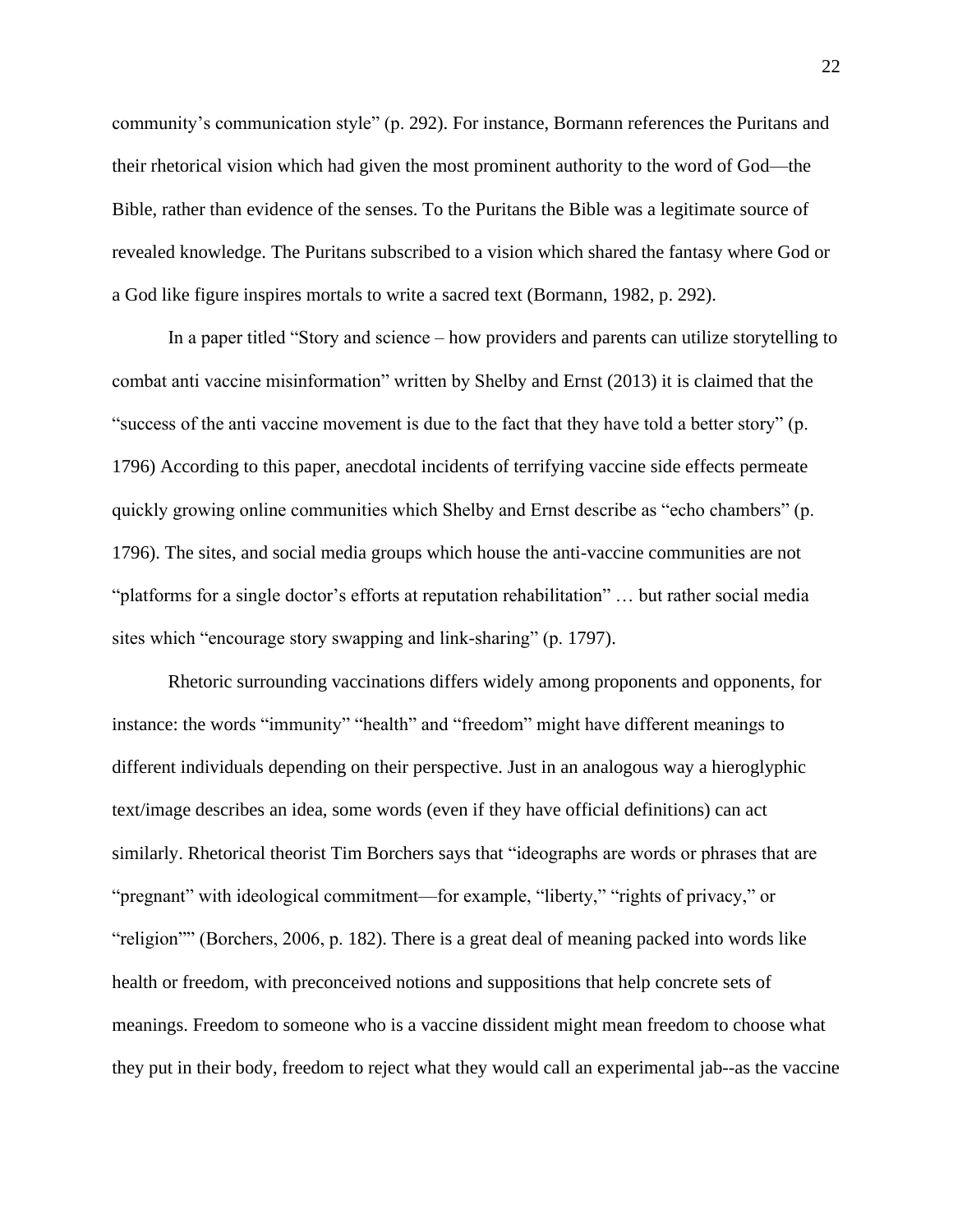shot has been colloquially deemed by many. Someone like President Biden might describe freedom as the right to live without fear of sickness, or fear of death from COVID-19. Both sides might use the word "freedom" and both sides have attributed different meanings into the word. One new phenomenon which was not considered when SCT was first created is the dissemination of ideas and rhetorical visions through social media (Zanin et al., 2016). The ability of ideas, concepts, news, fantasies, and visions to move around is almost immediate. The President could speak at a livestream news event, and Americans can watch his speech from their phones, whether they are at home on their WIFI or are out and about in public using cellular data. It is not implausible to imagine that the dissemination of rhetorical visions is possible at a much higher and larger scale in the 2020s than was previously thought possible in the earlier stages of the development of SCT before social media and the internet were pervasive and commonplace.

Shelby and Ernst (2013) reference a study done in 2012 which was published in *Science,*  where researchers found that online comments on science articles had a significant negative impact on science understanding. In the study, approximately two thousand people were tasked with reading a neutral news article about nanotechnology. The article also had a comment section full of invented comments either positive or negative about the technology. All subjects read the same article, but half read the article with positive comments, and half read the article with negative comments. Reader's interpretations of possible risks associated with the nanotechnology differed significantly, depending on the attitude of the comments that were posted with the story. Just the tone of the comments added to a particular article can make a substantial impact on the way that the audience responds to and thinks about the technology (Shelby & Ernst, 2013). Although this paper is written well before the outbreak of COVID-19,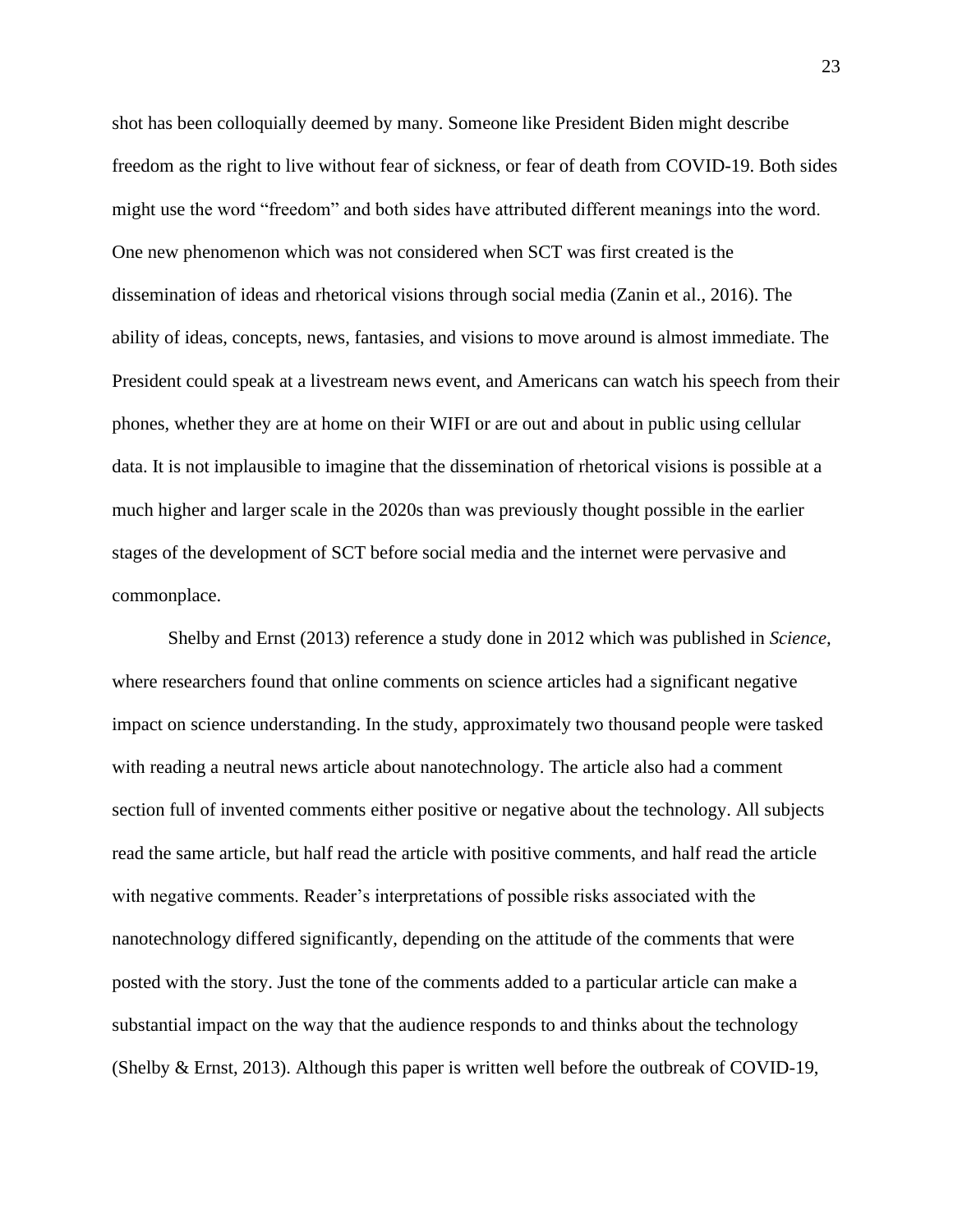the concepts of social media driven "echo-chambers" and vast growth of rhetorical dramatizations and fantasies regarding vaccines are relevant. Shelby and Ernst (2013) also describe different anti-vaccination narratives permeating through stories, such as "vaccine reactions" which affected the writer or of friends moving from certainty to doubt about the safety of vaccines. The authors claim that there are some anti-vaccine proponents such as nurses and doctors, and the comments made from those medical professionals are meant to suggest that there is significant disagreement about the safety of vaccinations in the medical and healthcare communities that they work in, which helps to create more fear and doubt regarding vaccines (Shelby  $&$  Ernst, 2013).

Throughout the COVID-19 pandemic, American social media companies which some refer to as "Big Tech" have been censoring "misinformation" at the request of the Biden Administration (Concha, 2021). In an opinion piece written by Mike Davis in Newsweek, Davis claims that the result of censorship regarding "misinformation" is a growing mistrust of the government and the claims that the government makes about the vaccine (Davis, 2021). He claimed that:

Everyday Americans are being censored by our social media giants when they ask questions or oppose the prevailing narrative. This censorship, intended to tamp down on 'misinformation,' is instead a leading source of vaccine hesitancy and fuels the fires of conspiracy theories (para. 1).

There are even instances of highly qualified doctors such as Dr. Robert Malone, the inventor of mRNA vaccines (Dolgin, 2021) being censored by social media companies (Barkoukis, 2021). Bormann (1996), regarding censorship claimed that: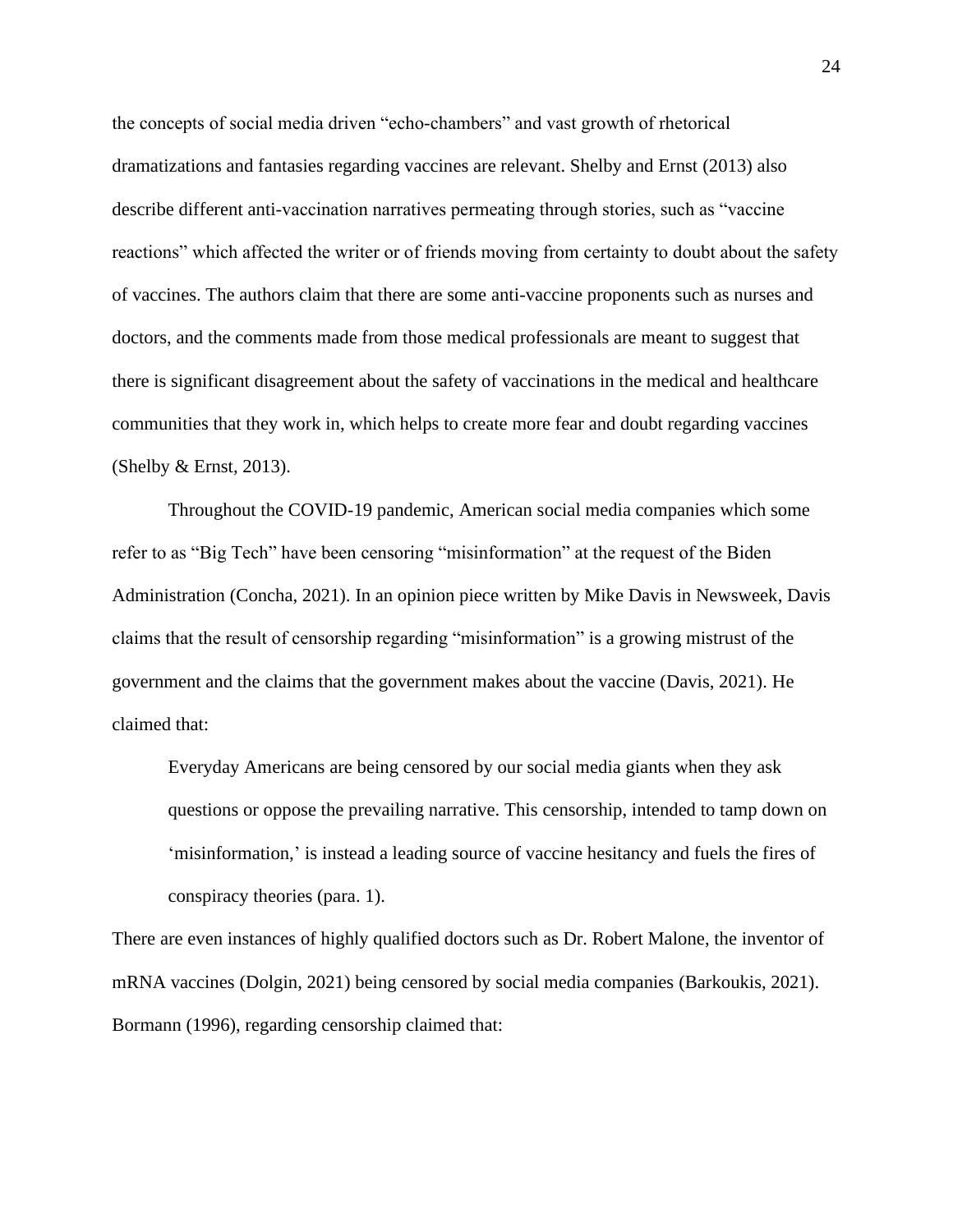The Principle of exploding free speech asserts that given a significant period of sustained censorship there often follows an explosion of counter-rhetoric in the informal channels. The pattern is that the newly surfaced rhetorical visions will result in an outbreak of creative energy, solid achievement, high moral purpose, crackpot activity, silly behavior, and a thorough challenge of the dominant rhetorical vision. The American free speech movements of the 1960s repeated the pattern set by historical precedent (p. 20).

Other academic studies have explored the concept of vaccine hesitancy during the COVID-19 pandemic. One group of researchers (Thelwall et al., 2021) explored vaccine hesitancy on English language Twitter. Other research concluded that Republicans were more likely to refuse vaccines than Democrats (Reinhart, 2020). Some of the main reasons Americans did not wish to receive the COVID-19 vaccinations were/are that the timeline for the creation of the vaccine was rushed, they wished to wait to confirm the vaccine was safe or they simply do not trust vaccines in general (Reinhart, 2020). In other studies, general vaccine hesitancy is linked with conspiracy theories, valuing personal freedom or a level of disgust regarding blood and/or needles (Hornsey et al., 2018). Before the COVID-19 pandemic it was understood that anti-vaccine sentiment came from libertarian Republicans and also individuals from the political left who prefer alternative medicine over pharmaceuticals (Crow & Stacey, 2020). However, during the Covid pandemic it was found that accounts that posted themes associated with right wing politics accounted for 79% of hesitant tweeters in that study (Thelwall et al., 2021 p. 7).

In Bormann's 1996 work in which he analyses symbolic convergence theory regarding rhetoric during the cold war, he states that "when events become confusing and disturbing, people are likely to share fantasies that provide them with a plausible and satisfying account that makes sense out of experiences" (Bormann, 1996, p. 3).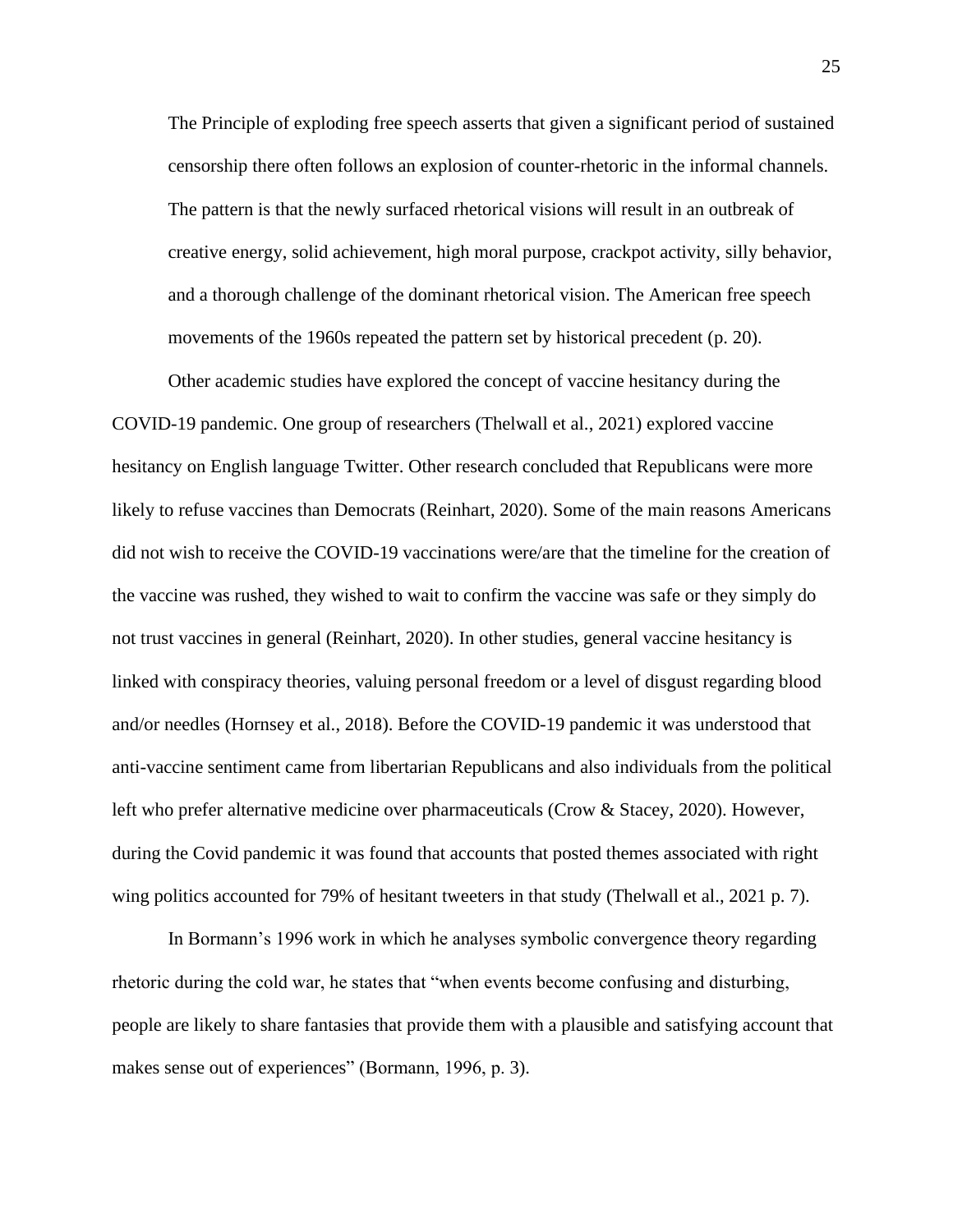Next is an explanation of the methodology which is to be utilized according to SCT and fantasy themes that will allow for the analysis of President Biden's comments.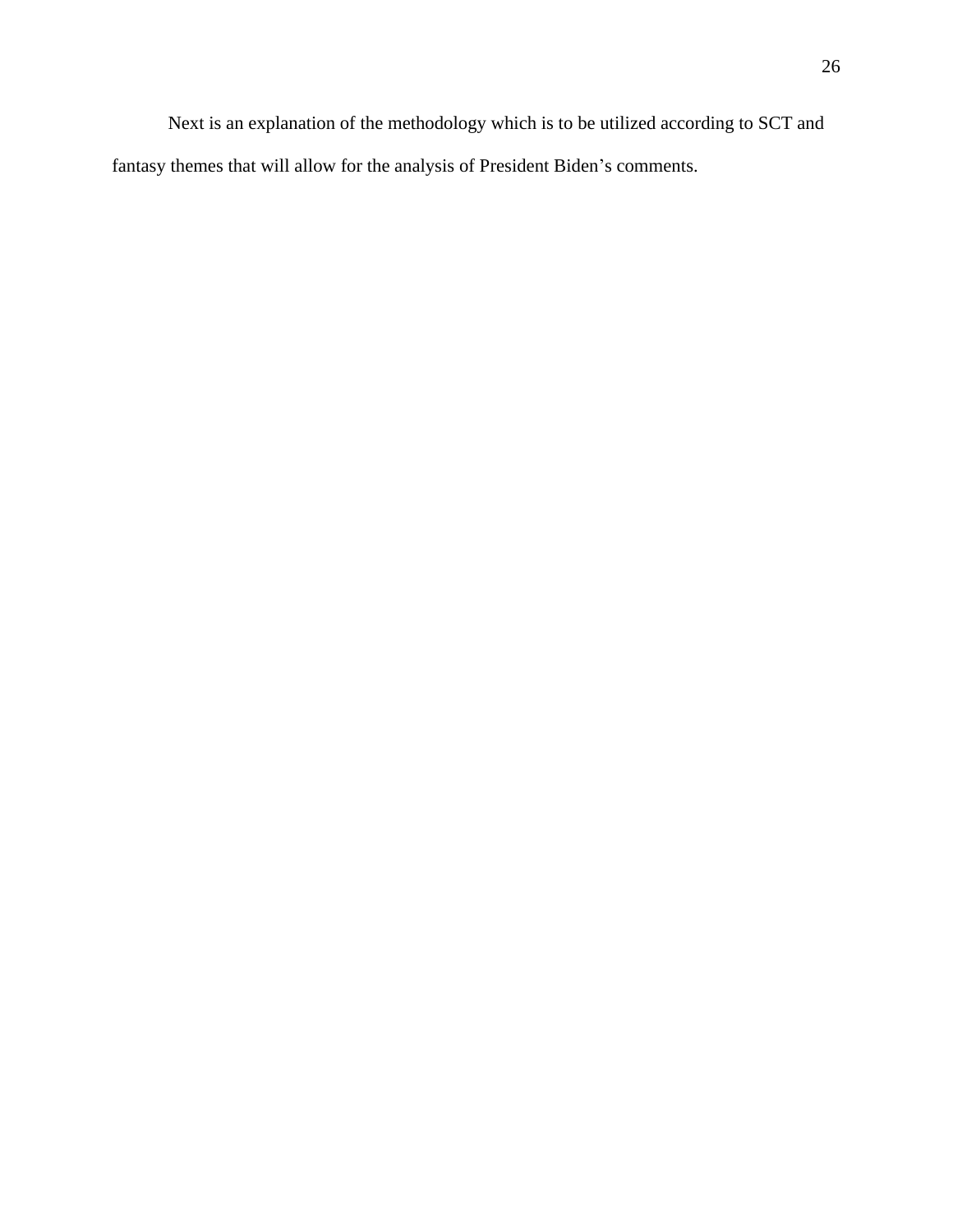#### **Chapter 3**

The main function of the fantasy theme development in Chapter 4 is to identify key instances of communication that President Biden engaged in regarding vaccinations during the COVID-19 pandemic to explore his rhetorical vision. This chapter will be an overview of the steps the author will take to put together the various comments from President Biden in the form of fantasy themes, used in creating a reality, or a narrative for the American public.

Fantasy theme analysis will be used as the base theory to formulate the social reality of President Biden's rhetorical vision. The theory assesses how rhetoric creates narratives within a group to build identities and a common reality among its members. This common reality forges a basis for decision making and action. By placing the narratives together, a comprehensive vision comprised of fantasy themes may be formed representing President Biden's reality. As Foss (1999) explains: "fantasy themes tell a story that accounts for the group's experience and that is the reality of the participants" (Foss, 1999, p. 123).

Three fantasies will be identified, and heroes, villains, emotions, and attitudes will be elaborated upon. The analysis will come from elements of the "drama." Questions, which come from Bormann's (1972) work, which can aide the development of the dramatization are:

Who are the heroes and the villains? How concrete and detailed are the characterizations? To what, or who are the motives attributed? How are the members of the rhetorical community characterized? For what are the insiders praised, the outsiders or enemies castigated? What values are inherent in the praiseworthy characters? (p. 401-402).

The typical scenarios will be identified. Many of the following questions from Bormann's (1972) work will also be useful in developing the dramatization: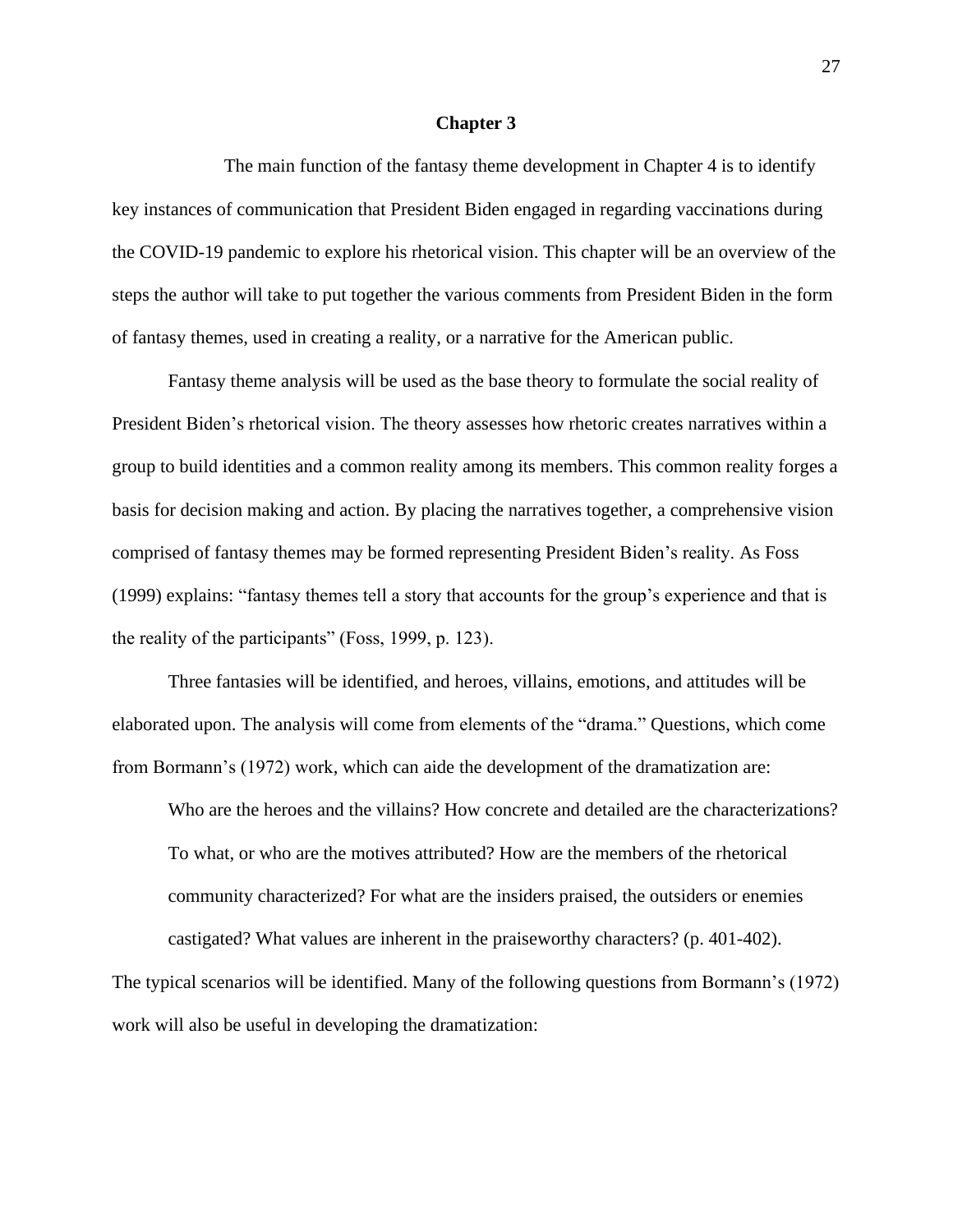What acts are performed by the ultimate legitimizer? The neutral people? The enemy? Who is sanctioned and praised, who is censored? What lifestyles are exemplified as praiseworthy? What meanings are inherent in the drama? Where does the insider fit into the great chain of being? How does the movement fit into the scheme of history? Which emotional evocations dominate the drama? What motives are embedded in the vision? Would the committed work for or resist legal action? Violence? Would they resign this life to get ready for an afterlife? (p. 402).

Bormann (1972) offers a description of how a critic can conduct a fantasy theme analysis:

A critic can take the social reality contained in a rhetorical vision which he has constructed from the concrete dramas developed in a body of discourse and examine the social relationships, the motives, the qualitative impact of that symbolic world as though it were the substance of social reality for those people who participated in the vision. If the critic can illuminate how people who participated in the rhetorical vision related to one another, how they arranged themselves into social hierarchies, how they acted to achieve the goals embedded in their dreams, and how they were aroused by the dramatic action and the dramatis personae within the manifest content of their rhetoric, his insights will make a useful contribution to understanding the movement and its adherents (p. 401).

Once an understanding of President Biden's framed collective narrative has been developed, it can be understood where Americans fall within that narrative, and an attempt will be made to ascertain how that common understanding aided in the decision-making process of getting (or not getting) vaccinated.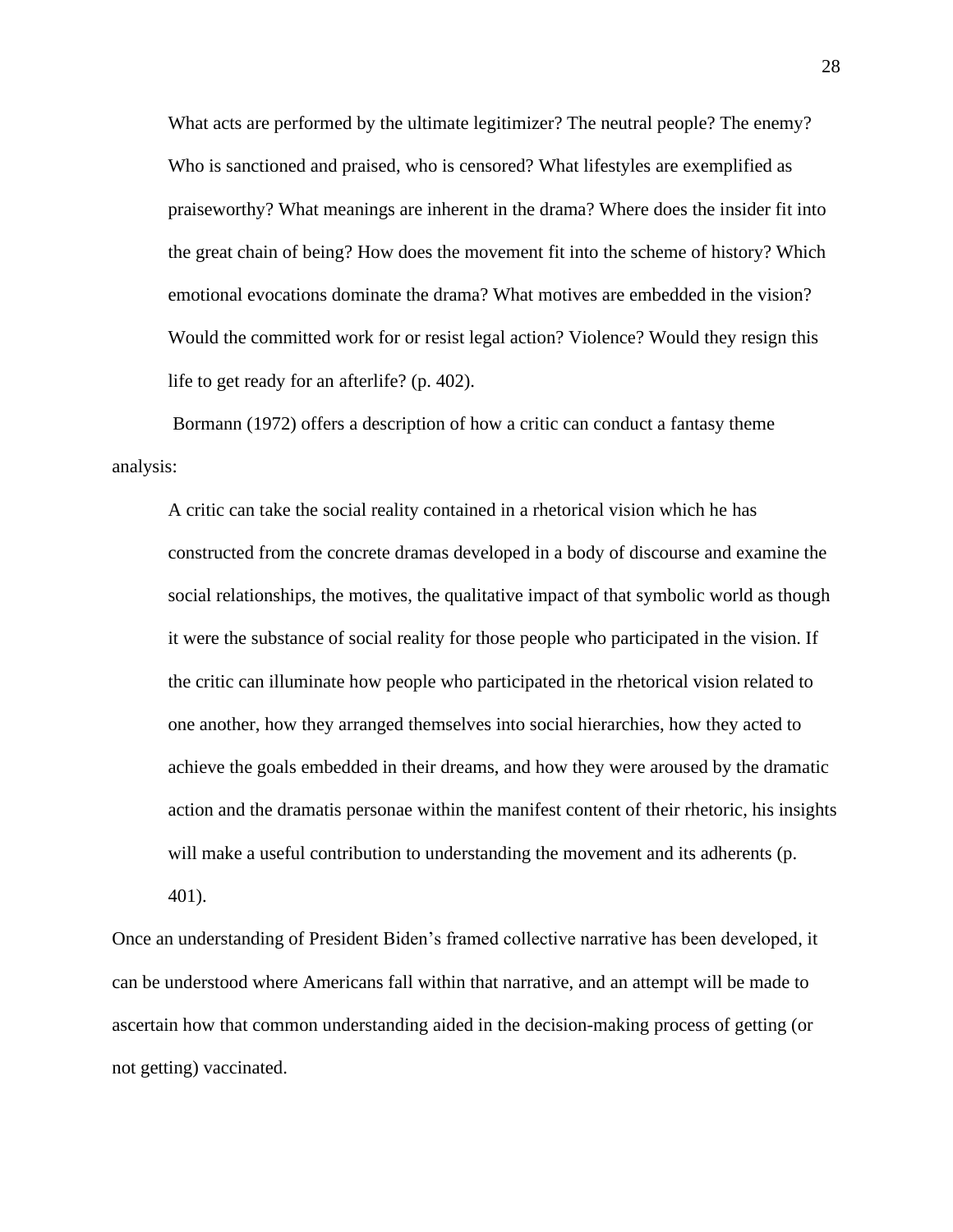From this analysis the critic will come to understand whether a symbolic convergence has happened. In other words, did President Biden's comments reinforce American's beliefs and reassure them they made a good choice in getting vaccinated? Or did people reject his rhetorical vision and become further entrenched against his fantasy? In the fifth and concluding chapter, an analysis consists of why proponents of President Biden's rhetorical vision supported that vision, and an analysis is also made to ascertain why opponents of his vision rejected it.

The general standard this study will use to choose which statements to analyze is whether the author believes President Biden's comments aided in the development of a rhetorical vision regarding the COVID-19 pandemic and vaccinations. The timeline of President Biden's comments starts at the beginning of the pandemic in early 2020 and are through to present-day Spring 2022.

With a consideration towards reducing redundancy, the actual comments themselves are not listed here in chapter 3. The context of the comments as well as the citation are given in the listing of the artifacts:

- 1. Multiple comments are taken from President Biden's Inaugural address to America on January 20, 2021, the comments are taken from a transcript by the British Broadcasting Company (BBC, 2021).
- 2. A statement made at a CNN townhall hosted by television host Don Lemon in July of 2021 (Dale and Subramaniam, 2021).
- 3. Comments from President Biden on Thursday the 16th, December of 2021 at the White House following a COVID-19 press briefing (Malloy and Vazquez, 2021).
- 4. A statement made in an interview with CNN's Anderson Cooper, on October  $7<sup>th</sup>$ , 2021 (Villereal, 2021).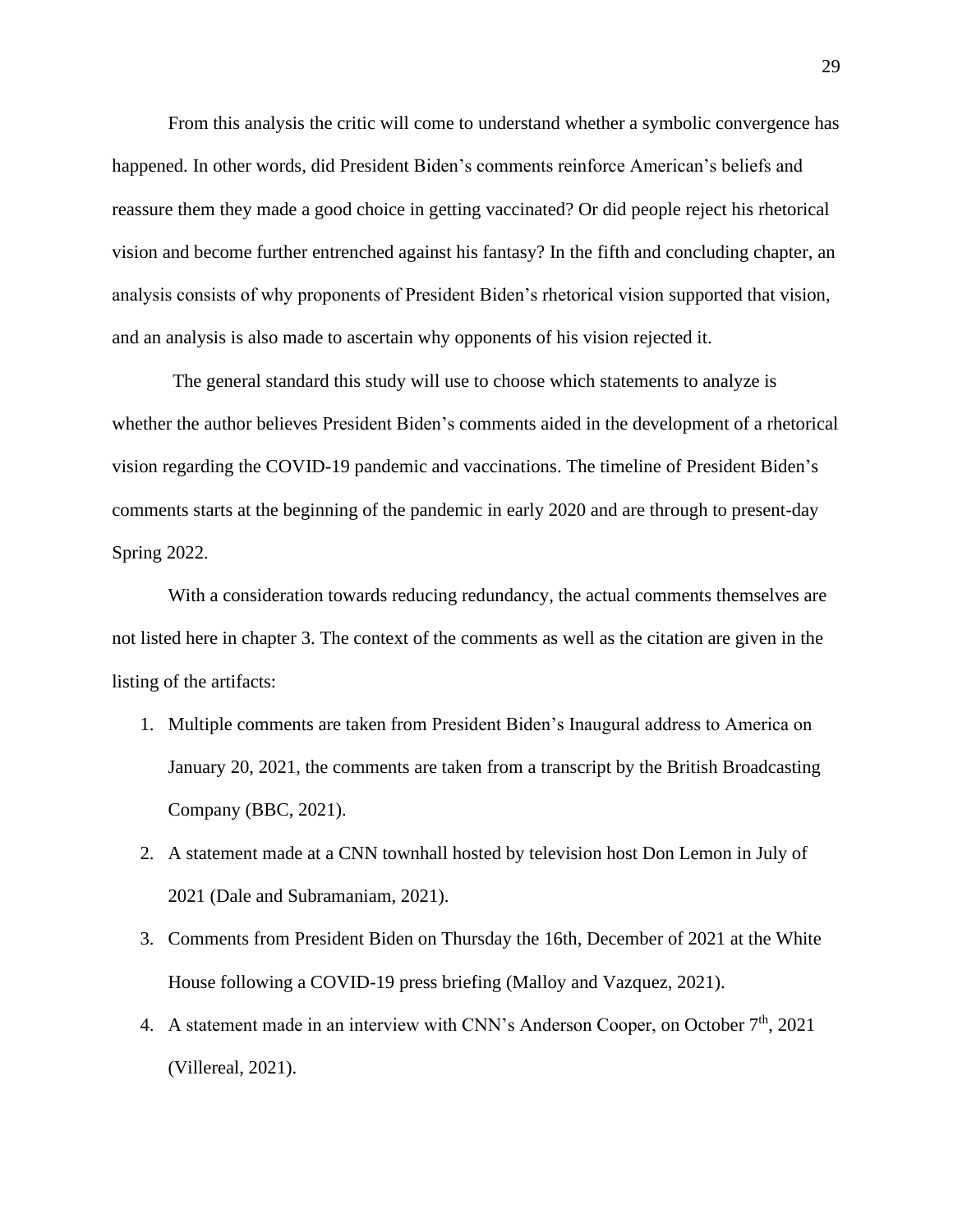- 5. A comment made in an address to the American people, on September 24, 2021 (Towey, 2021).
- 6. A comment made in an address to the American people, on October  $7<sup>th</sup>$ , 2021 (Monroe-Hamilton, 2021).
- 7. Comments made at an address at the White House, September 9, 2021 (Nazaryan, 2021).
- 8. Comments made from the East Room of the White House on August 18, 2021 (Smith-Schoenwalder, 2021)
- 9. Comments made on July 16, 2021, speaking to the press gallery on the White House lawn (Cathey, 2021).
- 10. Comments from a presidential address to the nation on September 9, 2021 (MLive, 2021).
- 11. Comments from President Biden on September 16, 2020, in a speech given in Wilmington, Delaware (Karson et al., 2020).
- 12. Comments made by former New York Mayor Bill de Blasio on August 3, 2021 (de Blasio, 2021).
- 13. Comments made by President Biden from a speech announcing vaccine mandates on September 10, 2021 (Benson, 2021).
- 14. Comments from the White House COVID-19 response team on July 16, 2021 (White House, 2021).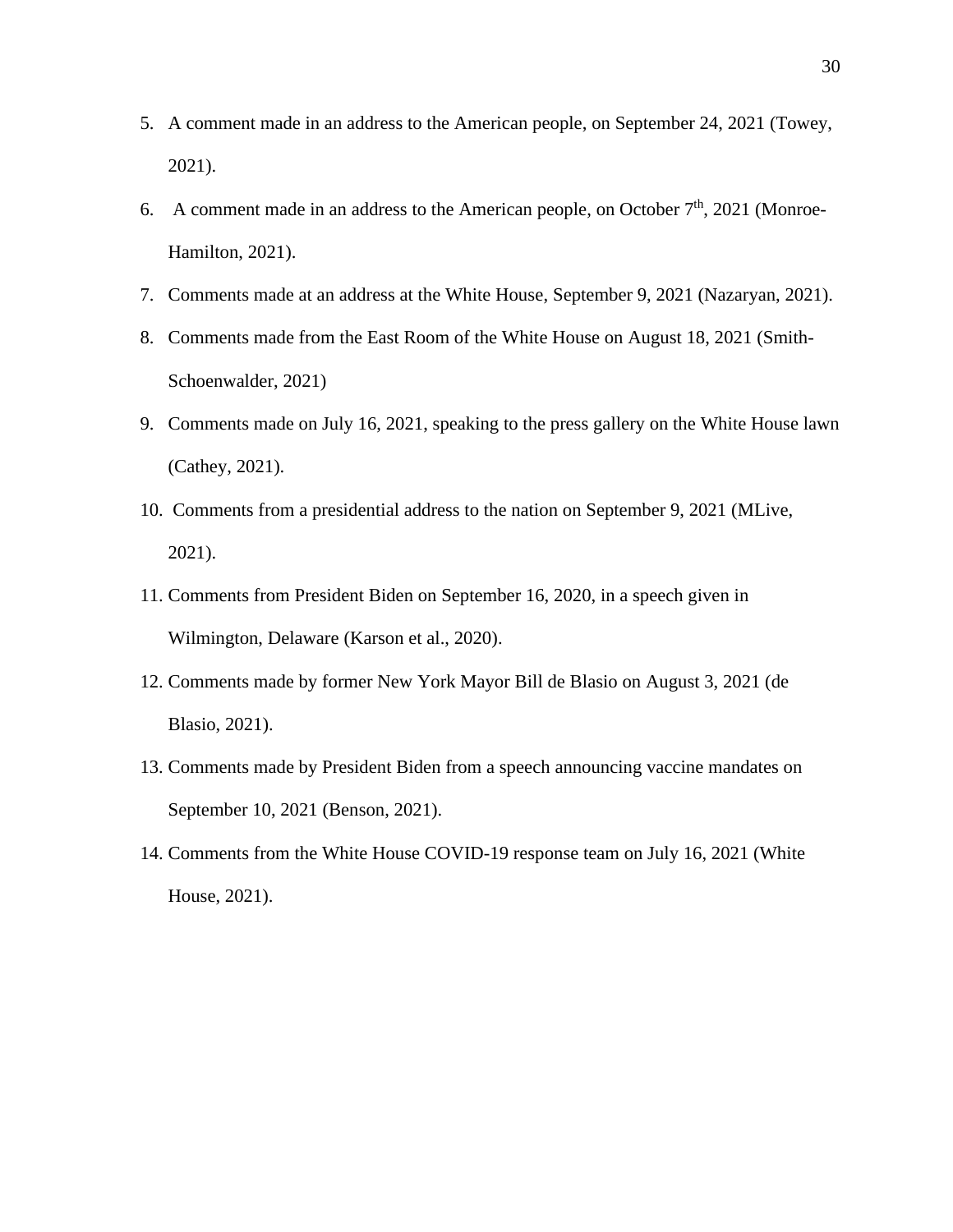### **Chapter 4**

Using Bormann's SCT framework, three fantasies are discussed and developed in this chapter. The three fantasies are based on comments made by President Biden which emerge as a rhetorical vision that explains the social reality experienced by Americans during the COVID-19 pandemic.

# **Fantasy 1: President Biden assumes the role of a sanctioning agent, portraying and positioning himself as a war time President who will lead America through one of its darkest hours.**

The first question to be asked is what is the setting in which the fantasy and social reality takes place? The setting is America in which a deadly disease is spreading, fear permeates the nation, death tolls are rising, businesses are shattered, as a silent killer stalks the nation. President Biden paints this picture where America is experiencing trauma similar to those instances in American memory which invoke a sense of a grand emergency. During his inaugural speech, President Biden exclaimed:

Few people in our Nation's history have been more challenged, or found a time more challenging, or difficult, than the time were in now. Once in a century virus that silently stalks the country. It's taken as many lives in one year than America lost in all of WW2.

Millions of jobs have been lost, hundreds of thousands of businesses closed. (BBC, 2021) President Biden is drawing the connection to the collective psyche of America in how they understand what it would have been like, or what it was like (if they are old enough) to live through a war-time experience. Although this may or may not have been intentional, the "war time" presidential vision is further demonstrated by the imagery revealed during the inaugural speech of President Biden at the United States Capitol, which was surrounded by 25,000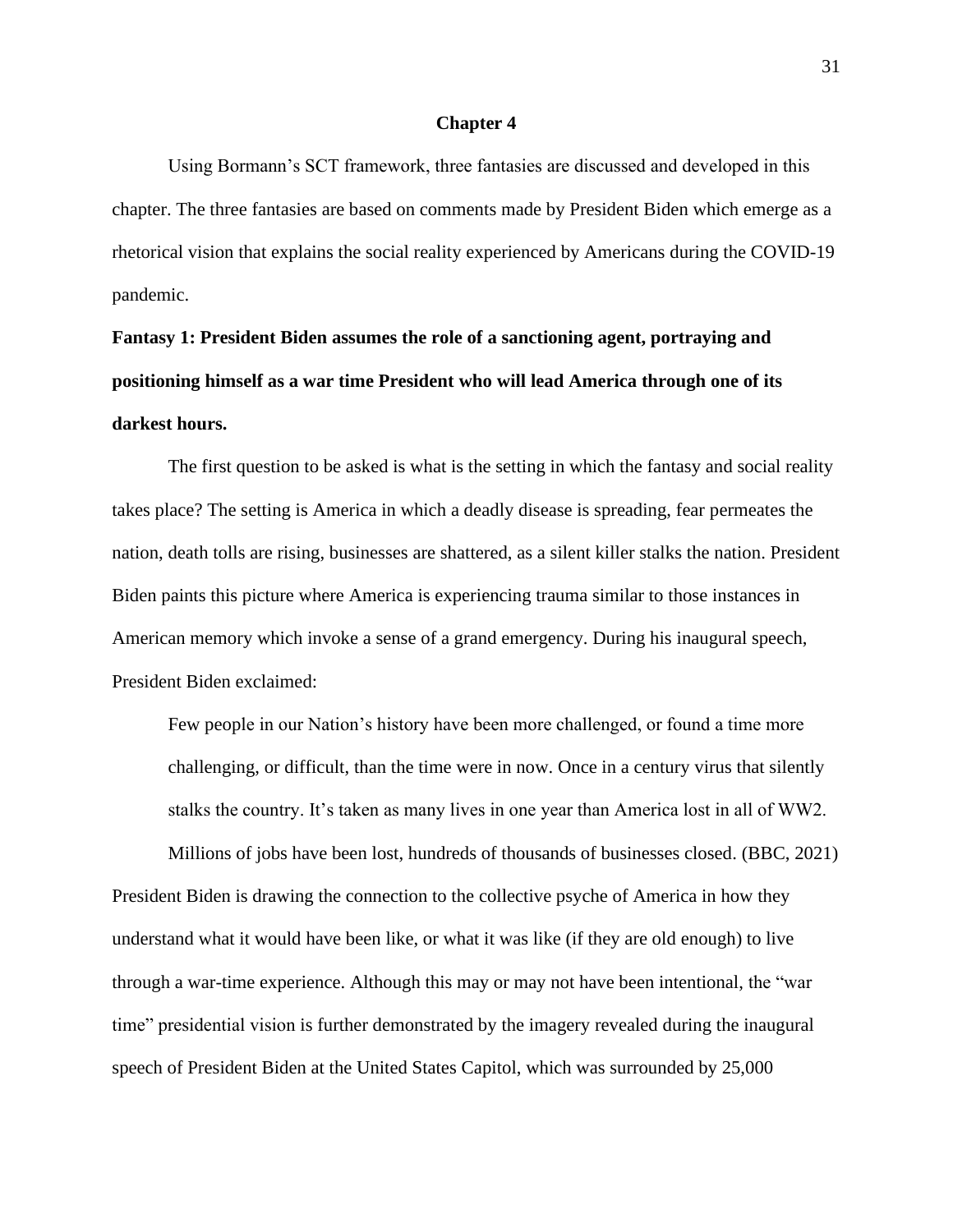National Guardsmen (Liebermann et al., 2020). Considering this imagery, and based on the President's rhetoric, President Biden is indirectly painting a portrayal of himself as a war time president. The American people are called to unite with their President to do battle with their common enemies. Among those enemies is the COVID-19 virus. Further along in President Biden's inaugural speech, he says: "through the Civil War, the Great Depression, World War[s], 9/11, through struggle, sacrifice, and setbacks, our "better angels" have always prevailed. In each of these moments, enough of us came together to carry all of us forward. And we can do so now" (BBC, 2021). The invocation of America's most significant challenges, which one might consider America's "darkest days" and the connection with the current COVID-19 experience of Americans is an invitation from President Biden to become the heroes of our time. The use of war time rhetoric certainly evokes a particular call to action. "The use of military terminology to describe different aspects of the pandemic and justify the need for a strong state, leader, centralised decision-making system and sacrifices from its citizens is required during any war" (Kumar, 2020). This rhetorical framing of the pandemic as a war also justified the use of drastic measures such as lockdowns, which were believed to stop the reproduction of the virus, and slow the spread of the pandemic (Sault, 2020). In his inaugural speech, President Biden continued:

My fellow Americans, in the work ahead of us, we will need each other. We will need all our strength to persevere through this dark winter… We will be judged, you and I, for how we resolve the cascading crises of our era. Will we rise to the occasion? Will we master this rare and difficult hour? Will we meet our obligations and pass along a new and better world for our children? I believe we must, and I believe we will. (BBC, 2021) By explaining the experience of Americans as one in which they are engaged in a fantastic struggle, one of life or death, President Biden is positioning himself as a leader who must do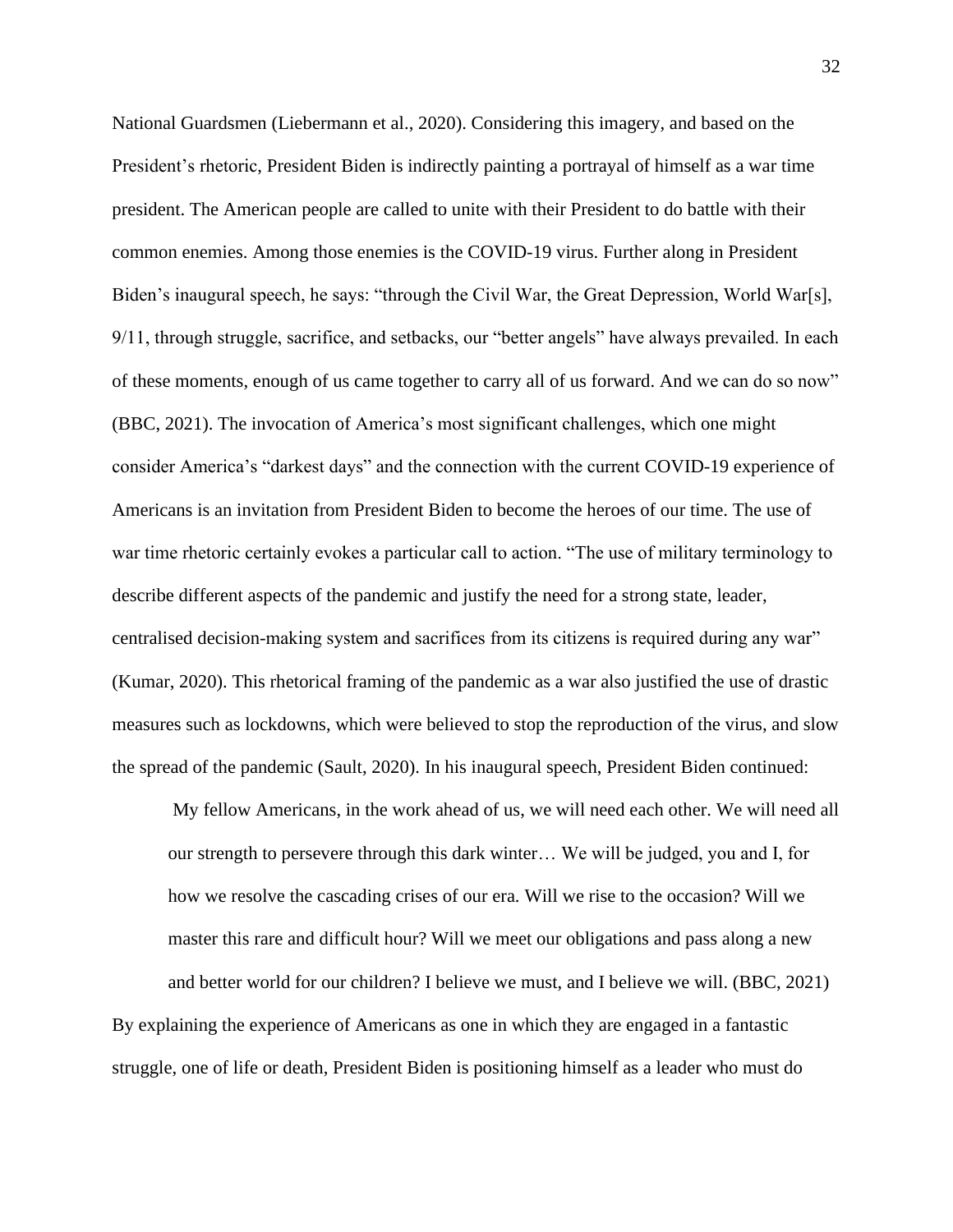what it takes to protect America and Americans, no matter the cost, and is also positioning Americans to accept his invitation to rise to the occasion.

# **Fantasy 2: President Biden encourages Americans to become heroes by partaking in the battle against COVID-19 by becoming vaccinated, while unvaccinated Americans are demonized as villains.**

Bormann (1972) directs critics to ask who the heroes are, and conversely who the villains are—either by implication or explication (p. 401). President Biden scripted the heroes and villains. President Biden explained to Americans that "if you're vaccinated, you're not going to be hospitalized, you're not going to be in the ICU unit and you're not going to die." He continued later and said that even if vaccinated people do "catch the virus," they are "not likely to get sick." He continued and claimed that the vaccines "cover" the Delta variant of the virus: "You're not going to get Covid if you have these vaccinations" (Dale & Subramaniam, 2021). With hindsight, having more information to rely on (such as the facts that Covid vaccines do not stop transmission of COVID-19, a vaccinated individual can still get sick, be hospitalized, and potentially die with Covid) the validity of these comments is in question, and indeed the truth of these statements have been debated in the media.

However, these statements were directed at the American public and had an impact on how Americans viewed the pandemic and their role in the drama. Americans were told by their President that if they take the Covid vaccine, they can, at least as is in their power and sphere of influence, slow the spread of the pandemic. Putting the agency of heroism in the hands of the participants of this vision allows for them to partake in what may be interpreted as a noble cause. If becoming vaccinated means that an individual cannot become infected with the virus, then not only are they safe and strong, and not only have they done their duty, but they have also helped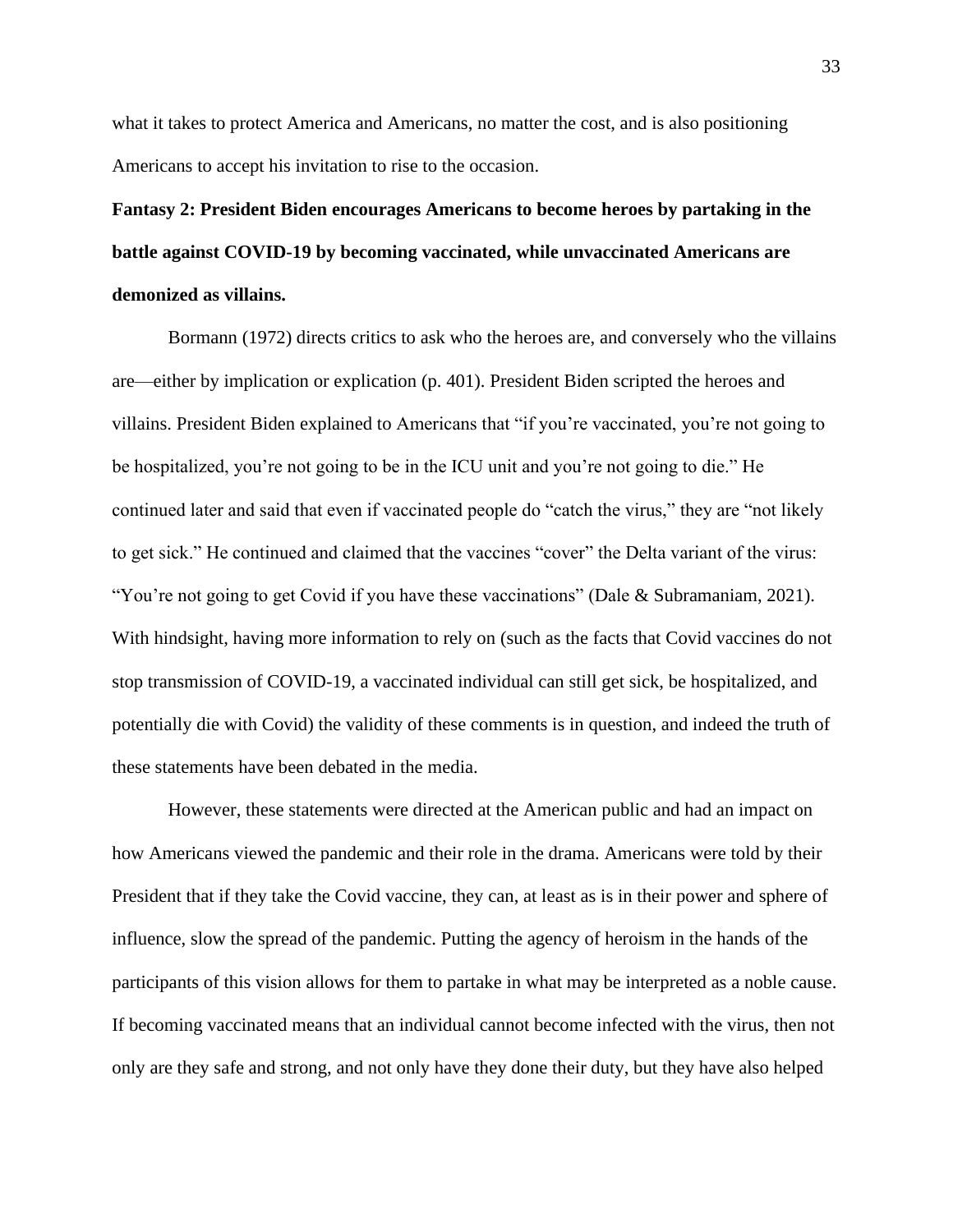save their loved ones, their neighbors, their fellow Americans. That is the stuff of heroes, to which they had been called by their President. In addition to the President's narrative, large social media companies also contributed to the narrative. When vaccines became available some social media companies offered options to show that you were vaccinated and had done the right thing, such as Instagram's "lets get vaccinated" sticker, rolled out on March 16, which would "help people show their support and share accurate information around the COVID-19 vaccine" (Instagram, 2021). An outlet such as Instagram's "lets get vaccinated" sticker was a factor in creating an avenue for the heroes to prove they were heroes and created an environment supportive of the chaining out of President Biden's fantasy theme by reinforcing the hero role and bolstering the connection between being vaccinated and being a hero.

Within President Biden's dramatization of the pandemic, the vaccinated are portrayed as the heroes, and conversely, the unvaccinated are presented as the villains. However, it appears that there is an escalation and shift in President Biden's rhetoric. At first, unvaccinated Americans received a gentle admonition when President Biden contrasted them shirking their duty to the vaccinated American who were doing the heavy lifting for the nation. President Biden's rhetoric, at least earlier on in the pandemic, may have been weighted more heavily towards encouraging the positive personas in the drama towards heroism, rather than demonizing the negative personas. President Biden offers encouragement to the vaccinated when he says: "the vast majority of Americans are doing the right thing" (Towey, 2021). While the vaccinated received a rhetorical pat on the back from President Biden, and perhaps patted themselves on the back at some point or another, the unvaccinated received increased scolding on multiple occasions.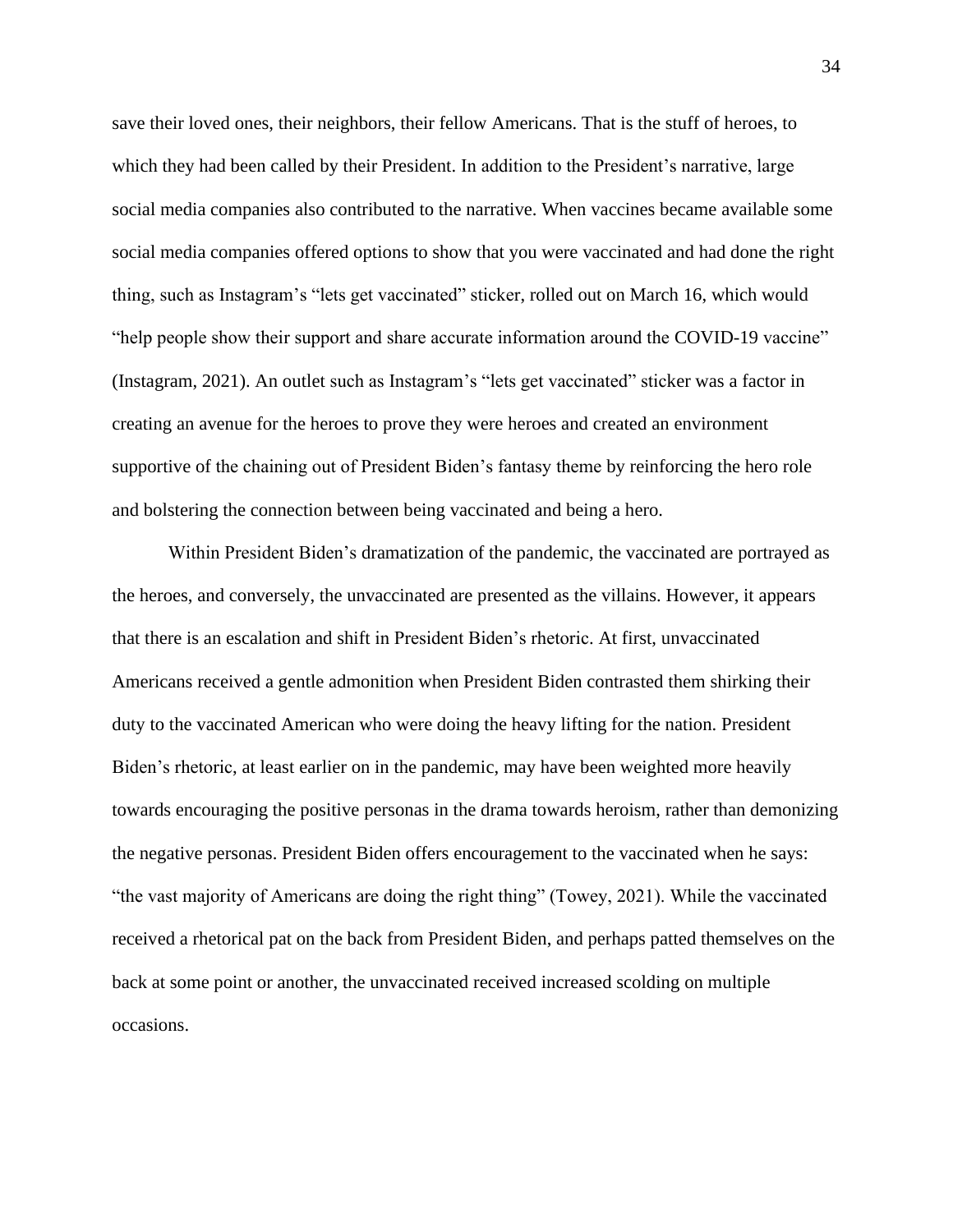The fantasy needed a villain and the unvaccinated filled that role in President Biden's narrative. The unvaccinated were told that the continued pandemic was their fault. President Biden places responsibility on the shoulders of the unvaccinated when he said: "this is a pandemic of the unvaccinated, and it's caused by the fact that despite America having unprecedented and successful vaccination program, despite the fact that for almost 5 months, free vaccines have been available in 80,000 different locations, we still have nearly 80 million Americans who have failed to get the shot" (MLive, 2021).

Despite the efforts of President Biden and the organized efforts of his administration, for some reason, there were still large numbers of Americans who refuse to take the "shot." President Biden's narrative had to double down on the culpability of the unvaccinated (whether or not the science backed that up is another issue). The President emphasized their villainy and clear moral responsibility, "the unvaccinated overcrowd our hospitals, are overrunning emergency rooms and intensive care units, leaving no room for someone with a heart attack or pancreatitis or cancer" (MLive, 2021). The not-so-subtle implication of this statement is that heart attack victims, or victims of pancreatitis or cancer did not choose to end up in the emergency room, but rather they are victims of a person who did choose to be there by refusing to become vaccinated. The unvaccinated had been given ample opportunity by the sanctioning agent (President Biden and his administration), but had thus far refused protection, thereby choosing to overcrowd the hospitals and push health care infrastructure to the brink of disaster. President Biden describes unvaccinated Americans as a "distinct minority of Americans, supported by a distinct minority of elected officials" who are "keeping us from turning the corner." President Biden referred to this as "pandemic politics" which are "making people sick" and causing "unvaccinated to die." He continued and stated that "we cannot allow these actions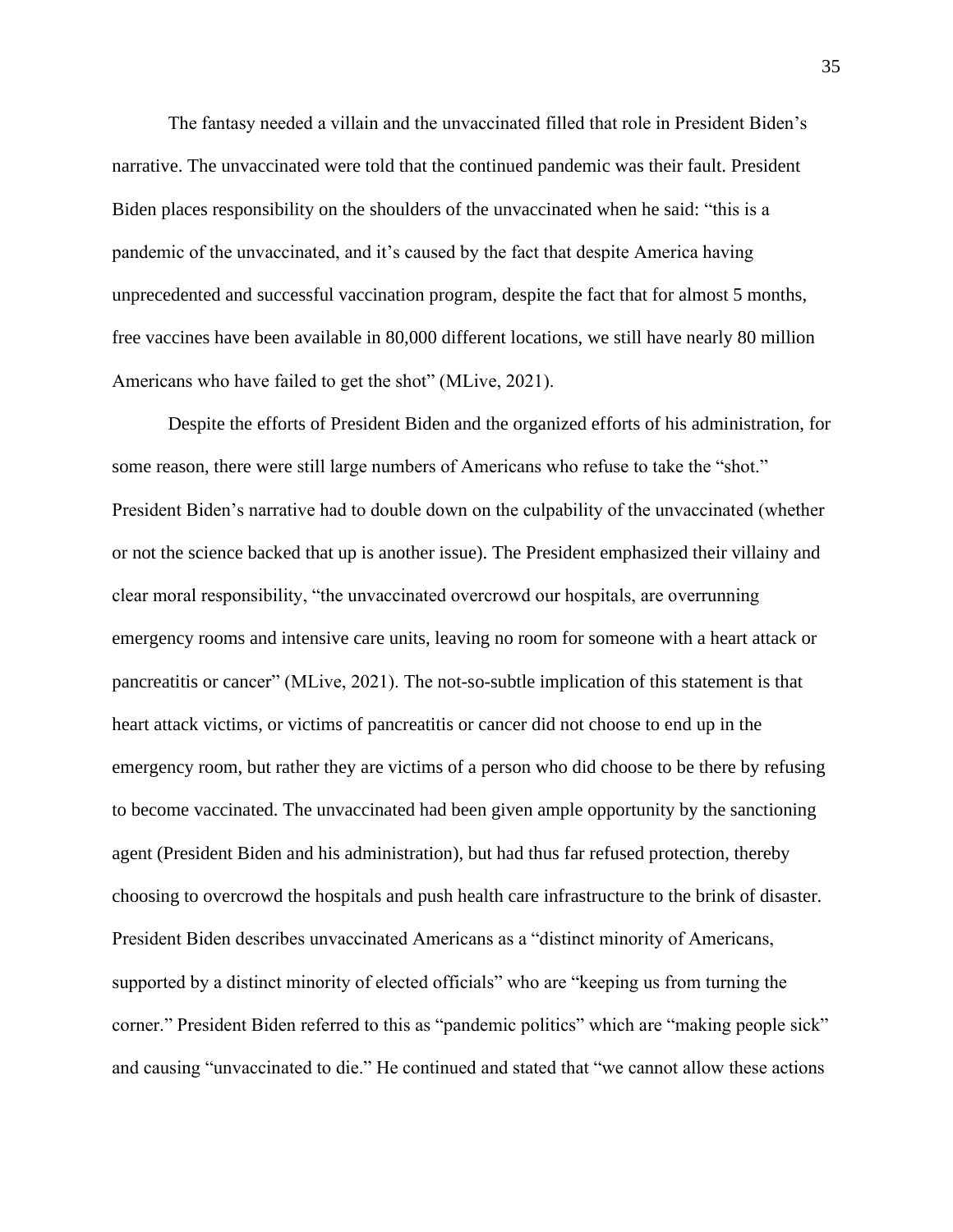to stand in the way of protecting the large majority of Americans—who have done their part. I want to get back to life as normal" (MLive, 2021).

The villains, or the unvaccinated, are portrayed as individuals who do not care about those they love, the vulnerable, and greater society at large. When discussing concerns that some individuals view the vaccine as a matter of personal freedom, President Biden mocks that point of view and reframes it by saying: "I have the freedom to kill you with Covid" (Villereal, 2021). He is portraying the mindset of a villain, who is more concerned with their own perception of freedom in comparison with a concern to protect the health of strangers, and by neglecting the health of strangers, is killing them via proxy. In this fantasy, villains are portrayed as having a callous disregard for life. It is useful to have multiple derogatory terms for the villains: the villains were the anti-vaxxers, science deniers, patient zero, and covidiots. The heroes on the other hand, were the vaxxed, the boosted, the jabbed, and they were stepping up to the plate by doing a simple task which allegedly protected them and greater society. The heroes are portrayed as team players, and patriots. The villains, as selfish, at best either ignorant or lazy, and quite likely, malfeasant.

President Biden conveys the narrative that taking the vaccine is a good moral choice. Conversely, not taking the vaccine is immoral. The consequence of the immorality and hesitation on the part of those who fail to receive a vaccination is that the rest of America must live in fear. The President stated, "The unvaccinated also put our economy at risk because people are reluctant to go out, because they're worried they're going to get sick" (Monroe-Hamilton, 2021). The fear that is imposed upon the vaccinated population is, as President Biden claims, a factor in the economic turmoil facing Americans. President Biden adds: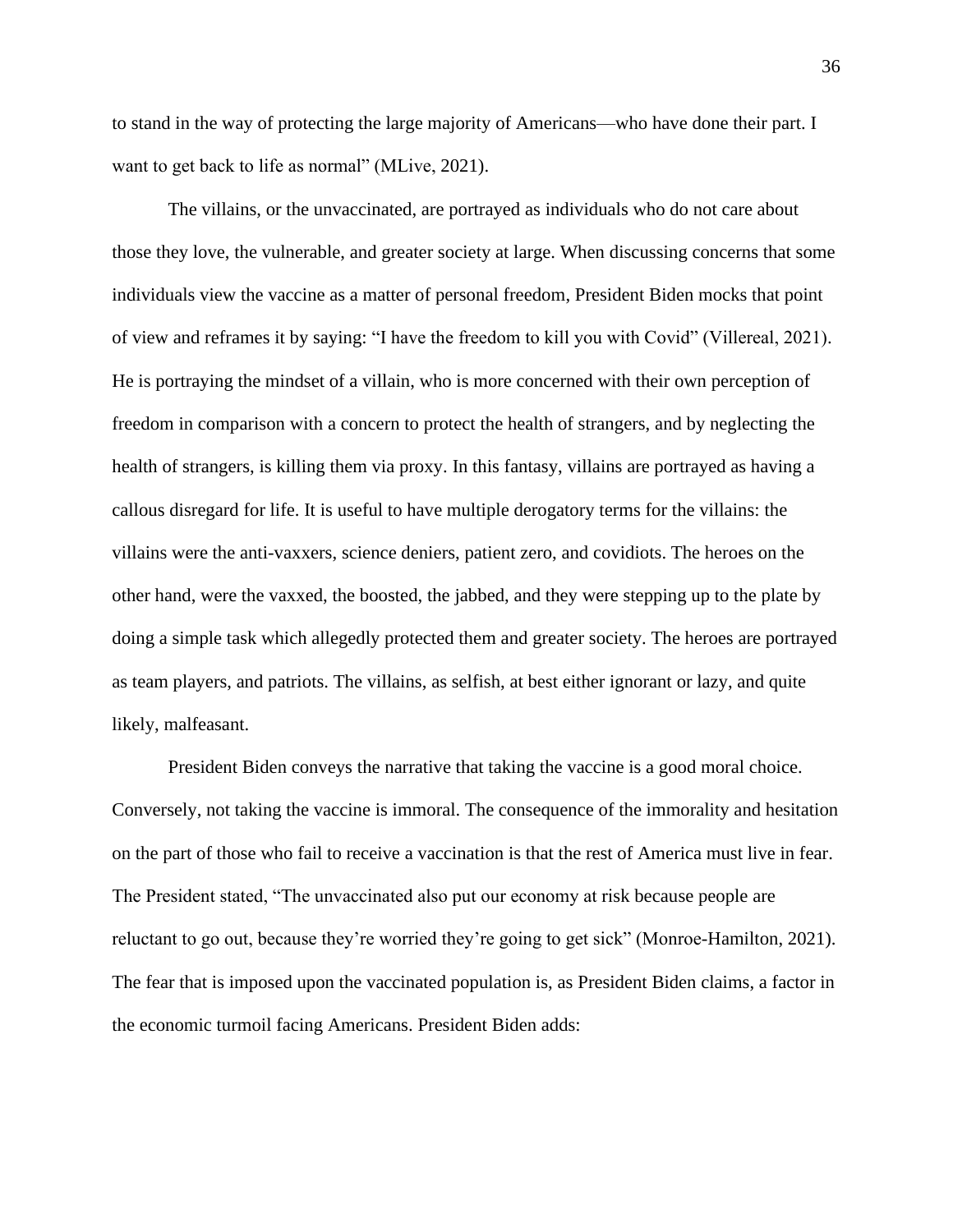I've tried everything in my power to get people vaccinated. For folks who haven't gotten vaccinated, get it done, we have a plan. We have the tools … We just have to finish the job … I know the vaccination requirements are tough medicine, unpopular with some, politics for others. But they're lifesaving. They're game-saving for the country. It's about life and death, that's what it's about … its about being patriotic, doing the right thing. (Monroe-Hamilton, 2021, para. 5-13)

President Biden acknowledges the considerations of those who did not wish to get vaccinated, referring to the vaccines as tough medicine, which, as unpleasant as it may appear, is necessary to fight COVID-19. President Biden acknowledges that there is a political element related to dissent against his vaccination program. President Biden himself, before he was elected President, was wary of the politicization surrounding vaccines and it could be argued that to an extent he participated in that politicization when he said, "I trust vaccines, I trust scientists, but I don't trust Donald Trump" (Karson et al., 2020). Although this statement is made before Joe Biden was elected president, it still helps in understanding that politicization of vaccines was a factor in the drama and the fantasy themes.

The villains in this dramatization were scolded further by President Biden when he said, "we've been patient, but our patience is wearing thin… and your refusal has cost all of us" (Nazaryan, 2021). President Biden shows not just how he feels about the unvaccinated, but he uses the word "we" to explain that it is not just him and his administration who are tired of those who refuse the vaccine, but it is greater society who has grown impatient. The heroes and their sanctioning agent have "had it" with the villains. The villains are costing all of society. This mentality is in line with actions taken by officials at various levels of power in America. Vaccine requirements, or mandates, became commonplace throughout America during the pandemic.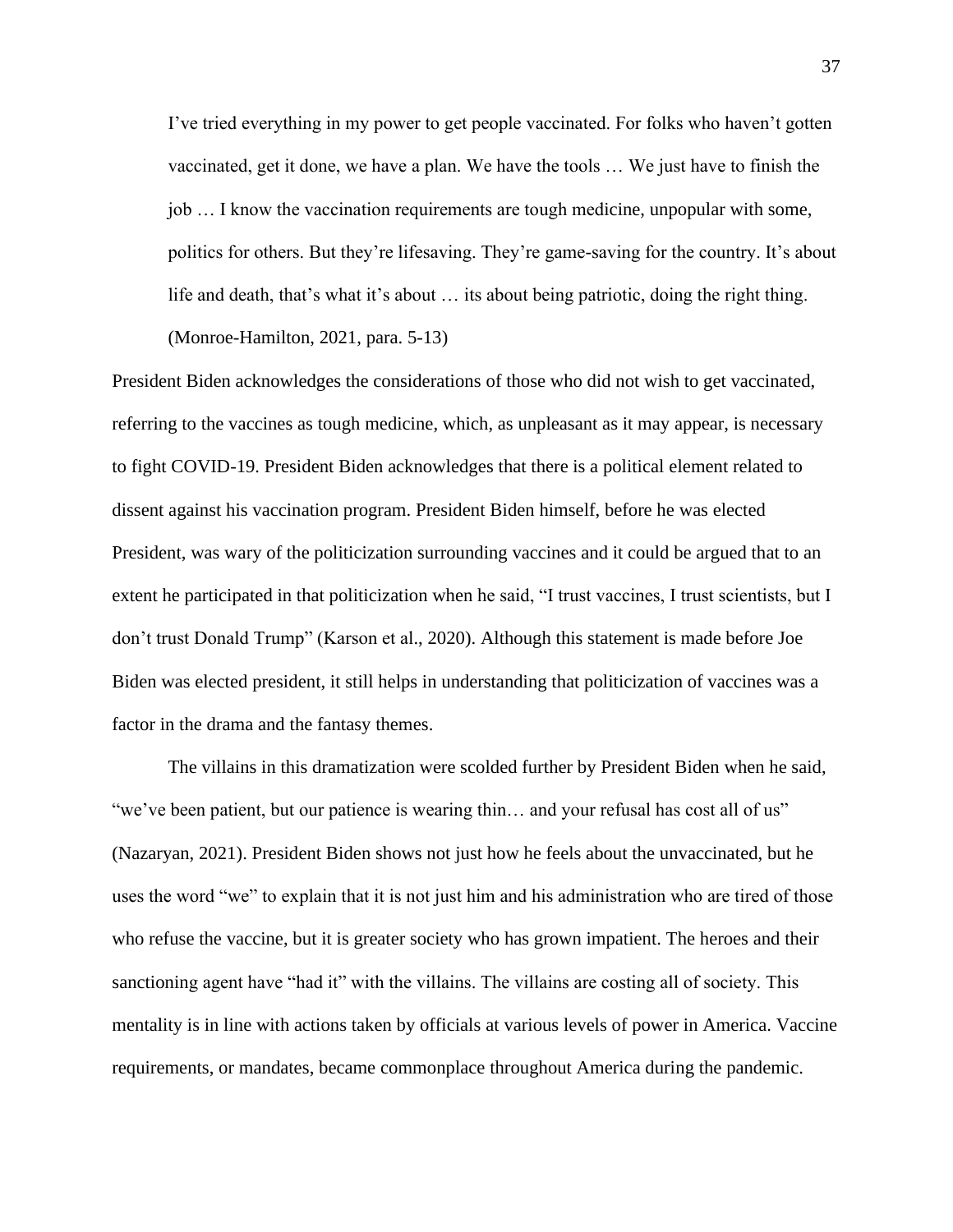Villainous Americans were denied access to many goods and services that were previously available to them before the pandemic. Vaccination requirements were implemented in cities like New York City and many others such as San Francisco, New Orleans, Boston, and Philadelphia (Porterfield, 2021). The Mayor of New York during the pandemic, Bill de Blasio, gave a press conference on August 3, 2021. In his speech he discussed new vaccine requirements in New York city in a way that dovetailed nicely with the President's themes:

This is a miraculous place literally full of wonders. And, if you're vaccinated, all that's going to open up to you. You'll have the key. You can open the door. But, if you're unvaccinated, unfortunately, you will not be able to participate in many things. That's the point we're trying to get across… This is crucial because we know that this will encourage a lot more vaccination. (de Blasio, 2021)

It was not only government officials which implemented vaccine mandates, though, private businesses and many corporations also implemented vaccine requirements in some form such as American Express, Amtrak, Anthem, BlackRock, Carhartt, Cisco, Citigroup, Columbia Sportswear, CVS Health, Deloitte, Delta Air Lines, DoorDash, Equinox, Ford, Goldman Sachs, Google, Jefferies, Lyft, McDonalds, Meta, and the list goes on (Messenger, 2022). Many Americans chose to comply with the vaccine requirements, and many others went as far as to lose employment due to their refusal of the vaccine.

Vaccination mandates were cited by President Biden as a means of protecting people from other people rather than protecting Americans from a public health concern. President Biden claims in a speech announcing his vaccine mandate plans on September 10, 2021, that the mandates are necessary to protect his heroes from perpetrators. The President claimed the need to "protect vaccinated workers from their unvaccinated coworkers" (Benson, 2021). This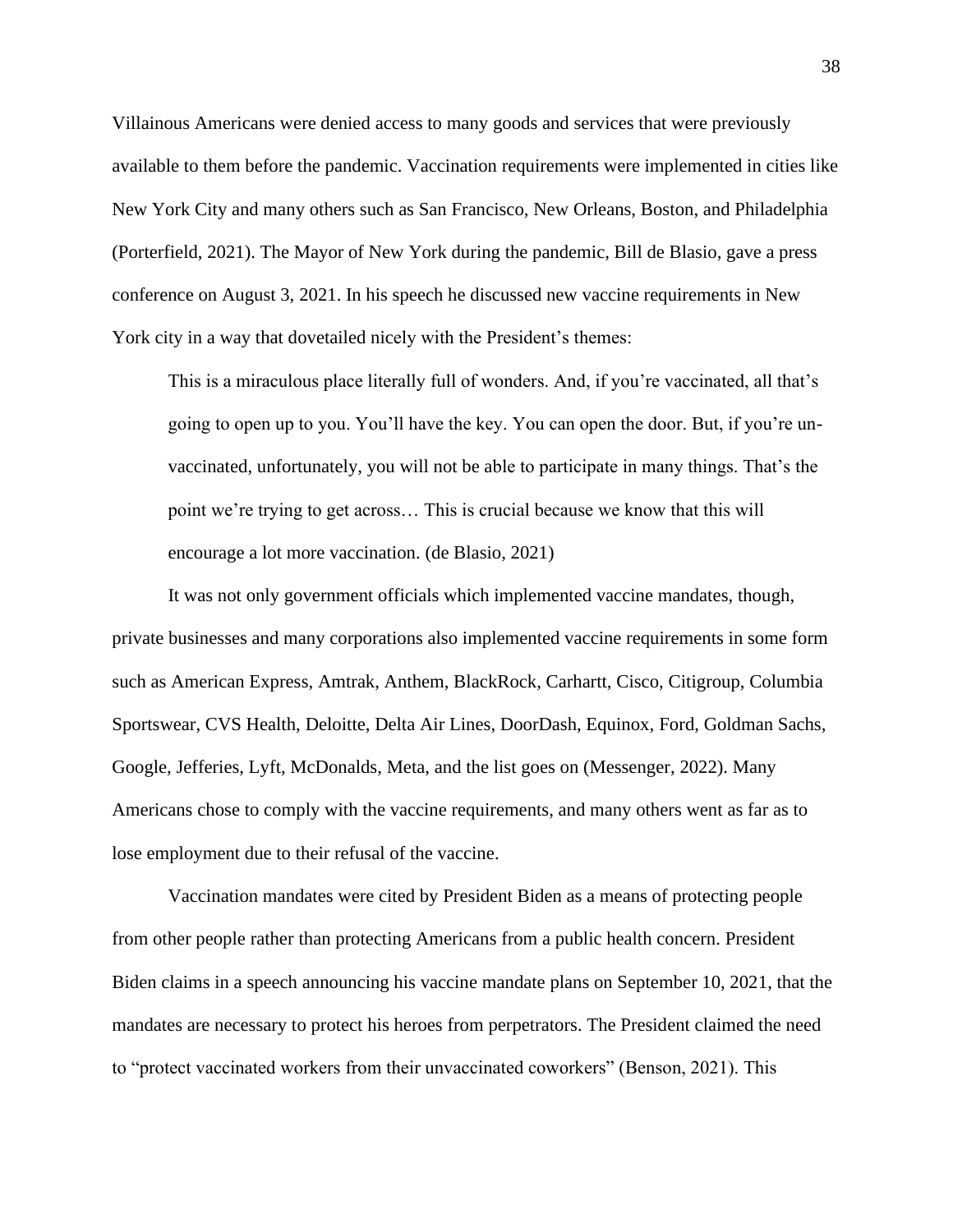comment makes it seem as though unvaccinated individuals are infecting and harming vaccinated people. It could be surmised that by using this type of rhetoric there was an element of shaming and Presidential influence to try and coax the unvaccinated to not want to "harm" people.

# **Fantasy 3 President Biden portrayed contradicting narratives to the "official narrative" as existential threats to America and the current political order.**

Shortly after the vaccines were released, it was thought that being vaccinated would prevent a person from getting sick from COVID-19. And, as has been previously stated, President Biden echoed this narrative when he said, "you're not going to get Covid if you have these vaccinations" (Dale & Subramaniam, 2021). With many individuals sick in the hospital with Covid, it was thought that America was experiencing, and as President Biden said: a "pandemic of the unvaccinated" (Cathey, 2021). President Biden, however, claimed that it was not just Covid that was killing people, but also social media platforms that allowed misinformation and conspiracy theories surrounding vaccines to flourish which resulted in reduced vaccination rates and were killing people. "They're killing people. I mean it really look, the only pandemic we have is among the unvaccinated. And they're killing people" (Cathey, 2021).

In a press briefing held by the White House COVID-19 response team and public health officials, on July 16, 2021, it was claimed that 97% of Americans being admitted to hospitals were unvaccinated (White House, 2021). In that same press briefing, it was claimed by a Mr. Zients that the Biden Administration was "taking disinformation and misinformation head on." He continued, "we continue to see efforts to deliberately mislead the American people about the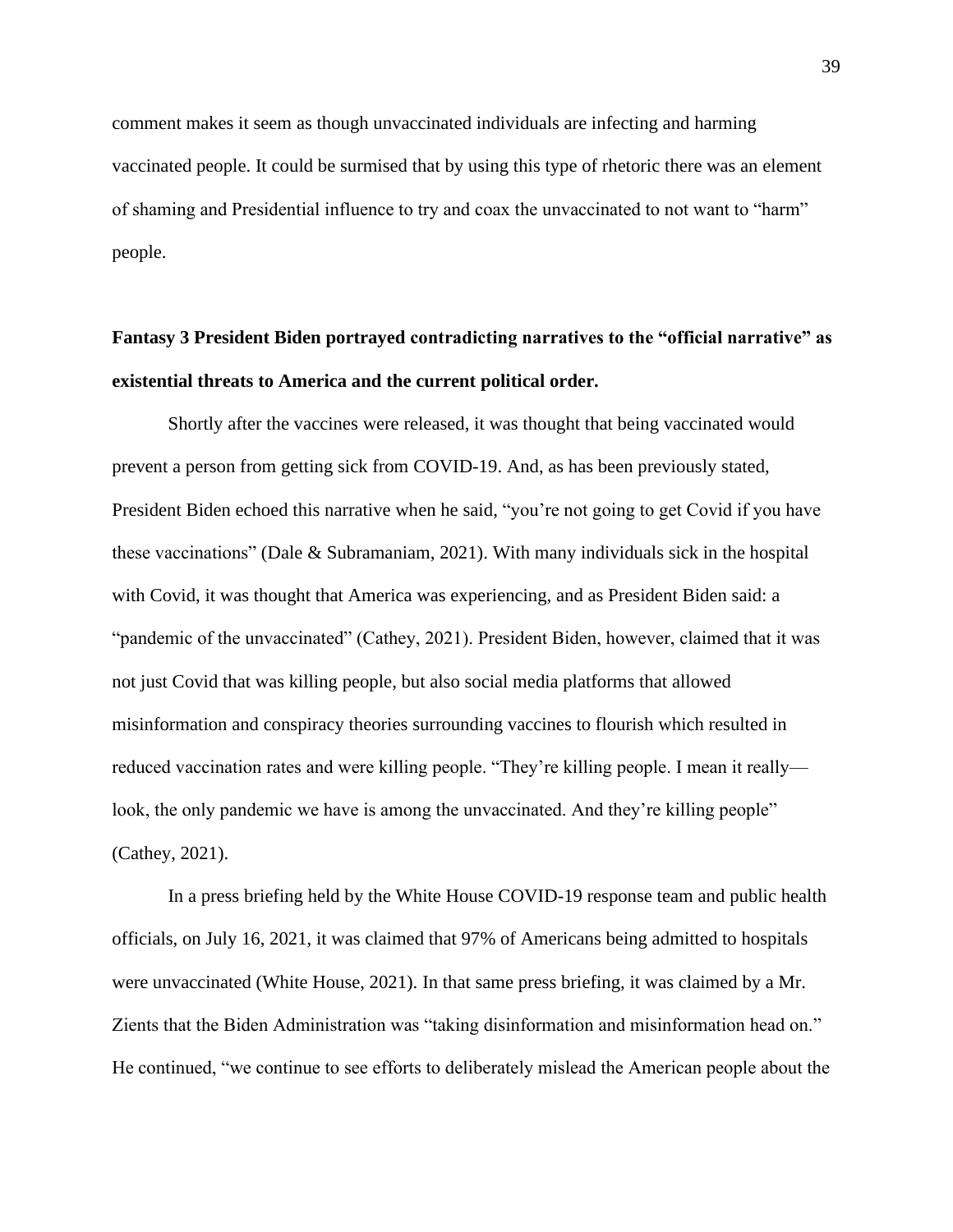importance of vaccination. Those who peddle and promote these dangerous lies are harming the very people who are most at risk and furthering a pandemic that has already taken more than 600,000 American lives" (White House, 2021). President Biden's Surgeon General Dr. Murthy spoke next at this presser discussing health misinformation where he claimed that "health misinformation has cost us lives" and that "we're telling technology companies that we expect more. We're asking them to operate with greater transparency, to modify their algorithms to avoid amplifying misinformation, and to swiftly and consistently take action against misinformation super-spreaders on their platforms" (White House, 2021). The use of the word "super-spreaders" is interesting as that terminology, at least in the context of the COVID-19 pandemic, has typically been used to refer to the spread of the virus itself. Surgeon General Dr. Murthy further claimed that "misinformation robs us of our freedom to make decisions for our health based on science and facts." This rhetoric is in line with President Biden's fantasy theme in which contradicting narratives pose an existential threat not only to public health, but to the authority of the government and the political order.

Whether you were a scientist, a doctor, or a trucker, if you were vocally against the COVID-19 vaccinations, and/or being unvaccinated within this rhetorical vision, this meant that you were carrying on the pandemic and in turn causing a continuation of the widespread suffering, sickness, and lockdowns. Many Americans believed that the pandemic would only continue to impact the unvaccinated, which may have, at least initially, motivated many Americans to get vaccinated. But in order for the goal of vaccinating all Americans to be achieved, the Biden Administration had to counter the threat of misinformation and disinformation.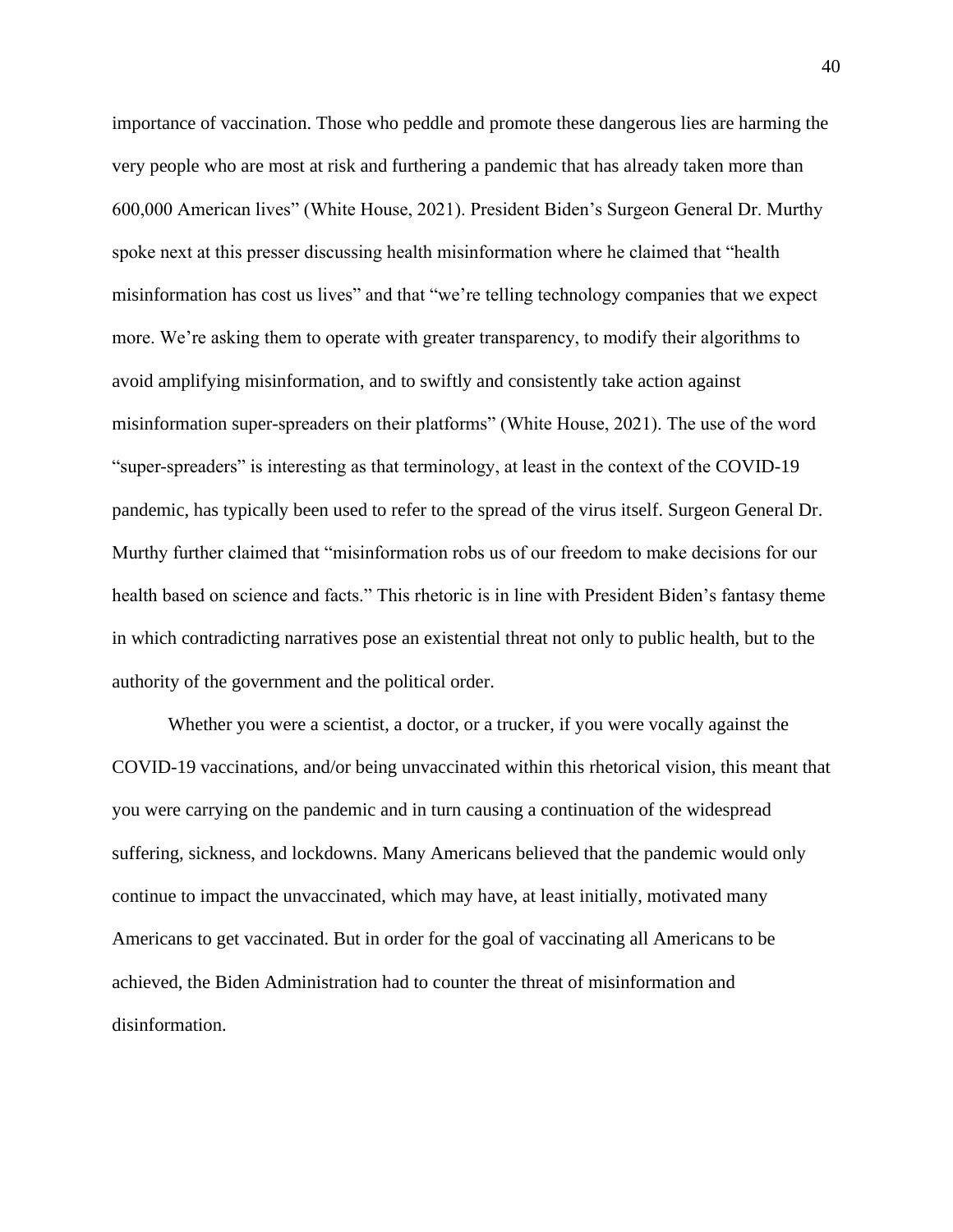The continuous top-down pressure to trust the "science" or "official narrative" was in line with the fantasy rhetoric from President Biden. It was important to create a moral imperative to "trust the science" because the science, or at least the official narrative parading as infallible truth, directed Americans to become vaccinated. The unvaccinated were widely encouraged to trust the vaccines, and the scientists who made them.

As a result of the top-down pressure from the Biden Administration to clamp down on narratives and information that contradicted the official narrative, many instances of censorship, particularly involving large social media companies, have been documented. One example is Facebook slapping a "fact check" and "missing context" label on a British Medical Journal's paper on Pfizer vaccines, resulting in reduced distribution/reach (CensorTrack, 2021). Another example is Facebook removing the official page for the Great Barrington Declaration, which was a "prominent group of international disease experts who have been critical of COVID-19 lockdowns" (CensorTrack, 2021). YouTube deleted Dr. Peter Mccullough's and Dr. Robert Malone's interviews with podcaster Joe Rogan where they discussed COVID-19 in America. Dr. Peter Mccullough is a Cardiologist and Epidemiologist, but his discussion about COVID-19 in America resulted in a Big Tech removal of his content for "medical misinformation" (CensorTrack, 2021). Twitter removed Dr. Robert Malone (the inventor of mRNA vaccine technology) for his questioning of the efficacy and safety of the COVID-19 vaccine (Evans, 2021).

Big Tech companies working in lockstep with President Biden's agenda not only engaged in censorship of dissenting narratives and facts, and individuals, but engaged in a centralization of the "official narrative." Instagram, for instance, created the "COVID-19 Information Center" which helped "connect people around the world with authoritative COVID-19 information"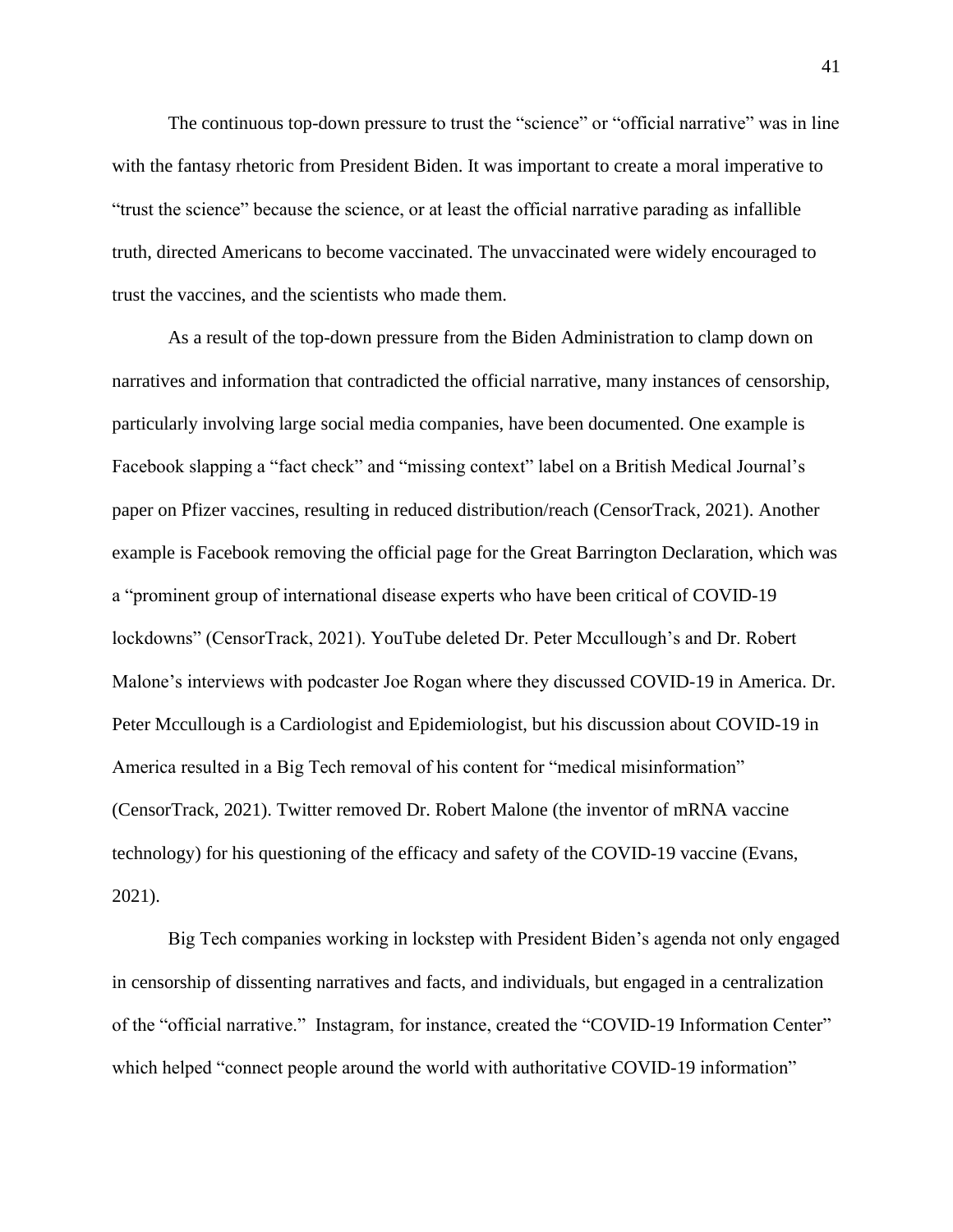(Instagram, 2021). Facebook let its users know if they had interacted with "dangerous coronavirus misinformation," and Facebook CEO Mark Zuckerberg wrote that "through this crisis, one of my top priorities is making sure that you see accurate and authoritative information across all of our apps" (Orutay, 2020). Instagram claimed that "if posts on Instagram contain claims that violate our COVID-19 and vaccine policies, we remove them. For posts that have not been debunked by health experts, we apply informational labels about vaccines and COVID-19 generally" (Instagram, 2021). The official Instagram information referred to the CDC, NIOSH, HHS, WHO, and UNICEF as recognized health organizations. The Instagram COVID-19 information center, relying on official government resources, also claimed that vaccine side effects are usually mild.

Though mild responses such as soreness, swollen arms, fever, body aches and headaches are common responses to the COVID-19 vaccines, there have also been many adverse sideeffects such as Myocarditis and Pericarditis as well as blood clots (Maragakis & Kellen, 2021.) Over the course of the last few years there has been a wide unaffiliated coalition of medical professionals, constitutional freedom advocates, and politicians who provided countervailing narratives and alternative fantasy chains to that promulgated by the White House. Many of these medical professionals, advocates, and politicians were censored during the pandemic as they posed a direct threat to the chaining out of President Bidens fantasy theme.

Following the framework of Symbolic Convergence Theory and fantasy chains we can assess the impact of the President's rhetoric on segments of the American population. It appears that the President's messaging segmentation was intentional. The goal appears to promote, entice, coerce, or manipulate unvaccinated Americans to "do the right thing" and, presumably, the healthy thing, to become vaccinated against COVID-19. Having explored three fantasy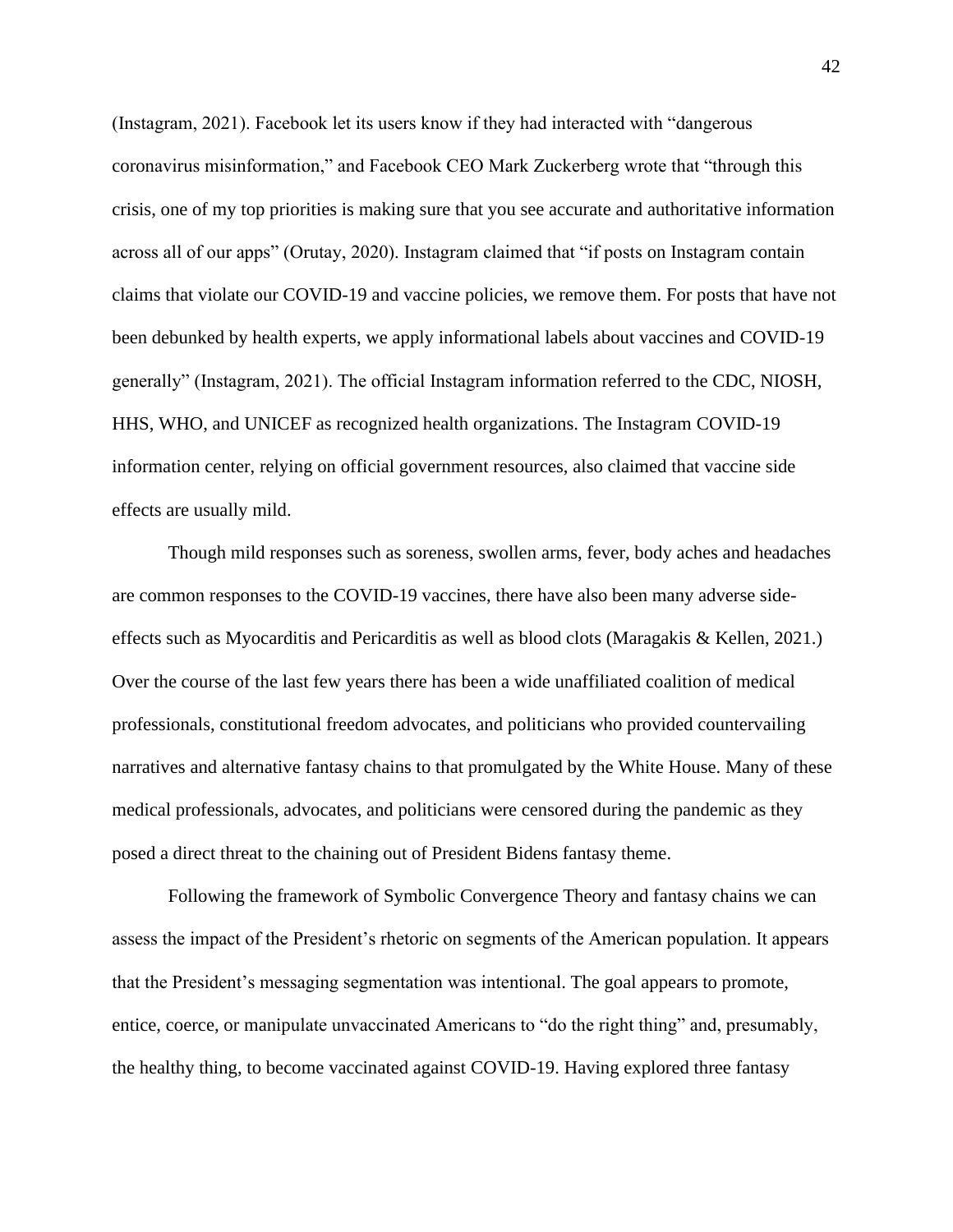themes utilized by President Biden and understanding the rhetorical vision which played out among the American population, an analysis will be completed of "why" these fantasy themes failed to chain out among those who chose to remain unvaccinated.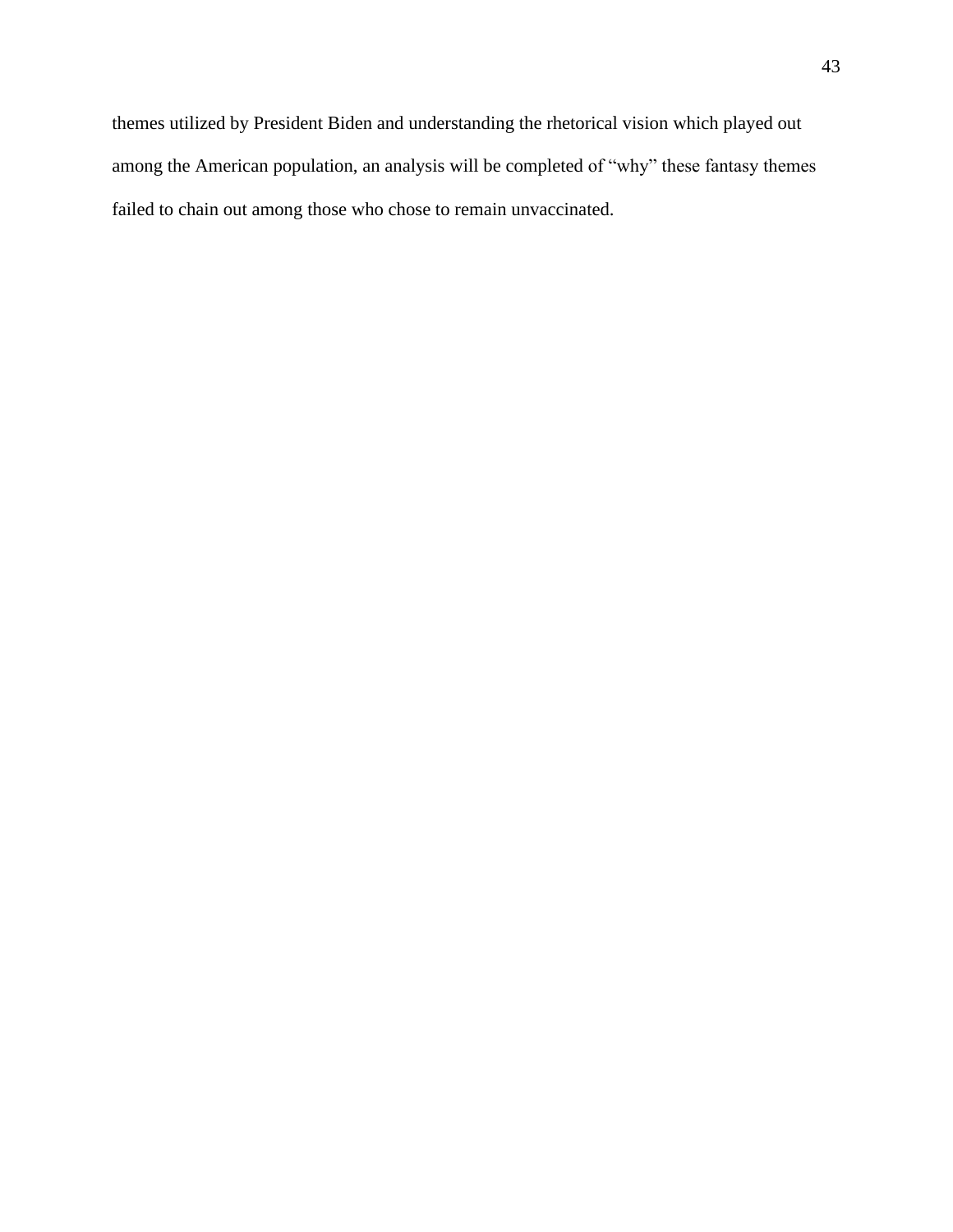### **Chapter 5**

As discussed previously in this study, Bormann tells critics that fantasy themes are dramatized or dramatizing messages that portray characters involved in action within a setting that accounts for and explains human experience (Bormann, 1972). As fantasy themes are developed, they either chain out and expand, or receive resistance and rejection. In this instance, it is both, among different portions of the population. Bormann also tells critics that for these fantasies to chain out, for a rhetorical vision to be accepted, and for symbolic convergence to occur, the fantasy themes must make sense to the listener and explain their experience as part of a larger picture. Especially when "events become confusing and disturbing, people are likely to share fantasies that provide them with a plausible and satisfying account that makes sense out of experiences" (Bormann, 1996, p. 3). The COVID-19 Pandemic has certainly been a confusing and disturbing time.

For many Americans, President Biden's rhetorical vision matched their lived experience, and how they viewed the pandemic, thus his fantasies chained out broadly. America is not, however, an ideological monolith. Indeed, there are dominant frameworks of reality, shared understandings, shared meanings, but there are also competing meanings, understandings, ideologies, motives, and political parties. In this chapter, those who supported President Biden's rhetorical vision will be referred to as "proponents" and those who oppose or rejected President Biden's rhetorical vision will be referred to as "opponents."

### **Support for President Biden's Fantasies**

President Biden, during and through the pandemic of the virus COVID-19, has promoted a rhetorical vision as listed in the three fantasies identified in Chapter 4. Many Americans bought in to this rhetorical vision by accepting his "war time" leadership and his role as the sanctioning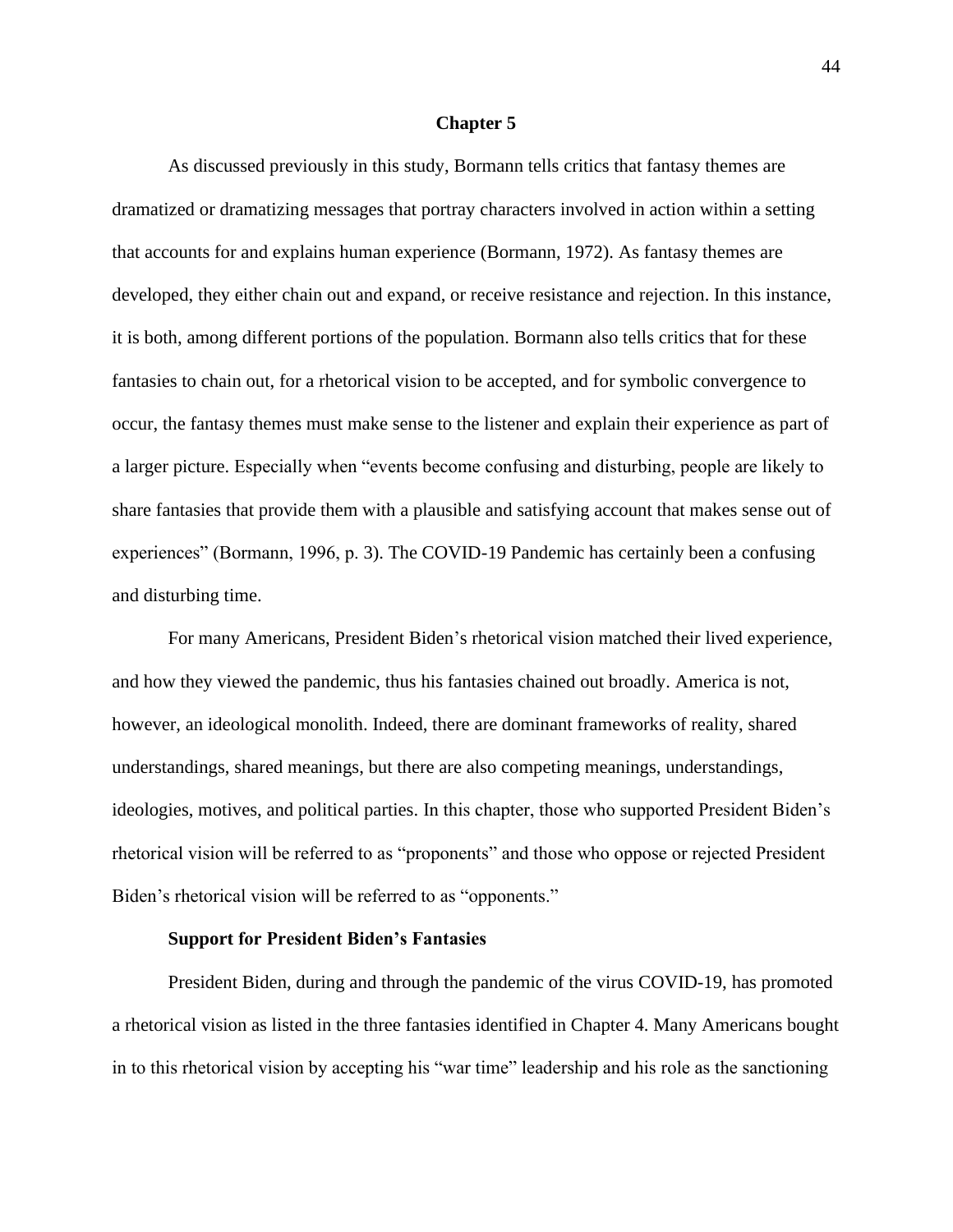agent, accepting his call to become heroes by becoming vaccinated, and accepted increased censorship in fighting the threat of "health misinformation."

President Biden was elected to office by a majority of American voters. Although there is some debate regarding the validity of the 2020 Presidential election, that is not the point of this study, nor is it particularly relevant to the dramatization that has been explored, aside from being one reason why President Biden's first fantasy may have been rejected by some Republicans. Democrats are the largest group of supporters of President Biden and are the most likely to buy in to the first fantasy in which President Biden portrays himself as a war time President who will lead America forward and ultimately win the battle against COVID-19.

Democrats were also "far more likely than Republicans to have received at least one COVID-19 vaccine dose" (Funk & Gramlich, 2021). In a time of war, or a time that has been equated to war, sacrifices must be made, and if the sacrifices necessary are simply wearing a mask and getting vaccinated, proponents of the fantasy were happy to do their part. The reality of the uniqueness of the COVID-19 pandemic and the contrast with dark patches in American history quickly made a connection with Americans sense of responsibility to act in times of trouble.

The calling from President Biden to the American people to become heroes by becoming vaccinated chained out or linked with their existing beliefs and values. Proponents of President Biden's vision hold collective action geared towards mutual benefit in high regard, and thus Biden's fantasy linked with their existing beliefs. A paper written by Giubilini et al., in 2018, before the COVID-19 pandemic started, states that "individuals who have access to vaccines and for whom vaccination is not medically contraindicated have a moral obligation to contribute to the realization of herd immunity by being vaccinated" (Giubilini et al., 2018, p. 547). Proponents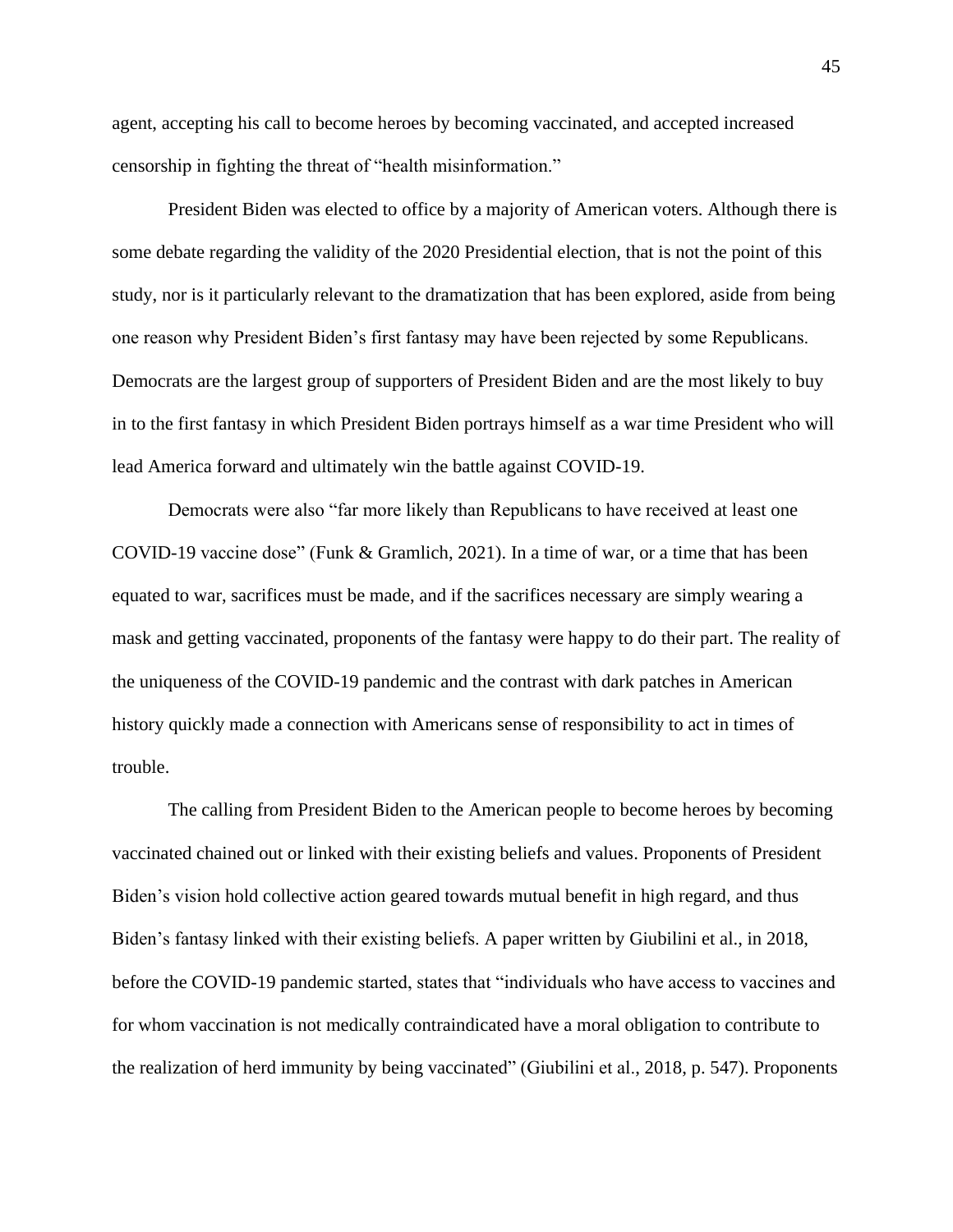of President Biden's fantasy believe that there is a moral obligation to become vaccinated for the betterment of society. Their moral obligation rests on a scientific belief that vaccines can and will get America to herd immunity despite the variants (Powell, 2021). The result of such a belief was an extrapolation of this moral obligation on the individual, unto the collective, hence vaccination mandates became commonplace, in fact, they were deemed necessary (Diamond, 2021).

The belief that vaccinations were life saving tools which would aide in ending the tumultuous period helped foster a pro-vaccine sentiment, and even perhaps a politicized sentiment as the impacts of the pandemic continued to be represented through political action across the nation. The positive view of vaccines is accompanied by a negative view of the unvaccinated. According to Pew Research, 77% of vaccinated Americans believe "their views are described at least somewhat well by the statement "people who choose not to get a COVID-19 vaccine are hurting the country"" (Tyson et al., 2020). The negative view of the unvaccinated is not just directed at the average resister, but also directed at sceptical government officials. Larsen et al., (2022) argued that vaccine hesitancy surfaced particularly among Republicans because Republican political leaders frequently downplayed the danger of Covid, some even promoting contested claims about the safety of the vaccine. The concept that those refusing the life saving vaccine were standing in the way of ending the pandemic reinforced the portrayal of vaccine dissenters as villains. The villain role for the unvaccinated was further reinforced by the rhetoric that the unvaccinated were clogging up hospitals and denying care to others. Commentator Howard Stern claimed that the unvaccinated were threatening his "freedom to live" and when it was suggested to him that getting the vaccination is a matter of personal freedom he responded: "F\*\*\* them. F\*\*\* their freedom. I want my freedom to live" He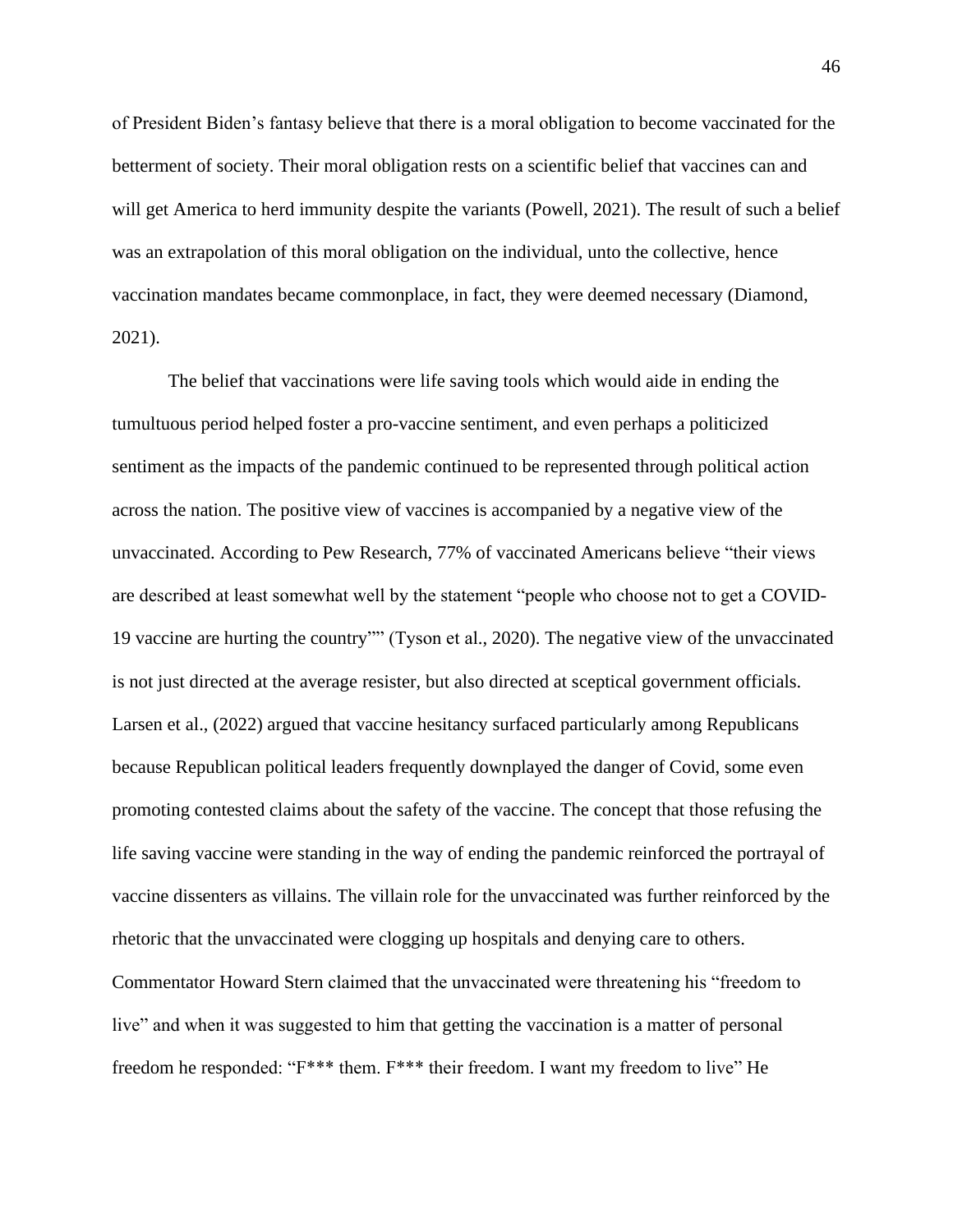continued and stated "so, like, if you have a heart attack or any kind of problem, you can't even get into the E.R., and I'm really of a mind to say: look if you didn't get vaccinated [and] you got Covid, you don't get into a hospital" (Gentile, 2021). Howard Stern's conception of freedom contrasts with the concept of freedom held by the opponents of President Biden's fantasy but compliments the rhetoric of President Biden in which the freedom of the vaccinated is being infringed by the unvaccinated. Howard Stern's comments are evidence of a chaining out of President Biden's portrayal of the unvaccinated as villains. The proponents in the fantasy who had already done their part in ending the pandemic by becoming vaccinated and wearing a mask as best they could manage were reinforced by President Biden's vocalized impatience towards the unvaccinated. Proponents believed that opposing government leaders, such as Republican Governors, who acted in contradiction to President Biden's framework, were also villains and were reinforced of this fantasy by comments made by individuals like President Biden's press secretary Jen Psaki who claimed that those Governors resisting President Biden's vaccination campaign were "literally killing people" via their lies and propaganda (Gage, 2021).

Americans who respect and trust the narratives of the mainstream media, the government organizations, the "fact checkers" and official sources were disturbed and perhaps confused by the "conspiracy theorists" who shared contradicting narratives. Dr. Marc Grossman, an EMS director for New Hampshire's HCA hospitals explained the reality of this when he claimed that:

Misinformation can be deadly. I know of a patient who refused to be vaccinated and got Covid. He started a course of Ivermectin and Hydroxychloroquine and went into renal failure. Covid is a potentially deadly medical condition that has turned political for no reason I can see. (Dandurant, 2022)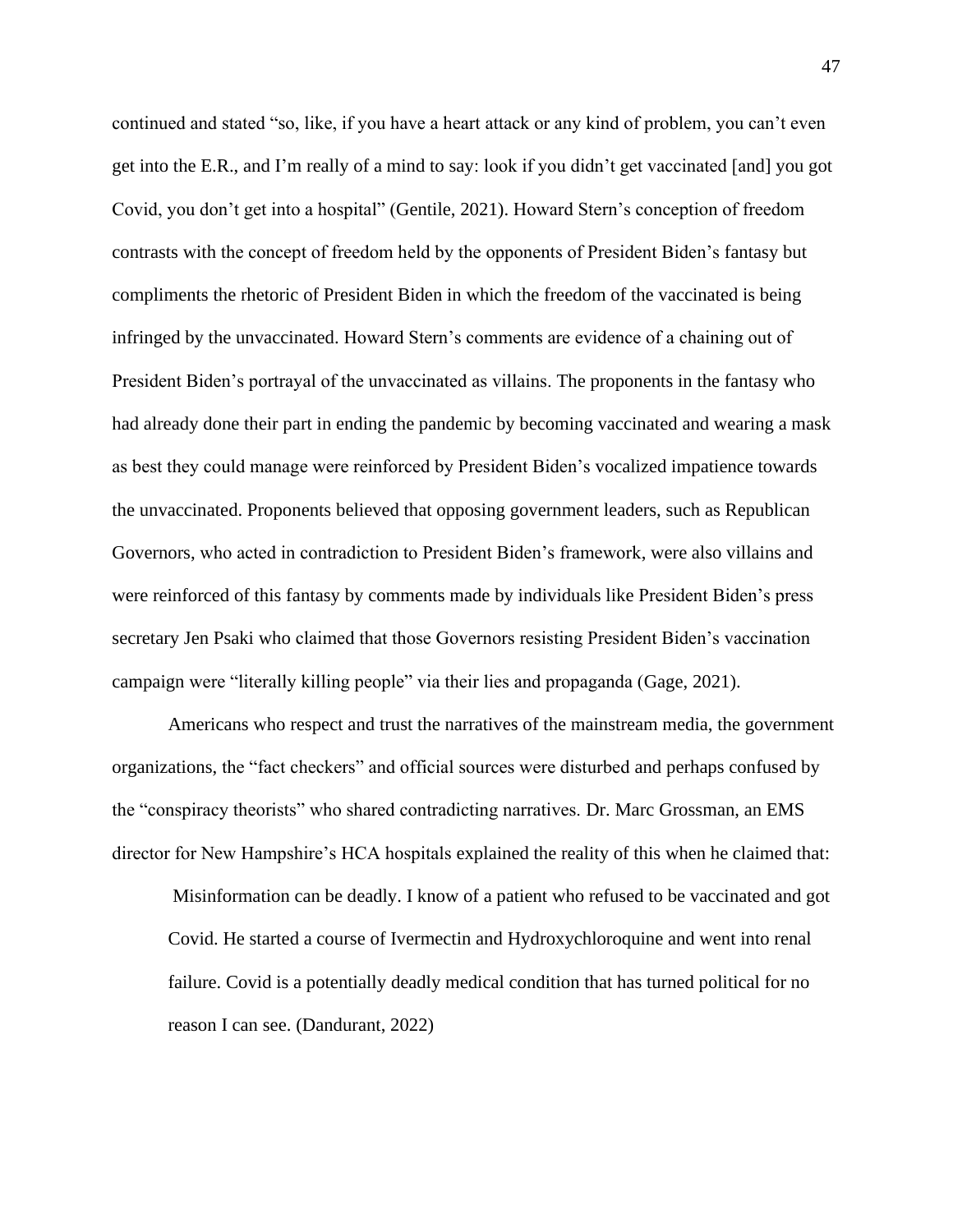Individuals who share content that might encourage someone else not to get vaccinated, or to try alternative medicines were castigated along this line of thinking. An organization called the Center for Countering Digital Hate (CCDH) claimed that 12 people were responsible for 65 percent of anti-vaccine content on Facebook and Twitter and dubbed those individuals the "disinformation dozen" (Zitser, 2021). Notably, a member of the disinformation dozen was the nephew of former President John F. Kennedy, Robert Kennedy Jr, who is described by the CCDH as a prominent anti-vaxxer. The CCDH called on Facebook, Instagram, Twitter, and YouTube to "de-platform every member of the disinformation dozen with haste." They claimed that "the most effective and efficient way to stop the dissemination of harmful information is to de-platform the most highly visible repeat offenders" (Zitser, 2021). President Biden's fantasy that information, or misinformation/disinformation which challenged the official narrative was an existential threat easily chained out because of peoples existing beliefs that there ought to be a gold standard of information, censorship is justifiable when operating on the premise of saving lives, and centralization of life saving information was a critical function of a government in a time of "war."

"Trusting the science," or "trust the science" was a common phrase used throughout the pandemic, at least to proponents of Biden's rhetoric, which may have meant accepting that there are limits to the understanding of complex issues for an average individual who hasn't studied that topic in depth, and that there is value in relying on the experts. In most areas of science this is a simple and widely accepted concept. But regarding politicized science, such as has been portrayed by President Biden's "life or death" rhetoric regarding vaccines, opponents pushing a contradicting narrative and those who criticize the science/scientists become not just ignorant, but malevolent. Dr. Anthony Fauci, a physician-scientist and immunologist and prominent figure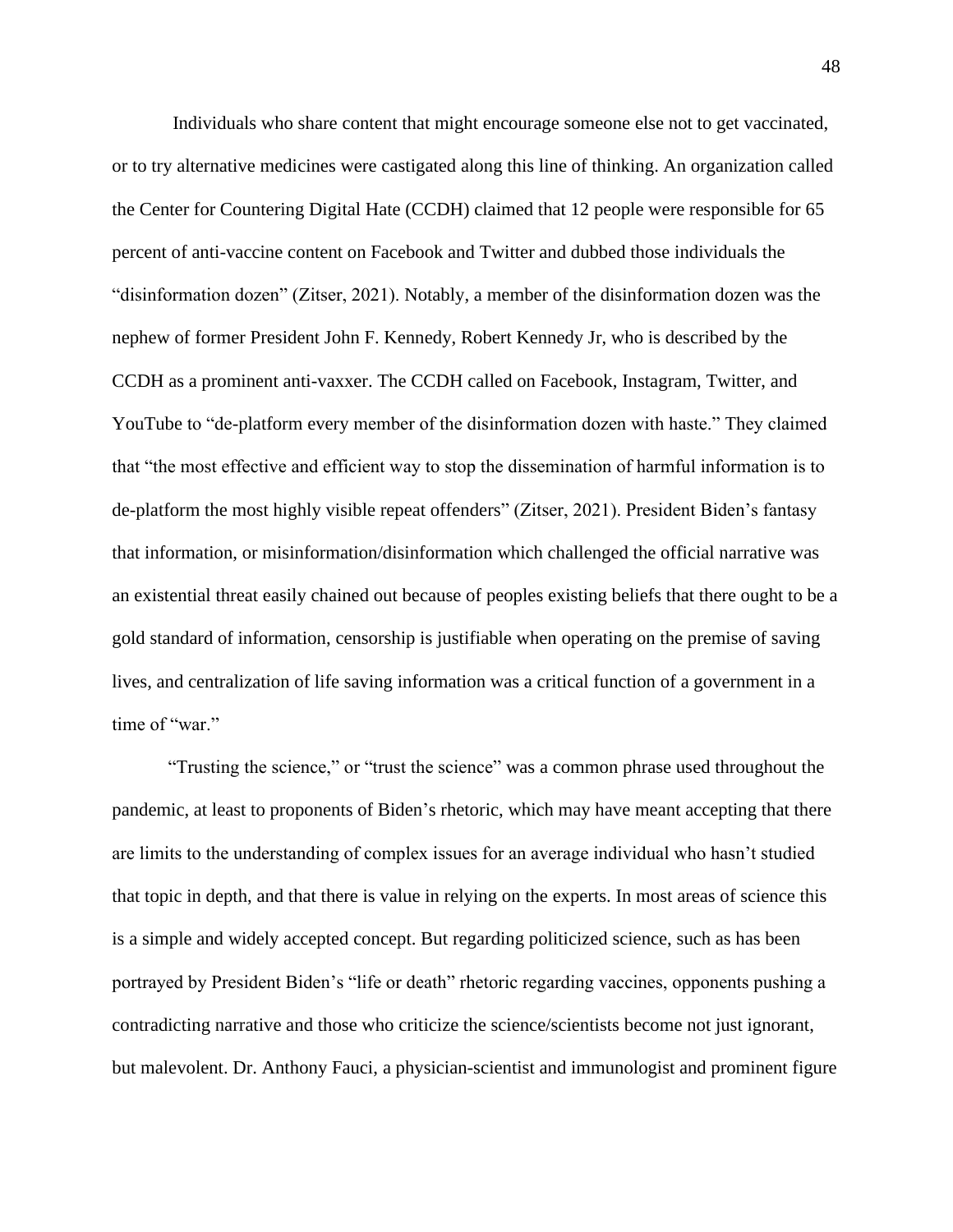throughout the COVID-19 pandemic received much criticism—to which he responded: "So it's easy to criticize, but they're really criticizing science because I represent science. That's dangerous. To me, that's more dangerous than the slings and the arrows that get thrown at me" (Hoochman, 2021).

To proponents of Biden's fantasy, or at least to individuals such as Dr. Anthony Fauci, criticisms of the science represented personal attacks as they believed that their narrative and their facts were solely representative of the truth. In this context, it is interesting to note that almost seven in ten republicans (68%) "say scientists' judgments are just as likely to be biased as other people's," this number is up from 55%, which is what it was in 2019 (Tyson et al., 2021). It appears as though throughout the pandemic, trust in the official narrative and those who produce it has diminished, though among those who do trust the official narrative, the scientists, and the development of the vaccines, there is an indicator in whether someone would be willing to become vaccinated, for, "vaccination status is strongly linked with confidence in the vaccine research and development process" (Funk & Gramlich, 2021) and thus, the scientists, and the official narrative.

#### **Rejection of President Biden's Fantasies**

The rejection of President Biden's fantasy is represented by those who chose to reject the COVID-19 vaccination. As was mentioned earlier in this study, as of April 8, 2022, completely unvaccinated Americans consist of only 22.9% of the American population. There are commonalities among the demographics of those who rejected the vaccine which are consistent with ideological and political dissent from the beliefs held by those who chose to become vaccinated. As has been detailed previously in this study, unvaccinated Americans are more likely to identify as Republican (Kirzinger et al., 2021). In fact, "86% of Democrats and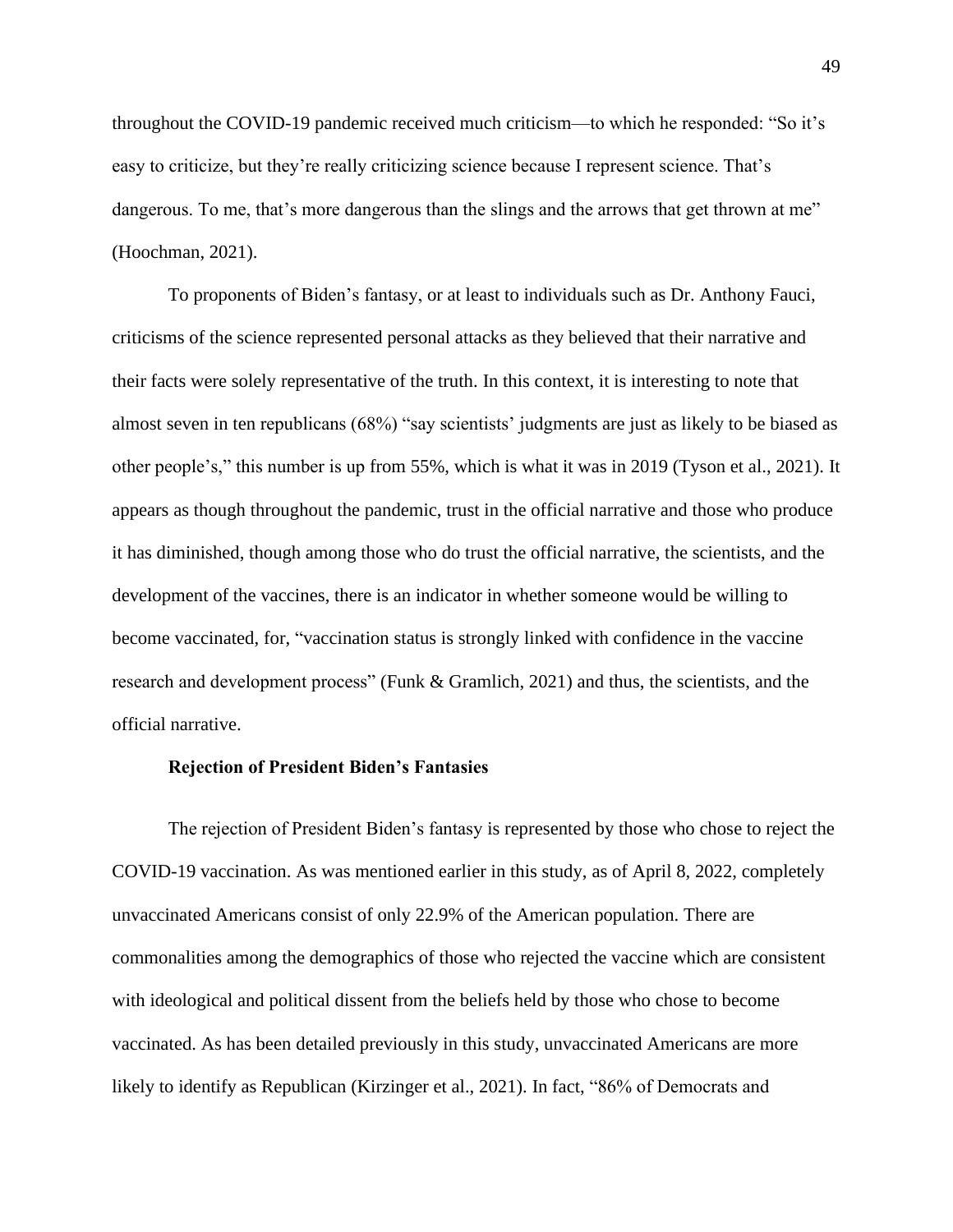independents who lean toward the Democratic Party have received at least one dose of a COVID-19 vaccine, compared with 60% of Republicans and Republican leaners" (Tyson et al., 2021). To further emphasize the politicized nature of this divide, regarding President Biden, "about three-quarters of Democrats (74%) say he is doing an excellent or good job responding to the coronavirus pandemic, compared with just 15% of Republicans" (Tyson et al., 2021).

Conservatives typically, though not exclusively, identify more with individualism rather than collectivism. In an article on the website called "The American Conservative" it was claimed that "individualism is at the core of the American spirit, for better and for worse" (Dreher, 2019). The American cultural history is full of characters like John Wayne, representative of rugged, strong, individuals who don't back down to tyrants. John Wayne is said to "represent so many facets of the American aesthetic that conservative voters find appealing" (Howard, 2016). Though not all conservatives would identify with characters like John Wayne, or describe themselves as "individualists," the permeating culture of "freedom," "liberty" and "God given rights" tends to be a more conservative ideology, and this ideology helps guide and frame choices for conservatives.

This individualism is a crucial factor in the rejection of the compulsory collective action fantasy of President Biden's rhetorical vision. Those who rejected vaccination may reaffirm the value to act in a time of trouble, even to act collectively, as in President Biden's war time fantasy, but President Biden's fantasy failed to chain out because they thought the virus was only a minor threat, or even no threat at all. The "war time" call to action failed to chain out because the urgency and sense of emergency did not align with their view of the COVID-19 pandemic. Interestingly, 33% of Americans believe the virus is only a minor threat, and 6% believe it is not a threat at all (Tyson et al., 2021). In an article in the "Scientific American," it was claimed that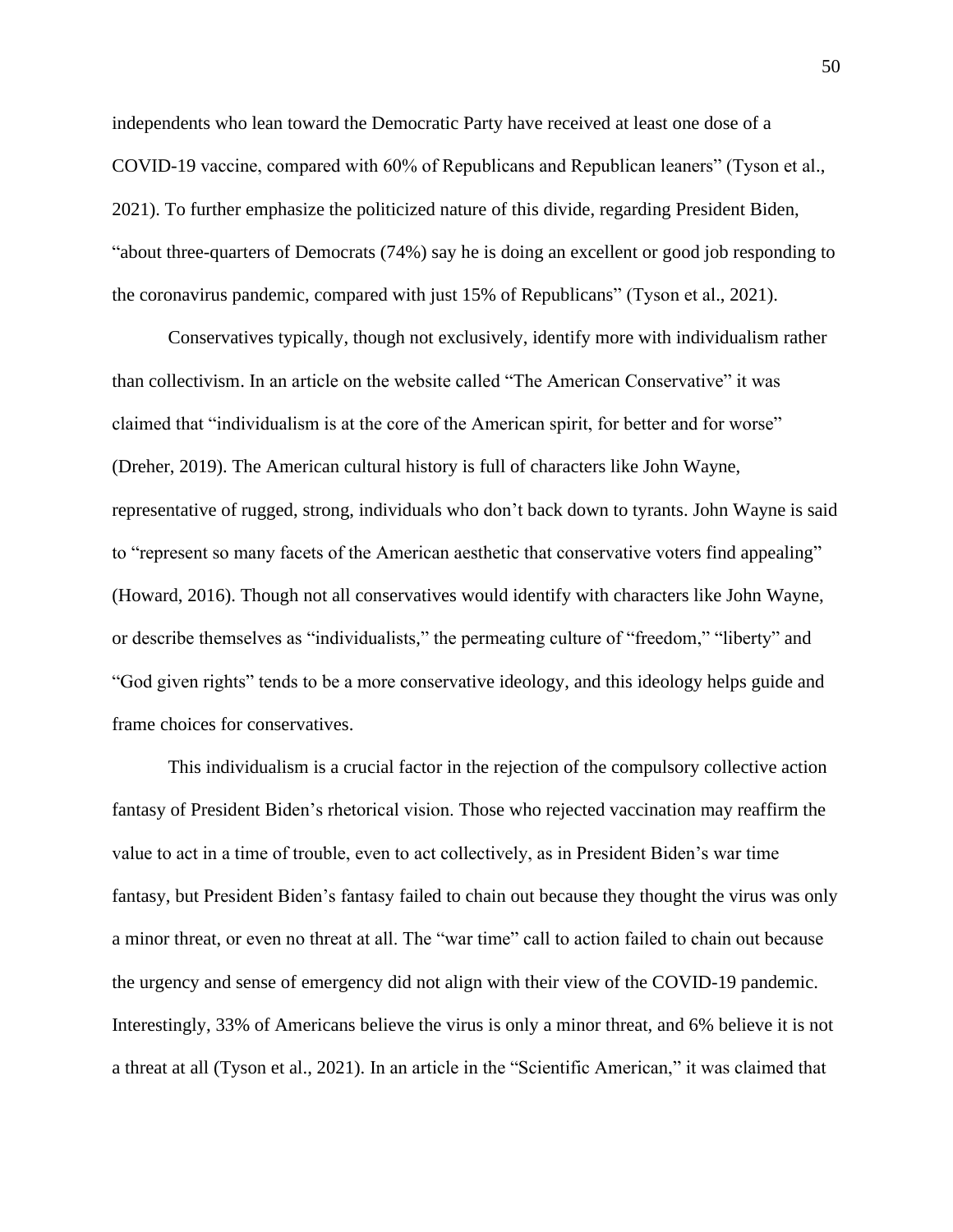believing COVID-19 was no worse than the flu was a persistent myth. The reason given for why this belief persists, is because "their leaders keep saying it" (Lewis, 2020). The author of this article continues: "In addition to his repeated false claims that COVID-19 is no worse than the flu, Trump has also said—falsely—that the numbers of deaths from COVID-19 are exaggerated."

It is interesting that the author attributes those who disagree with the official narrative as followers of the former President Donald Trump. This would certainly appear to reinforce the idea that there is an obvious political division among the competing fantasy themes regarding the pandemic. This is an interesting irony, because former President Donald Trump takes immense pride in the development of COVID-19 vaccines, which were produced under his administration and by his direction, even though his supporters are typically the least likely to become vaccinated. A study published April 4, 2022, shows that an "online ad campaign featuring former President Donald Trump boosted vaccination rates in counties where rates of COVID-19 shots were lowest" (Larsen et al., 2022). It would be logical that if President Biden is the leader in his rhetorical vision, a vision rejected by many of his political rivals, that the leader of the Republicans—former President Donald Trump—would also be the leader of the opposing rhetorical vision. However, this doesn't appear to be the case. At a rally in Alabama in August of 2021, former President Trump encouraged his supporters to get vaccinated: "And you know what? I believe totally in your freedoms. I do. You've got to do what you have to do, but I recommend take the vaccines. I did it. It's good. Take the vaccines" (Smith, 2021). Boos rang out in the crowd, an uncommon phenomenon. Trump responded: "No, that's ok, that's alright. You got your freedoms." This rhetoric reaffirms the concerns over bodily autonomy and freedom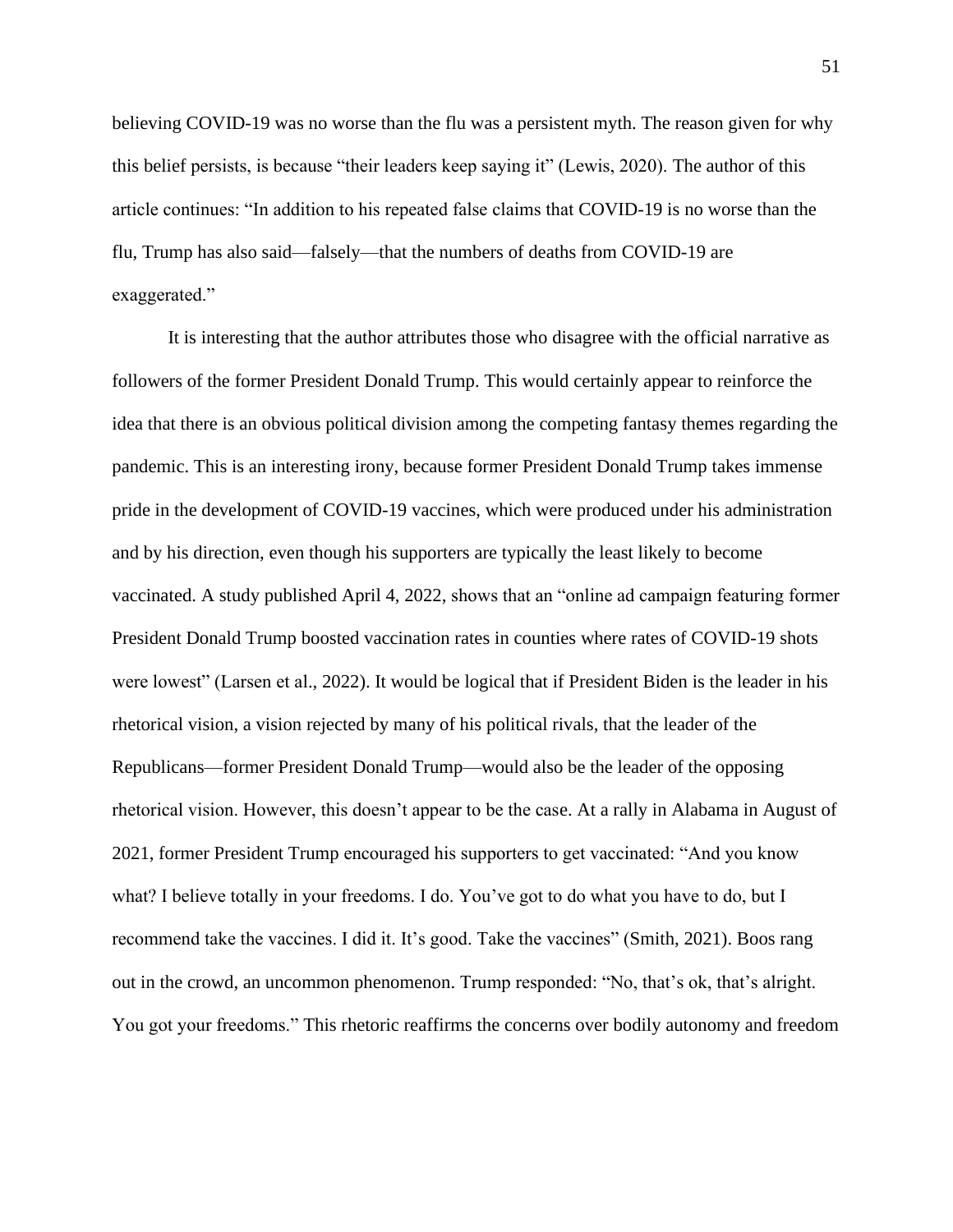which are concerns of the opponents, and while not disparaging his supporters on this point, Trump still encourages his followers to become vaccinated.

A common, reoccurring theme among vaccine dissenters is their major concerns about the pressure to take the vaccines, and the safety and efficacy of those vaccines. According to the Pew Research center, 88% of unvaccinated Americans agreed with the statement: "there's too much pressure on Americans to get a COVID-19 vaccine" (Tyson et al., 2021). Although uncertainty regarding the vaccines and their effectiveness—particularly regarding waning effectiveness over time--may have naturally result in hesitancy, many of the opponents of President Biden's fantasy were not just hesitant but refused the vaccines outright. One group called "Vax Watch," which stands for "no forced vaccines, no mask mandates, no more lockdowns, and ending medical tyranny" claimed that:

Everything about our society's response to COVID-19 has been built on incompetence, lies, and coercion. Vax Watch is committed to fighting back against the governments and organizations who hate you, want to strip you of your rights, and inject you against your will. Few have had the spine to oppose the strong arm of our corrupt system—until now. (VaxWatch, 2022)

President Biden's fantasy of war time leadership, an invitation to become a hero, and enforcement of censorship cannot chain out among opponents who believe the government and its representatives "hate them," wants to "inject you against your will" and who believe the system is corrupt. In fact, the measures that were imposed on the unvaccinated may have caused them to resist the vaccinations even more. Dotson and Tampio (2021) write:

If this rhetoric and these efforts lead to a de facto national vaccine mandate, it will backfire: Americans from all walks of life resist being told what to put into their bodies,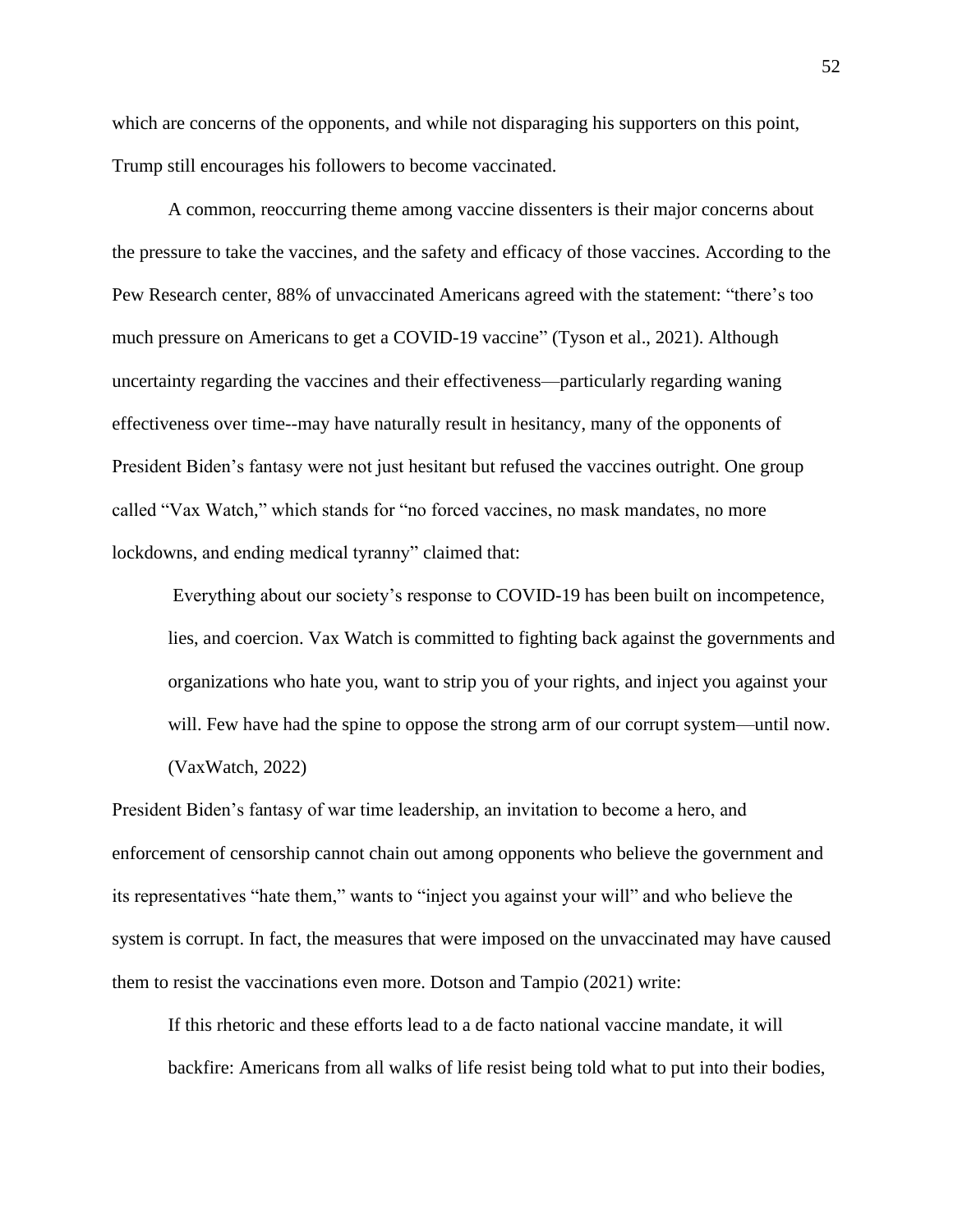and many will resent any politician or institution that makes them get vaccinated, creating a crisis of legitimacy for any government, university or business that forces constituents, students or employees to get vaccinated… the more the government flexes its political muscles to urge or enforce vaccine compliance, the greater incentive there is for populist politicians to push back, reinforcing the idea that the fight over vaccines is a fight about individual liberty.

The more the government attempts to infringe on the rights that many, particularly opponents, believe to be inalienable, the more reinforced they are in their opposition towards President Biden's fantasy and the coercive tactics he employed to encourage vaccinations. By refusing to become vaccinated, opponents resisted the vision, though many have gone further than refusing vaccinations. The opponents who have been outright resistant to President Biden's fantasy and his calls to become vaccinated have indeed been a minority, but they have been extremely vocal. Though it's hard to measure, it may be fair to say that the protesting of vaccinations, lockdowns, mandates, etc. has become extremely popular across not only America but all around the world (Hinchliffe, 2021).

Though resistance of President Biden's COVID-19 dramatization has been visible among the unvaccinated through protests, outright refusal and dissidence, and acceptance has chained out among the majority of the American population which ended up becoming vaccinated, one crucial point not yet discussed in this study is the existence of a "third position," a group of Americans who do not fall into either category. For instance, there are Americans who may not have fully bought in to President Biden's rhetorical vision and did not view the pandemic the same way as President Biden, yet they chose to become vaccinated for other reasons. In some cases, those reasons may have been that these "third positionists" chose not to suffer the harsh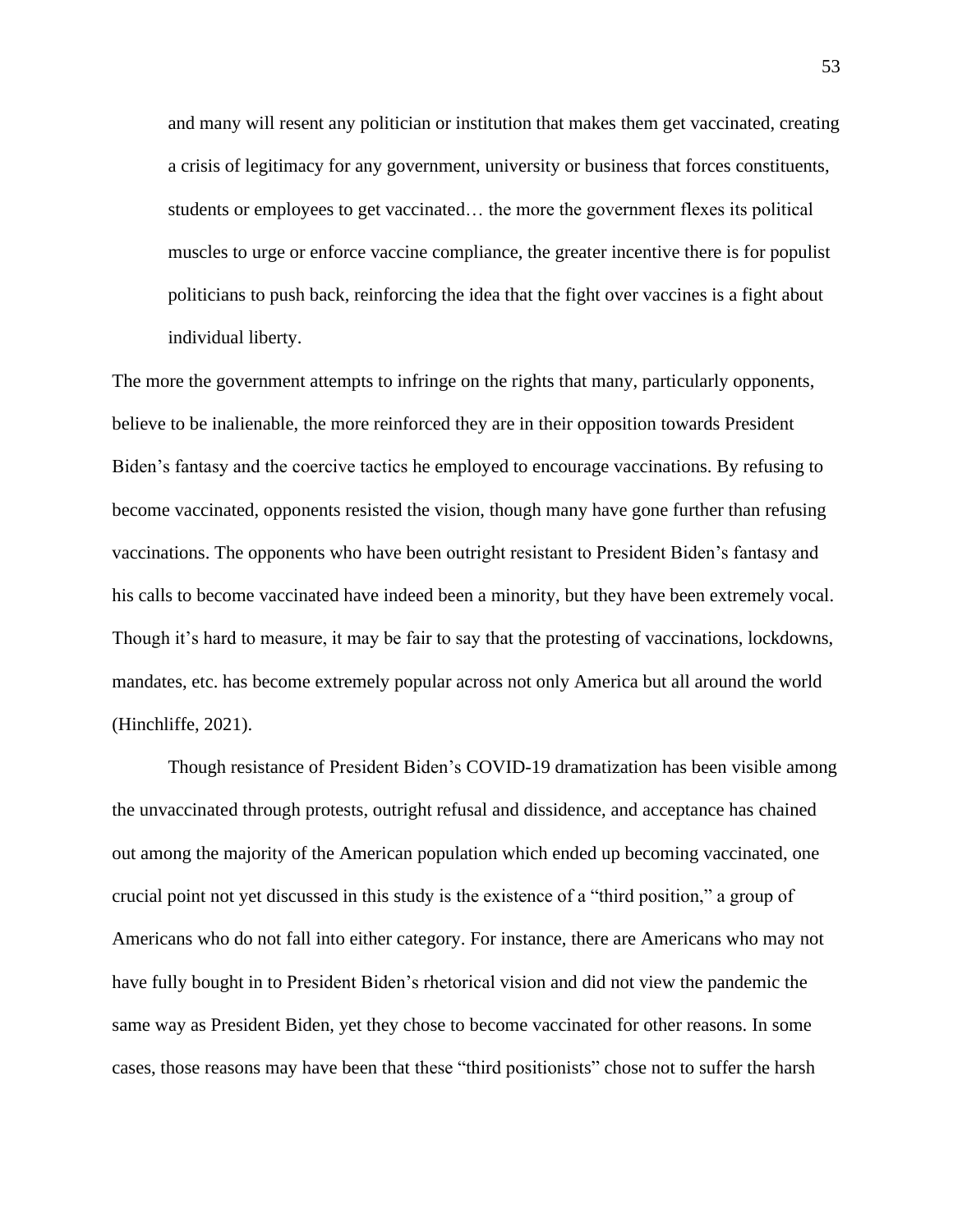penalties of restricted travel and removed access to goods or services and in response, chose to become vaccinated. Others got vaccinated to keep their jobs, or perhaps to avoid conflict. In some instances, there may be Americans who, for any number of reasons, bought in to President Biden's rhetorical vision yet remain unvaccinated. Consideration for a third position is to account for Americans who would not be described as enthusiastic supporters of President Biden's dramatization nor outright dissident and rebellious to President Biden's vision.

As has been explored, there are plenty of reasons why some Americans resisted and rejected Biden's fantasy themes and rhetorical vision. In response to the research question of this study which asks why Americans either accepted or rejected President Biden's rhetorical vision regarding vaccines, the simplest, and most reductive way to answer this question is that Biden's explanation of reality either matched or did not match with the proponents/opponents understanding and framework of reality. Competing ideologies, viewpoints, and value structures that exist in the psyche of Americans all comprise the many reasons why vaccine dissent exists and why President Biden's fantasy failed to chain out among the opponents, and why symbolic convergence did not occur among all Americans.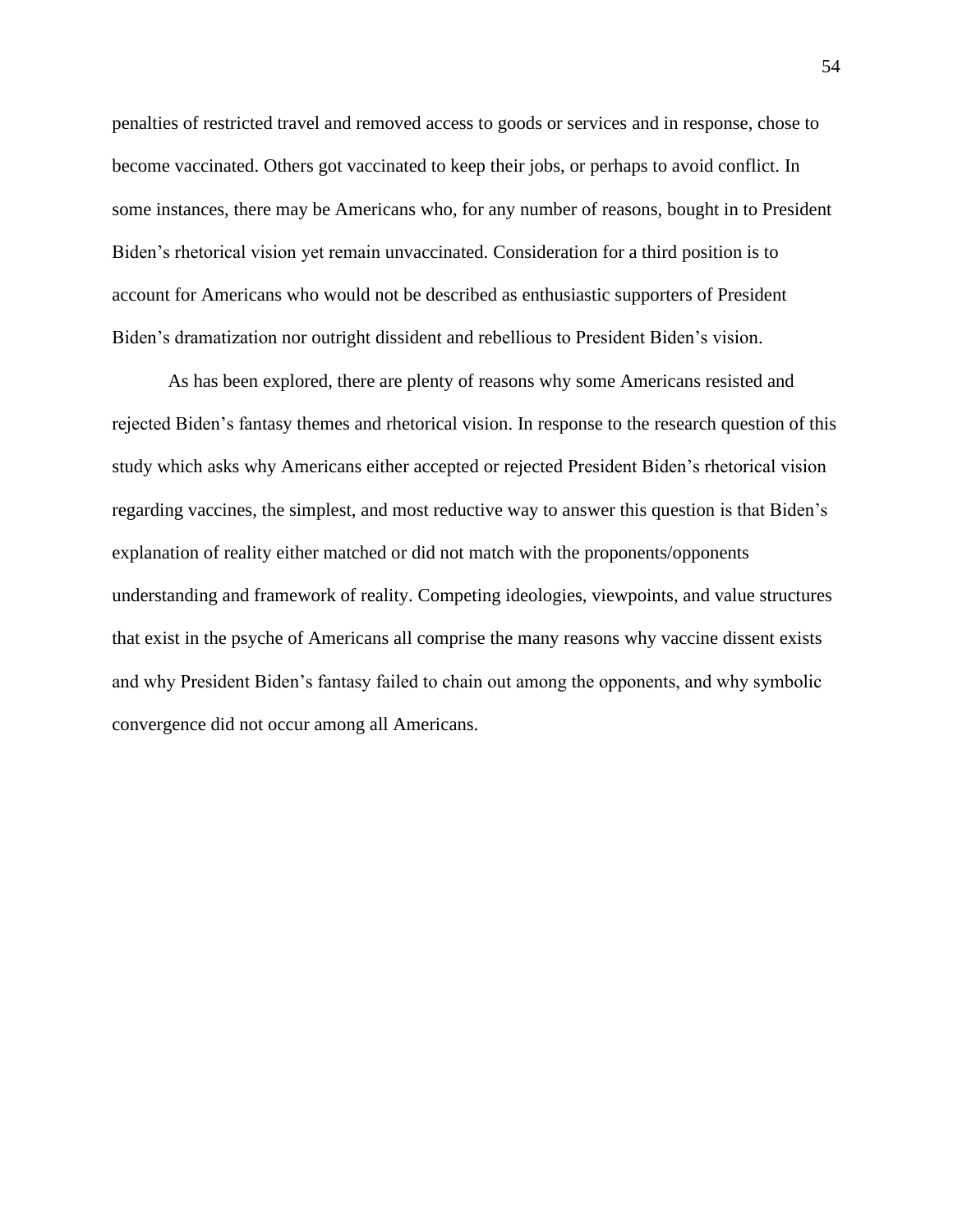# **Contributions**

This study contributes to the field of communication. First, this study shows how Bormann's SCT can explain power dynamics of leadership during a pandemic situation. There are several studies which analyze President Biden's rhetoric, and many studies which analyze the COVID-19 pandemic, but this study is unique in exploring the relationship between the two. This study also explores the rhetorical vision of President Biden's pandemic strategy, which is a valuable insight and reference for future related studies. The fantasy themes developed in this study may be useful for future analysis of President Biden's rhetoric and political strategies related to crisis situations.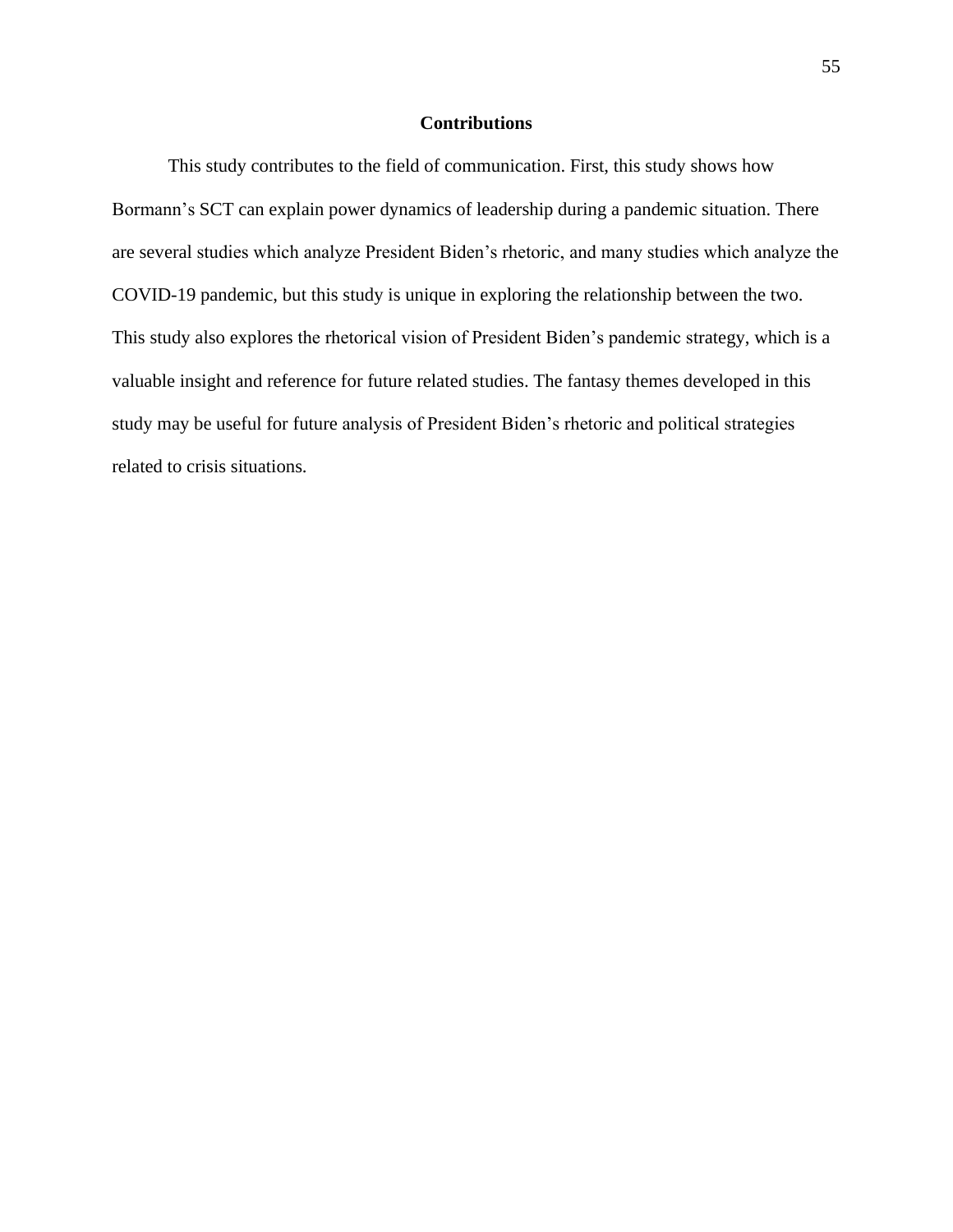# **Limitations of this Study**

The artifacts used to create President Biden's fantasy themes/rhetorical vision are not exhaustive, and the determining factor for the selection of the artifacts was subject to the discretion of the author. There are indeed many hours of speeches, interviews and comments made by President Biden which have not been included in this study. It is necessary also to mention that the personal sentiments of the author regarding vaccines may be revealed to contain bias, which may have unintentionally slipped through at times in this paper, however, great consideration was given to avoid inappropriate one-sidedness.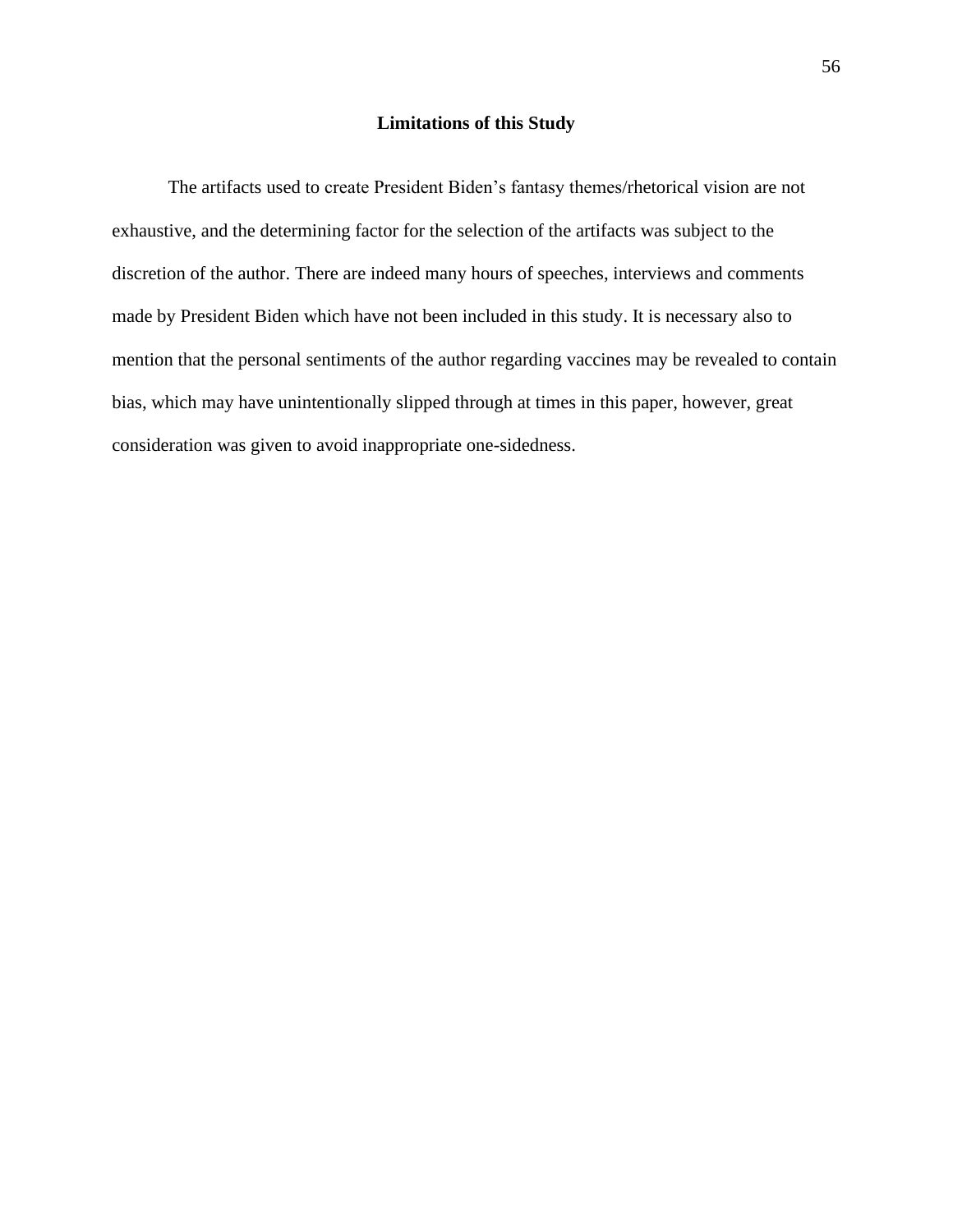# **Considerations for Future Study**

It may be useful and beneficial to utilize Bormann's SCT framework to analyze President Biden's rhetoric regarding other "existential threats" poised to threaten America over the course of President Biden's presidency. Examples are social divisions regarding "climate change" and the proposition to transition American energy infrastructure away from fossil fuels, the role America has in the war in Ukraine and the rhetoric against Russia(ns), the role America has in the potential war in Taiwan and the rhetoric against China, the development of Government action regarding misinformation, and the social divide regarding abortion. Utilizing fantasy themes to analyze President Biden's rhetoric to develop his rhetorical vision may be useful for detailing what future actions Americans will take regarding these issues, and others which come to the mind of a future critic.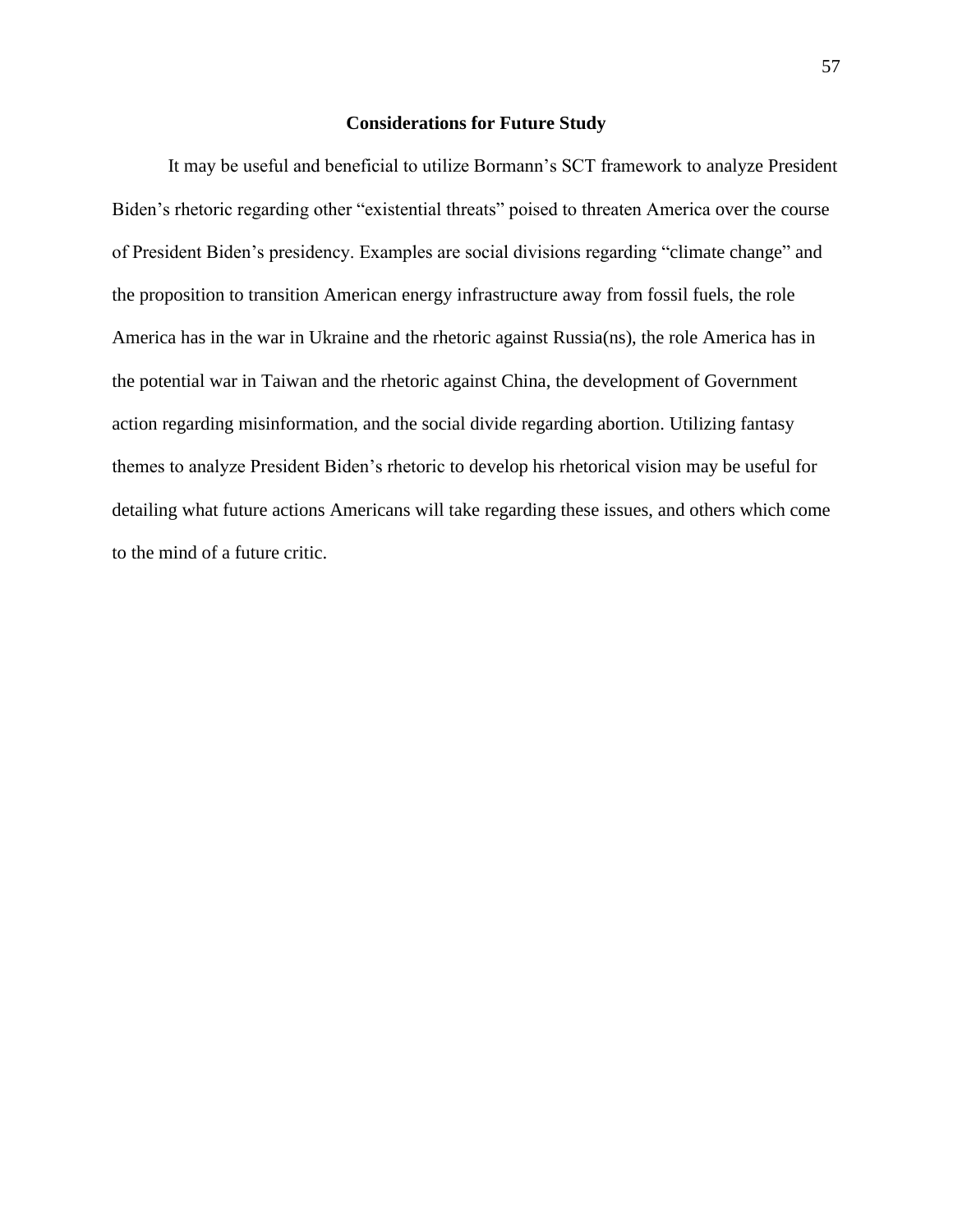# **References**

Anderson, R. T. (2021, December 21). Why I'm pro-vaccine but anti-vaccine mandate. *Ethics & Public Policy Center*. Retrieved February 21, 2022, from https://eppc.org/publication/why-im-pro-vaccine-but-anti-vaccine-mandate/

Bales, R. (1970). *Personality and interpersonal behavior.* Holt, Rinehart, and Winston

- Barkoukis, L. (2021, June 24). *'The single most qualified' MRNA expert censored after discussing concerns over vaccines*. Townhall. Retrieved April 4, 2022, from https://townhall.com/tipsheet/leahbarkoukis/2021/06/24/the-single-most-qualified-mrnaexpert-censored-after-discussing-concerns-over-vaccines-n2591500
- BBC. (2021, January 20). *Full transcript of Joe Biden's inauguration speech*. BBC News. Retrieved April 8, 2022, from https://www.bbc.com/news/world-us-canada-55656824
- Benson, G. (2021, September 10). *Biden: We must protect vaccinated people from unvaccinated people*. Townhall. Retrieved February 21, 2022, from https://townhall.com/tipsheet/guybenson/2021/09/10/biden-we-must-protect-vaccinatedpeople-from-unvaccinated-people-n2595673
- Biasio, L. R., Corsello, G., Costantino, C., Fara, G. M., Giammanco, G., Signorelli, C., Vecchio, D., & Vitale, F. (2016). Communication about vaccination: A shared responsibility. *Human Vaccines & Immunotherapeutics*, *12*(11), 2984–2987. <https://doi.org/10.1080/21645515.2016.1198456>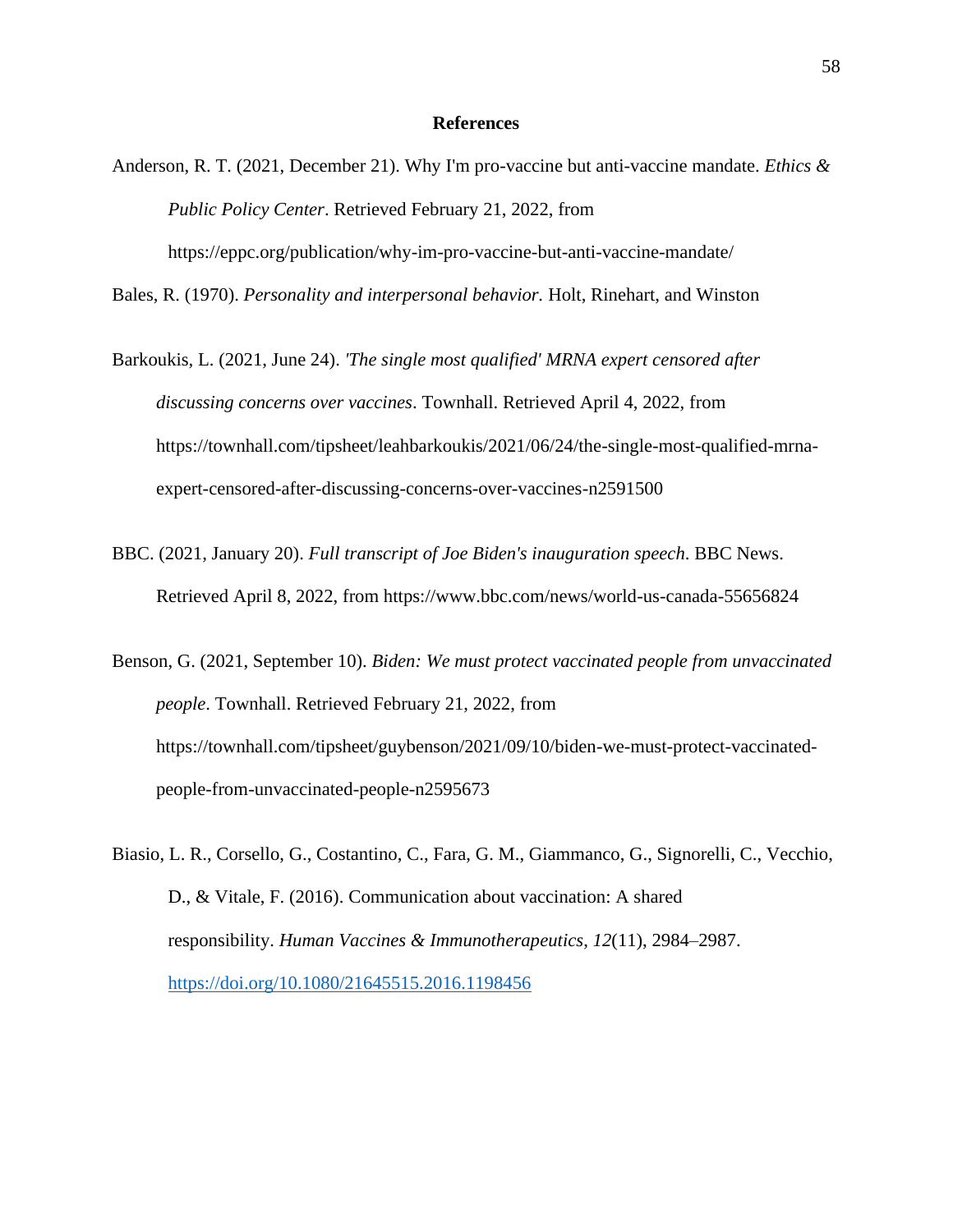Biden, J. (2020, October 16). *The words of a president matter. pic.twitter.com/abrbg5xtkg*. Twitter. Retrieved April 12, 2022, from https://twitter.com/JoeBiden/status/1316899408315772928?s=20

Bormann, E. G. (1972). Fantasy and rhetorical vision: The rhetorical criticism of social reality. *Quarterly Journal of Speech*, 58, 396-407.

Bormann, E. G. (1980). *Communication theory*. Holt, Rhinehart and Winston.

- Bormann, E. G. (1983). Symbolic convergence: Organizational communication and culture. In Putnam, L. L., Pacanowsky, M. E. (Eds.), Communication and organizations: An interpretive approach (pp. 99-122). Sage.
- Bormann, E. G. (1985). Symbolic convergence theory: A communication formulation. *Journal of Communication*, 35, 128-138. doi[:10.1111/j.1460-2466.1985.tb02977.x](https://doi-org.ezproxy.liberty.edu/10.1111/j.1460-2466.1985.tb02977.x)
- Bormann, E. G., & Cragan, J. F. (1996). An expansion of the rhetorical vision component of the rhetorical vision component of the symbolic convergence theory: The cold war paradigm case. *Communication Monographs, 63*(1), 1.

https://doi.org/10.1080/03637759609376371

Bormann, E. G., Knutson, R. L., & Musolf, K. (1997). Why do people share fantasies? an empirical investigation of a basic tenet of the symbolic convergence communication theory. *Communication Studies*, *48*(3), 254–276. https://doi.org/10.1080/10510979709368504

Bormann, E. G., Cragan, J. F., & Shields, D. C. (2001). Three decades of developing, grounding, and using symbolic convergence theory (SCT). *Annals of the International Communication Association, 25*(1*),* 271-313

<https://doi.org/10.1080/23808985.2001.11679006>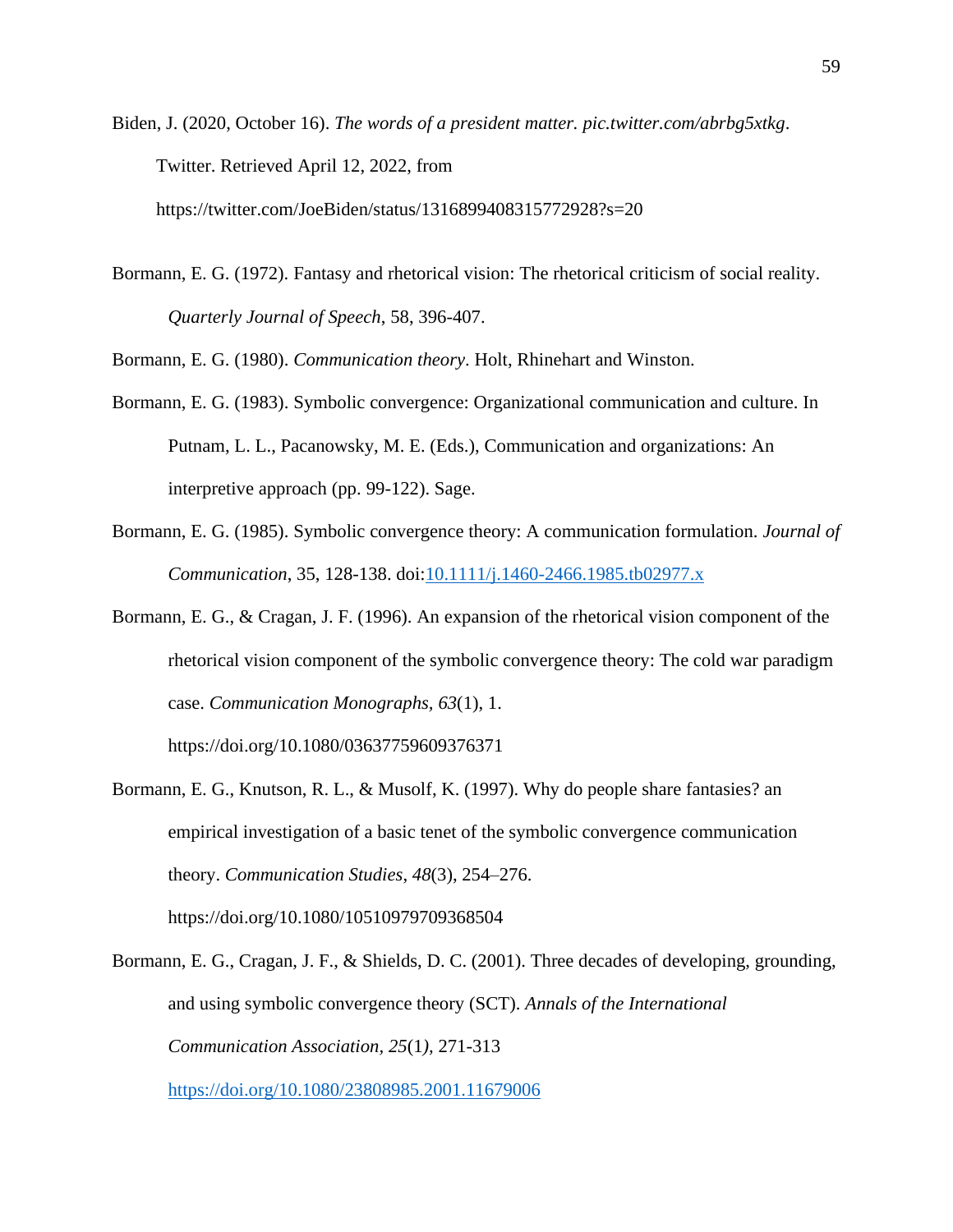- Cathey, L. (2021, July 16). President Biden says Facebook, other social media 'killing people' when it comes to COVID-19 misinformation. Yahoo! Retrieved February 28, 2022, from <https://www.yahoo.com/gma/president-biden-says-facebook-other-204920686.html>
- CDC. (2022, April 8). *Covid Data Tracker Weekly Review*. Centers for Disease Control and Prevention. Retrieved April 12, 2022, from [https://www.cdc.gov/coronavirus/2019](https://www.cdc.gov/coronavirus/2019-ncov/covid-data/covidview/index.html) [ncov/covid-data/covidview/index.html](https://www.cdc.gov/coronavirus/2019-ncov/covid-data/covidview/index.html)
- CensorTrack. (2021, February 4). *The Great Barrington Declaration*. CensorTrack. Retrieved April 11, 2022, from<https://censortrack.org/case/great-barrington-declaration-0>
- CensorTrack. (2021, November 10). *British Medical Journal*. CensorTrack. Retrieved April 11, 2022, from https://censortrack.org/case/british-medical-journal
- CensorTrack. (2021, December 14). *Dr. Peter McCullough*. CensorTrack. Retrieved April 11, 2022, from https://censortrack.org/case/dr-peter-mccullough
- Chanley, V. A., Rudolph, T. J., & Rahn, W. M. (2000). The origins and consequences of public trust in government: A time series analysis. *The Public Opinion Quarterly*, *64*(3), 239– 256.<http://www.jstor.org/stable/3078718>
- Concha, J. (2021, July 18). *Hypocritical Psaki leads chilling effort to flag 'misinformation'*. The Hill. Retrieved April 4, 2022, from https://thehill.com/opinion/white-house/563547 hypocritical-psaki-leads-chilling-effort-to-flag-misinformation/
- Cragan, J. F., & Shields, D.C. (1995). Symbolic theories in applied communication research: Bormann, Burke, and Fisher. Hampton.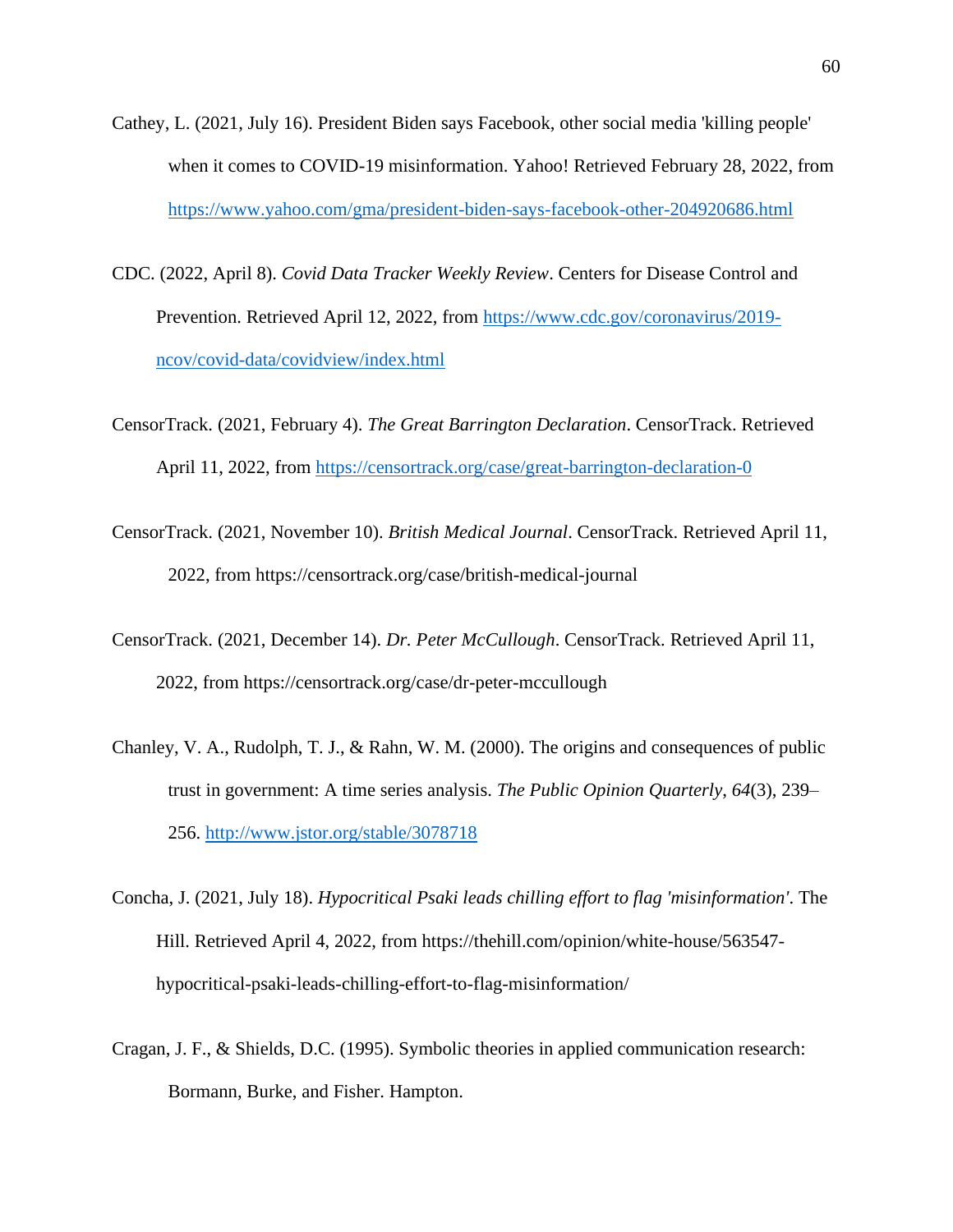- Dale, D., & Subramaniam, T. (2021, July 22). *Fact check: Biden makes false claims about COVID-19, auto prices and other subjects at CNN Town Hall*. CNN. Retrieved March 29, 2022, from https://www.cnn.com/2021/07/22/politics/fact-check-biden-cnn-townhall-july/index.html
- Davis, M. (2021, November 2). *Big tech censorship of COVID information leads to vaccine hesitancy: Opinion*. Newsweek. Retrieved April 4, 2022, from https://www.newsweek.com/big-tech-censorship-covid-information-leads-vaccinehesitancy-opinion-1644051
- de Blasio, B. (2021, August 3). *Transcript: Mayor de Blasio holds media availability*. The official website of the City of New York. Retrieved April 11, 2022, from https://www1.nyc.gov/office-of-the-mayor/news/539-21/transcript-mayor-de-blasio-holdsmedia-availability
- Deetz, S. A. (2001). Conceptual foundations. In Jablin, F. M., Putnam, L. L. (Eds.), *The new handbook of organizational communication: Advances in theory, research, and methods* (pp. 3-46). Sage.
- DHS. (2021, August 13). *National Terrorism Advisory System Bulletin - August 13, 2021*. National Terrorism Advisory System Bulletin - August 13, 2021 | Homeland Security. Retrieved February 21, 2022, from https://www.dhs.gov/ntas/advisory/national-terrorismadvisory-system-bulletin-august-13-2021
- Dolgin, E. (2021, September 14). *The tangled history of MRNA vaccines*. Nature News. Retrieved April 4, 2022, from<https://www.nature.com/articles/d41586-021-02483-w>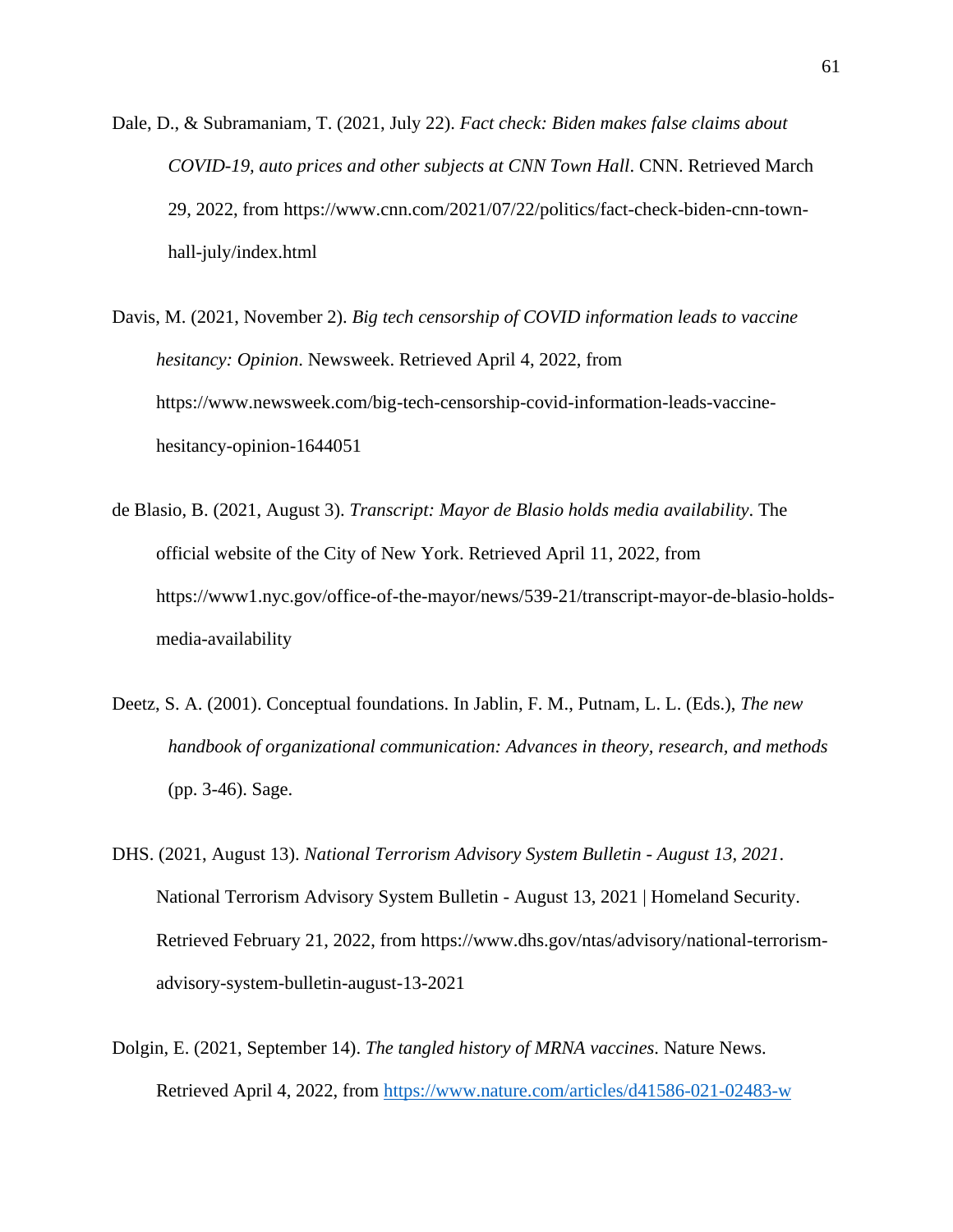- Dotson, T., & Tampio, N. (2021, July 31). *Opinions: Vaccine mandates will backfire. People will resist even more.* MSN. Retrieved April 14, 2022, from https://www.msn.com/enus/news/opinion/opinions-vaccine-mandates-will-backfire-people-will-resist-even-more/ar-AAMN584
- Dreher, R. (2019, November 13). *Individualism and conservatism*. The American Conservative. Retrieved April 14, 2022, from https://www.theamericanconservative.com/dreher/individualism-and-conservatism/
- Duignan, B. (2022, March 11). *Joe Biden*. Encyclopædia Britannica. Retrieved April 9, 2022, from https://www.britannica.com/biography/Joe-Biden
- Endres, T. G. (1994). Co-existing master analogues in symbolic convergence theory: The Knights of Columbus quincentennial campaign. *Communication Studies, 45*, 294-308. doi[:10.1080/10510979409368430](https://doi-org.ezproxy.liberty.edu/10.1080/10510979409368430)
- Evans, A. (2021, December 29). *Twitter suspends account of prominent vaccine scientist and skeptic*. The Daily Caller. Retrieved April 11, 2022, from https://dailycaller.com/2021/12/29/twitter-suspend-account-scientist-robert-malone-COVID-19/
- Foss, S. K. (1979). Equal rights amendment controversy: Two worlds in conflict. *Quarterly Journal of Speech*, *65*(3), 275–288. https://doi.org/10.1080/00335637909383479

Foss, S.K. (1999). *Rhetorical criticism: Exploration & practice* (2nd ed.). Waveland Press, Inc.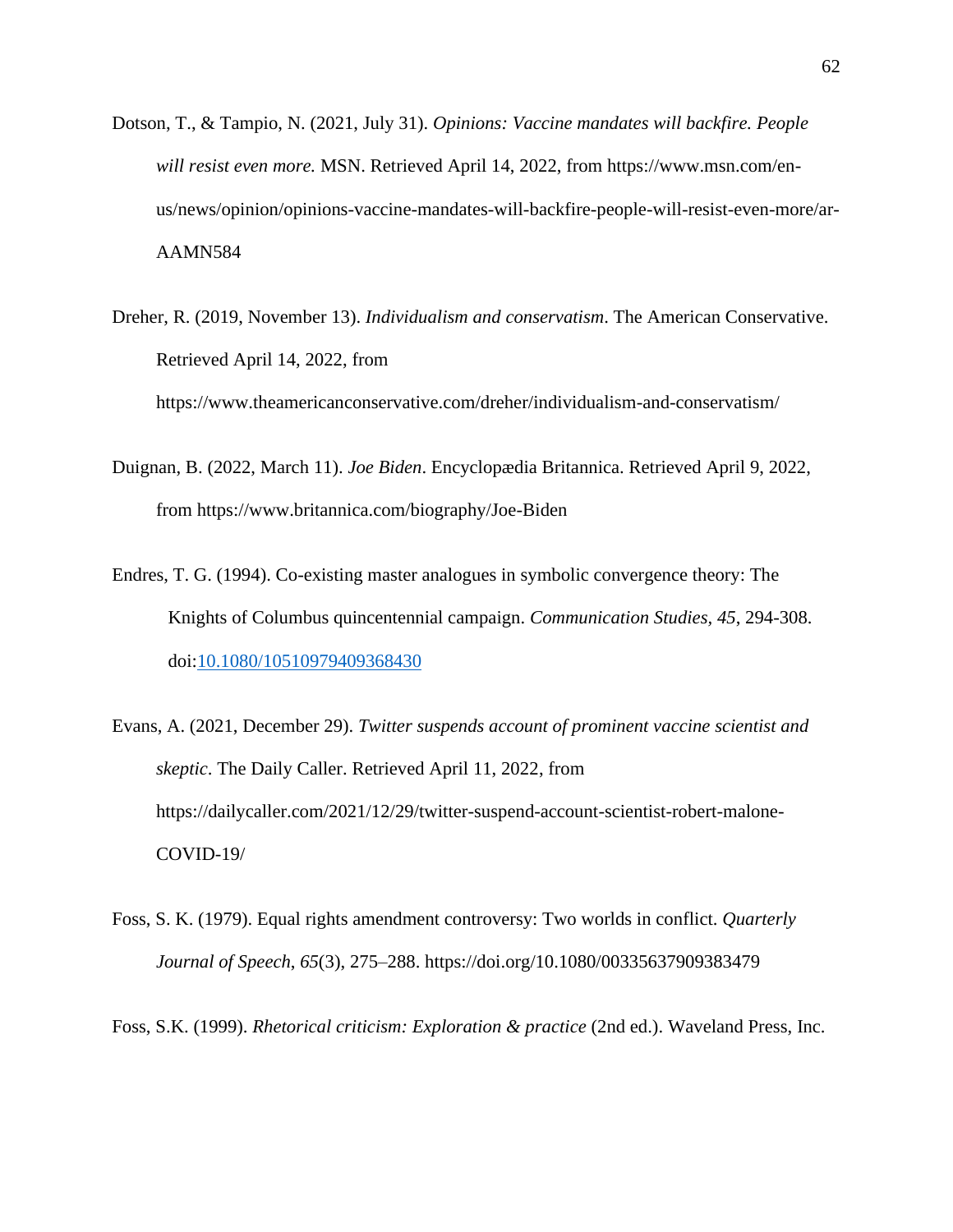- Funk, C., & Gramlich, J. (2021, September 21). *10 facts about Americans and coronavirus vaccines*. Pew Research Center. Retrieved April 13, 2022, from [https://www.pewresearch.org/fact-tank/2021/09/20/10-facts-about-americans-and](https://www.pewresearch.org/fact-tank/2021/09/20/10-facts-about-americans-and-coronavirus-vaccines/)[coronavirus-vaccines/](https://www.pewresearch.org/fact-tank/2021/09/20/10-facts-about-americans-and-coronavirus-vaccines/)
- Gage, B. (2021, July 9). *Jen Psaki accuses anti-vaccine GOP governors of 'literally killing people'*. HillReporter.com. Retrieved April 14, 2022, from [https://hillreporter.com/jen](https://hillreporter.com/jen-psaki-accuses-anti-vaccine-gop-governors-of-literally-killing-people-106432)[psaki-accuses-anti-vaccine-gop-governors-of-literally-killing-people-106432](https://hillreporter.com/jen-psaki-accuses-anti-vaccine-gop-governors-of-literally-killing-people-106432)
- Gentile, L. (2021, September 9). *Howard Stern on anti-vaxxers: 'When are we going to stop putting up with the idiots?'*. Yahoo! News. Retrieved April 14, 2022, from https://news.yahoo.com/howard-stern-anti-vaxxers-going-145100838.html
- Giubilini, A., Douglas, T., & Savulescu, J. (2018). The moral obligation to be vaccinated: Utilitarianism, contractualism, and collective easy rescue. *Medicine, Health Care and Philosophy*, *21*(4), 547–560. https://doi.org/10.1007/s11019-018-9829-y
- Hochman, N. (2021, November 29). Trust the science? *National Review*. Retrieved April 14, 2022, from https://www.nationalreview.com/corner/trust-the-science/
- Hopkins, L. (2011). Symbolic convergence theory. Retrieved October 14, 2014, from [http://www.leehopkins.net/2011/05/31/symbolicconvergence-theory/.](http://www.leehopkins.net/2011/05/31/symbolicconvergence-theory/)
- Hornsey, M. J., Harris, E. A., & Fielding, K. S. (2018). The psychological roots of antivaccination attitudes: A 24-nation investigation. *Health Psychology, 37(*4*)*, *p.* 307-315*.* <https://doi.org/10.1037/hea0000586>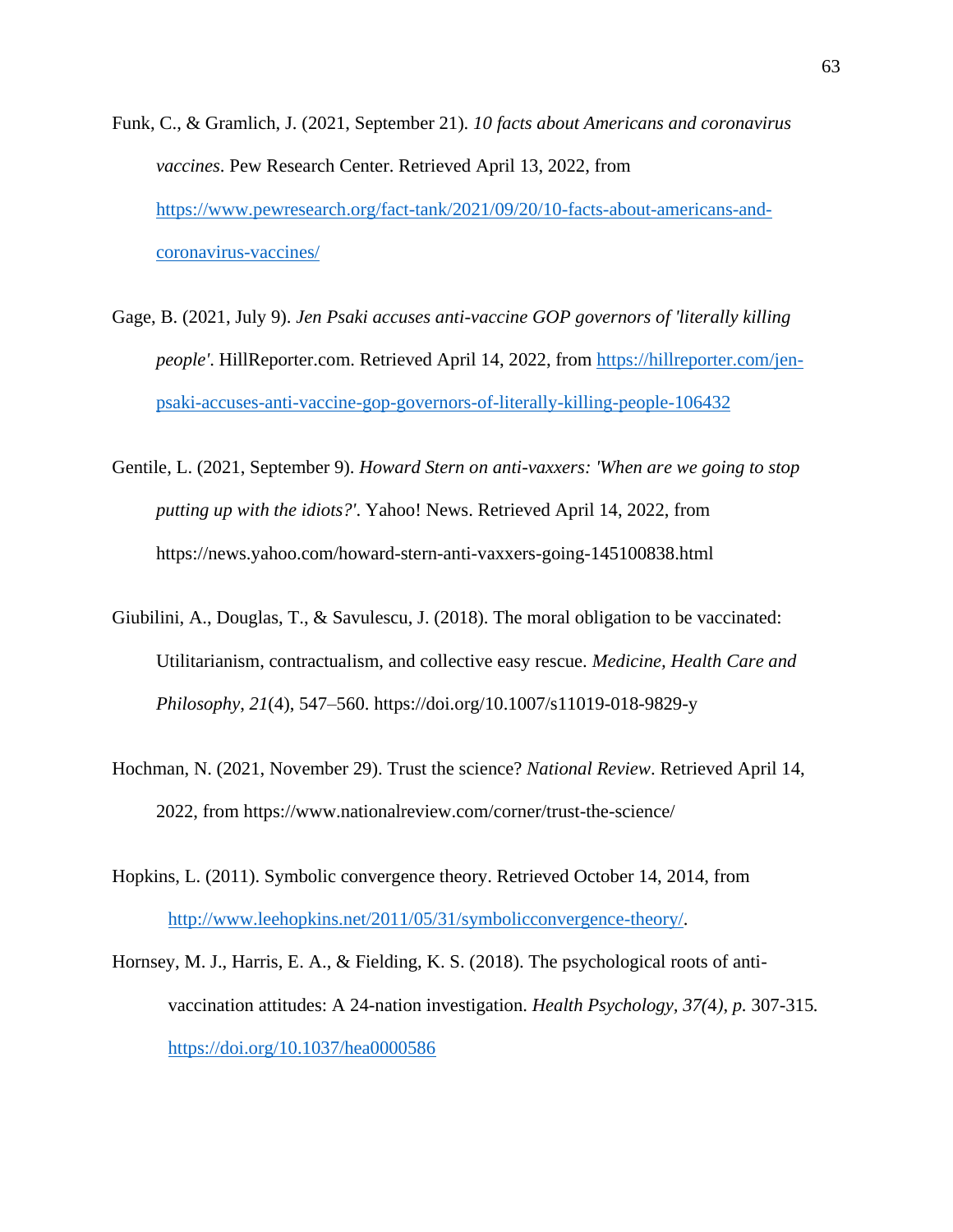- Hossain, M., Islam, M. T., Mahmood, A. M., Nahar, S., & Alam, M. S. (2019). Understanding communication of sustainability reporting: Application of Symbolic Convergence Theory (SCT): JBE. *Journal of Business Ethics, 160*(2), 563-586. <http://dx.doi.org/10.1007/s10551-018-3874-6>
- Howard, A. (2016, January 19). *Why John Wayne remains an icon of the right*. MSNBC. Retrieved April 14, 2022, from https://www.msnbc.com/msnbc/why-john-wayne-remainsicon-the-right-msna777451
- Instagram. (2021, March 16). *Helping to inform people about COVID-19 vaccines: Instagram blog*. Helping to Inform People about COVID-19 Vaccines | Instagram Blog. Retrieved April 5, 2022, from https://about.instagram.com/blog/announcements/continuing-to-keeppeople-safe-and-informed-about-COVID-19
- Karson, K., Verhovek, J., & Nagle, M. (2020, September 16). *Biden: 'I trust vaccines. I trust scientists. But I don't trust Donald Trump'*. ABC News. Retrieved April 9, 2022, from https://abcnews.go.com/Politics/biden-speak-vaccine-politics-center-stageprocess/story?id=73047767
- Kaul, A. (2022, January 4). *US: Joe Biden urges citizens to get vaccinated against COVID-19, calls it 'patriotic duty'*. Republic World. Retrieved February 21, 2022, from [https://www.republicworld.com/world-news/us-news/us-joe-biden-urges-citizens-to-get](https://www.republicworld.com/world-news/us-news/us-joe-biden-urges-citizens-to-get-vaccinated-against-covid-19-calls-it-patriotic-duty-articleshow.html)[vaccinated-against-COVID-19-calls-it-patriotic-duty-articleshow.html](https://www.republicworld.com/world-news/us-news/us-joe-biden-urges-citizens-to-get-vaccinated-against-covid-19-calls-it-patriotic-duty-articleshow.html)
- Kirzinger, A., Kearney, A., Hamel, L., & Brodie, M. (2021, November 16). *KFF COVID-19 vaccine monitor: The increasing importance of partisanship in predicting COVID-19*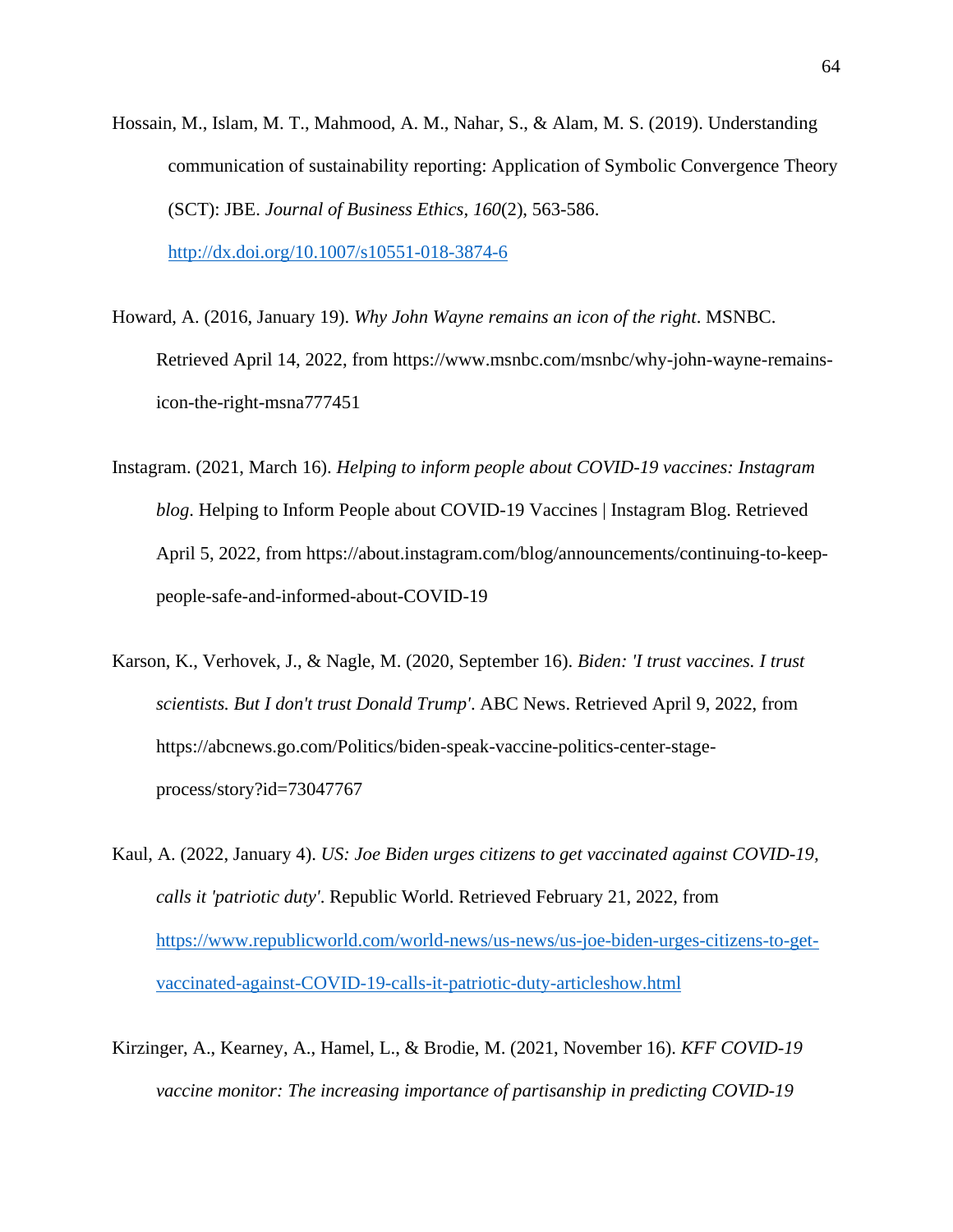*vaccination status*. KFF. Retrieved April 14, 2022, from https://www.kff.org/coronavirus-COVID-19/poll-finding/importance-of-partisanship-predicting-vaccinationstatus/?utm\_campaign=KFF-2021-pollingsurveys&utm\_medium=email&\_hsmi=2&\_hsenc=p2ANqtz- \_wkFXyBM8y1FExyNLsjlL9Ru9QD8RJJcnjntzpCoynY435qxVnqtbvotWqjuHMTfMIt6ZJMiIhYvjixpc5JE2FYwtRw&utm\_content=2&utm\_source=hs\_email

Kumar, S. (2020, April 11). *Why is the pandemic likened to a 'war'?* The Wire. Retrieved April 14, 2022, from https://thewire.in/world/coronavirus-war-military

- Larsen, B., Hetherington, M., Greene, S., Ryan, T., Maxwell, R., & Tadelis, S. (2022). Using Donald Trump's COVID-19 vaccine endorsement to give public health a shot in the arm: A large-scale AD experiment. *Using Donald Trump's COVID-19 Vaccine Endorsement to Give Public Health a Shot in the Arm: A Large-Scale Ad Experiment*. https://doi.org/10.3386/w29896
- Lewis, T. (2020, October 12). *Eight persistent COVID-19 myths and why people believe them*. Scientific American. Retrieved April 16, 2022, from https://www.scientificamerican.com/article/eight-persistent-COVID-19-myths-and-whypeople-believe-them/

Liebermann, O., Kelly, C., Perez, E., & Sands, G. (2021, January 16). *Pentagon authorizes 25,000 National Guard members for Inauguration*. CNN. Retrieved April 12, 2022, from https://www.cnn.com/2021/01/15/politics/pentagon-national-guardinauguration/index.html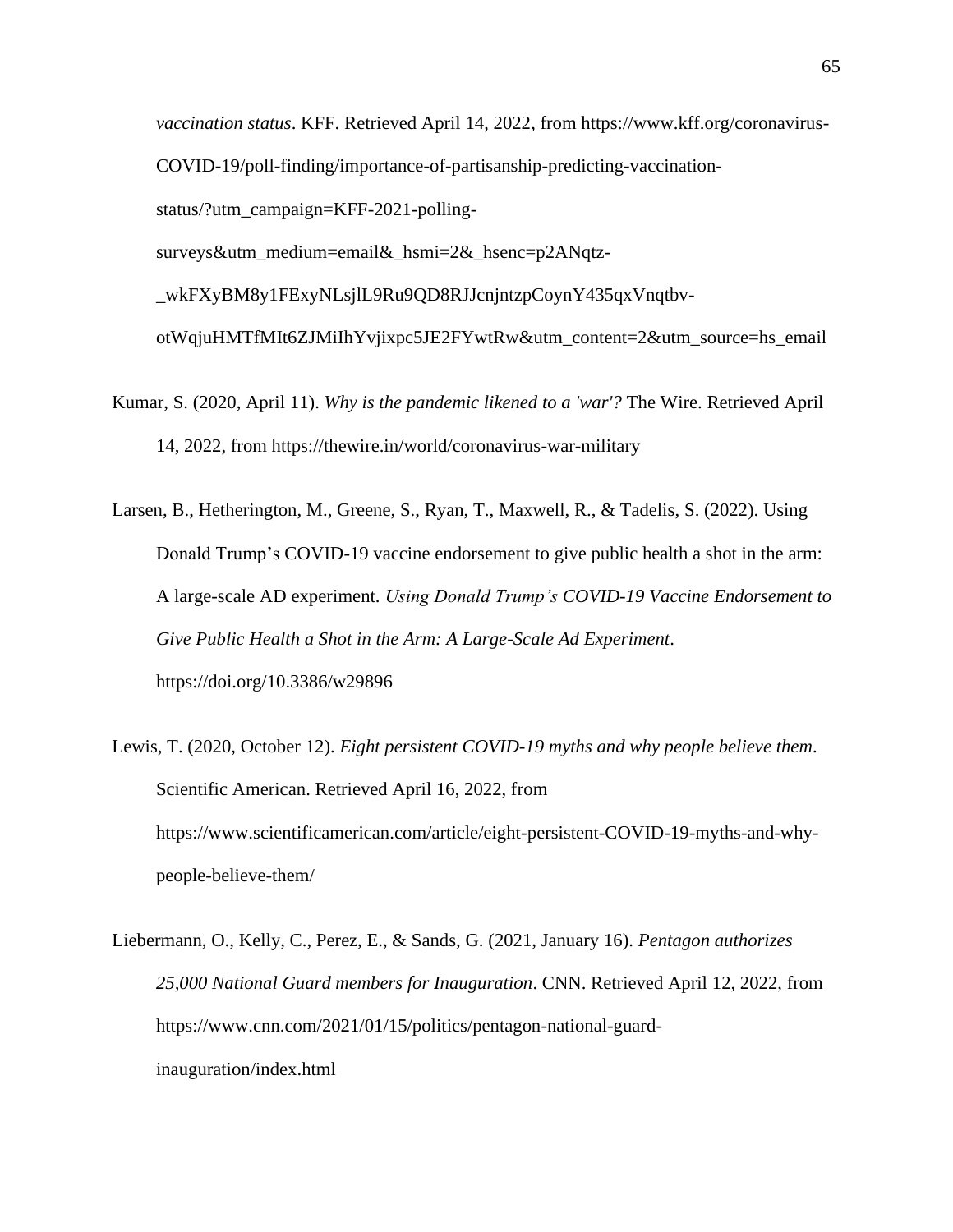- MLive. (2021). *President Biden announces vaccination mandate for employers*. Retrieved March 7, 2022, from [https://www.youtube.com/watch?v=CwjV6MDU9E8.](https://www.youtube.com/watch?v=CwjV6MDU9E8)
- Malloy, A., & Vazquez, M. (2021, December 16). *Biden warns of winter of 'severe illness and death' for unvaccinated due to Omicron*. CNN. Retrieved March 29, 2022, from https://www.cnn.com/2021/12/16/politics/joe-biden-warning-winter/index.html
- Monroe-Hamilton, T. (2021, October 8). *Biden dismisses unvaccinated losing their jobs: 'When you see mass firings, look at the bigger story'*. BizPac Review. Retrieved November 2, 2021, from [https://www.bizpacreview.com/2021/10/08/biden-dismisses-unvaccinated](https://www.bizpacreview.com/2021/10/08/biden-dismisses-unvaccinated-losing-their-jobs-when-you-see-mass-firings-look-at-the-bigger-story-1145836/)[losing-their-jobs-when-you-see-mass-firings-look-at-the-bigger-story-1145836/.](https://www.bizpacreview.com/2021/10/08/biden-dismisses-unvaccinated-losing-their-jobs-when-you-see-mass-firings-look-at-the-bigger-story-1145836/)
- Monte, L. M. (2021, December 28). *Household pulse survey shows many don't trust COVID vaccine, worry about side effects*. Census.gov. Retrieved April 5, 2022, from https://www.census.gov/library/stories/2021/12/who-are-the-adults-not-vaccinated-againstcovid.html
- Nazaryan, A. (2021, September 9). *A 'frustrated' Biden lashes out at the unvaccinated as he announces new plan to battle Delta variant*. A 'frustrated' Biden lashes out at the unvaccinated as he announces new plan to battle Delta variant. Retrieved November 2, 2021, from [https://www.msn.com/en-us/news/politics/a-frustrated-biden-lashes-out-at-the](https://www.msn.com/en-us/news/politics/a-frustrated-biden-lashes-out-at-the-unvaccinated-as-he-announces-new-plan-to-battle-delta-variant/ar-AAOh0nu)[unvaccinated-as-he-announces-new-plan-to-battle-delta-variant/ar-AAOh0nu.](https://www.msn.com/en-us/news/politics/a-frustrated-biden-lashes-out-at-the-unvaccinated-as-he-announces-new-plan-to-battle-delta-variant/ar-AAOh0nu)
- Olufowote, J. O. (2006). Rousing and redirecting a sleeping giant: Symbolic convergence theory and complexities in the communicative constitution of collective action. *Management Communication Quarterly, 19*, p. 451-492. doi[:10.1177/0893318905280326](https://doi-org.ezproxy.liberty.edu/10.1177/0893318905280326)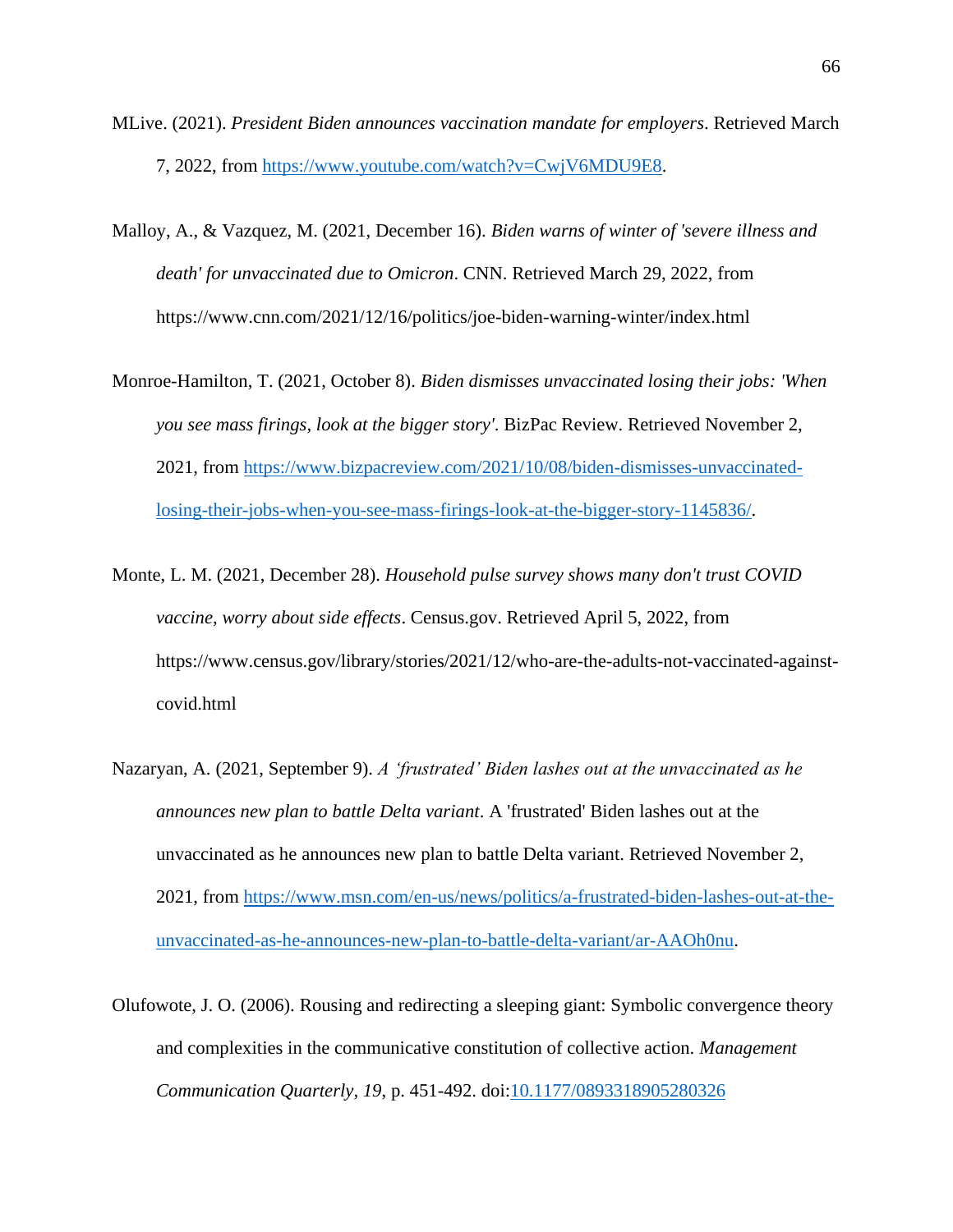Ortutay, B. (2020, April 16). *Facebook to warn users who 'liked' coronavirus hoaxes*. AP NEWS. Retrieved April 11, 2022, from https://apnews.com/article/348d772c8a5e305fb8006aae0a8cab84

Porterfield, C. (2021, December 23). *Here are the U.S. cities where you need a Covid vaccine to dine in a restaurant*. Forbes. Retrieved April 11, 2022, from [https://www.forbes.com/sites/carlieporterfield/2021/12/22/here-are-the-us-cities-where](https://www.forbes.com/sites/carlieporterfield/2021/12/22/here-are-the-us-cities-where-you-need-a-covid-vaccine-to-dine-in-a-restaurant/?sh=2f7b92d28821)[you-need-a-covid-vaccine-to-dine-in-a-restaurant/?sh=2f7b92d28821](https://www.forbes.com/sites/carlieporterfield/2021/12/22/here-are-the-us-cities-where-you-need-a-covid-vaccine-to-dine-in-a-restaurant/?sh=2f7b92d28821)

Powell, A. (2021, February 25). *Vaccines should end the pandemic, despite the variants, say experts*. Harvard Gazette. Retrieved April 14, 2022, from https://news.harvard.edu/gazette/story/2021/02/vaccines-should-end-the-pandemic-despitethe-variants-say-experts/

- Reinhart R. J. (2020). "More Americans now willing to get COVID-19 vaccine". Gallup blog, November 17.<https://news.gallup.com/poll/325208/americans-willing-covid-vaccine.aspx>
- Sault, S. (2020, March 21). *Why lockdowns can halt the spread of COVID-19*. World Economic Forum. Retrieved April 14, 2022, from https://www.weforum.org/agenda/2020/03/whylockdowns-work-epidemics-coronavirus-covid19/

Shelby, A., & Ernst, K. (2013, June 28). *Story and science: How providers and parents can utilize storytelling to combat anti-vaccine misinformation*. Human vaccines & immunotherapeutics. Retrieved April 4, 2022, from https://pubmed.ncbi.nlm.nih.gov/23811786/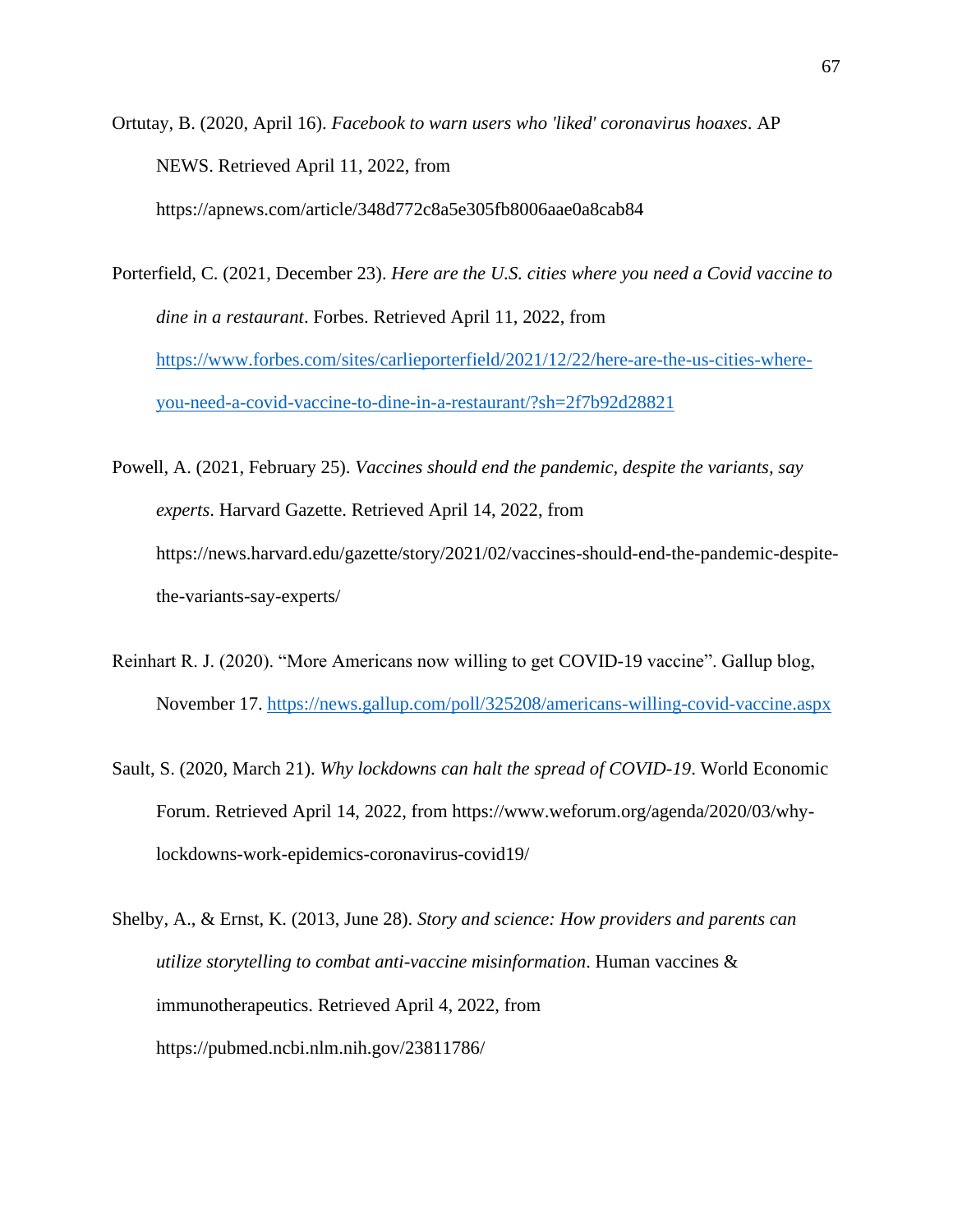Smith-Schoenwalder, C. (2021, August 19). *Biden ramps up push for COVID-19 vaccine requirements ...* Biden Ramps Up Push for COVID-19 Vaccine Requirements. Retrieved March 29, 2022, from https://www.usnews.com/news/health-news/articles/2021-08- 19/biden-ramps-up-push-for-COVID-19-vaccine-requirements

Thelwall, M., Kousha, K., & Thelwall, S. (2021). COVID-19 vaccine hesitancy on Englishlanguage Twitter. *Profesional de la Información, 30*(2), e300212. https://doi.org/10.3145/epi.2021.mar.12

- Towey, R. (2021, September 24). *Biden says unvaccinated Americans are 'costing all of us' as he presses Covid vaccine mandates*. CNBC. Retrieved November 2, 2021, from https://www.cnbc.com/2021/09/24/biden-says-unvaccinated-americans-are-costing-all-ofus-as-he-presses-covid-vaccine-mandates.html
- Tyson, A., Funk, C., Kennedy, B., & Johnson, C. (2021, September 16). *Majority in U.S. says public health benefits of COVID-19 restrictions worth the costs, even as large shares also see downsides*. Pew Research Center Science & Society. Retrieved April 14, 2022, from https://www.pewresearch.org/science/2021/09/15/majority-in-u-s-says-public-healthbenefits-of-COVID-19-restrictions-worth-the-costs-even-as-large-shares-also-seedownsides/
- USAFacts. (2020, January 20). *A data-centric look at vaccines and immunizations in the United States*. USAFacts. Retrieved April 4, 2022, from https://usafacts.org/articles/data-centriclook-vaccines-and-immunizations-united-states/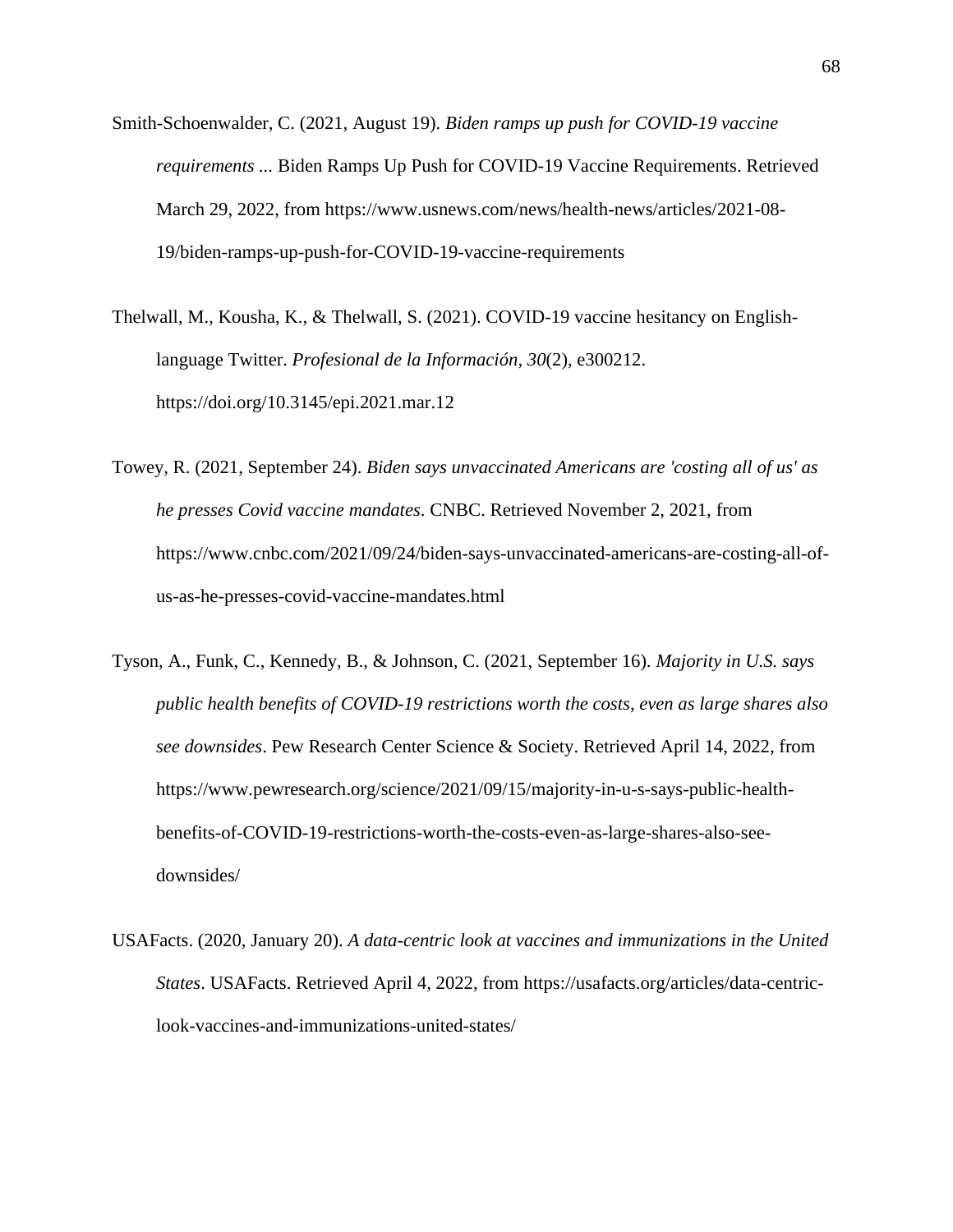- USAFacts. (2021, October 6). *US coronavirus vaccine tracker*. USAFacts.org. Retrieved October 7, 2021, from [https://usafacts.org/visualizations/covid-vaccine-tracker-states.](https://usafacts.org/visualizations/covid-vaccine-tracker-states)
- Vaughan, D. (2009). Symbolic convergence theory. In Littlejohn, S., Foss, K. (Eds.), Encyclopedia of communication theory pp. 944-946: Sage. doi[:10.4135/9781412959384.n370](https://doi-org.ezproxy.liberty.edu/10.4135/9781412959384.n370)
- VaxWatch. (2022). *About*. VAXWATCH. Retrieved April 14, 2022, from https://vaxwatch.net/about/
- Villarreal, D. (2021, October 22). *Biden mocks vaccine skeptics: "I have the freedom to kill you with my covid"*. Newsweek. Retrieved November 2, 2021, from https://www.newsweek.com/biden-mocks-vaccine-skeptics-i-have-freedom-kill-you-mycovid-1641485.
- White House. (2021, July 16). *Press briefing by White House COVID-19 response team and public health officials*. The White House. Retrieved April 9, 2022, from https://www.whitehouse.gov/briefing-room/press-briefings/2021/07/16/press-briefing-bywhite-house-COVID-19-response-team-and-public-health-officials-45/
- Zanin, A. C., Hoelscher, C. S., & Kramer, M. W. (2016). Extending Symbolic Convergence Theory: A shared identity perspective of a team's culture. *Small Group Research*, *47*(4), 438–472. https://doi.org[/10.1177/1046496416658554](https://doi-org.ezproxy.liberty.edu/10.1177/1046496416658554)
- Zitser, J. (2021, July 18). *Just 12 people are responsible for the majority of COVID-19 conspiracy theories online, study finds. JFK's anti-vaxxer nephew is one of the*